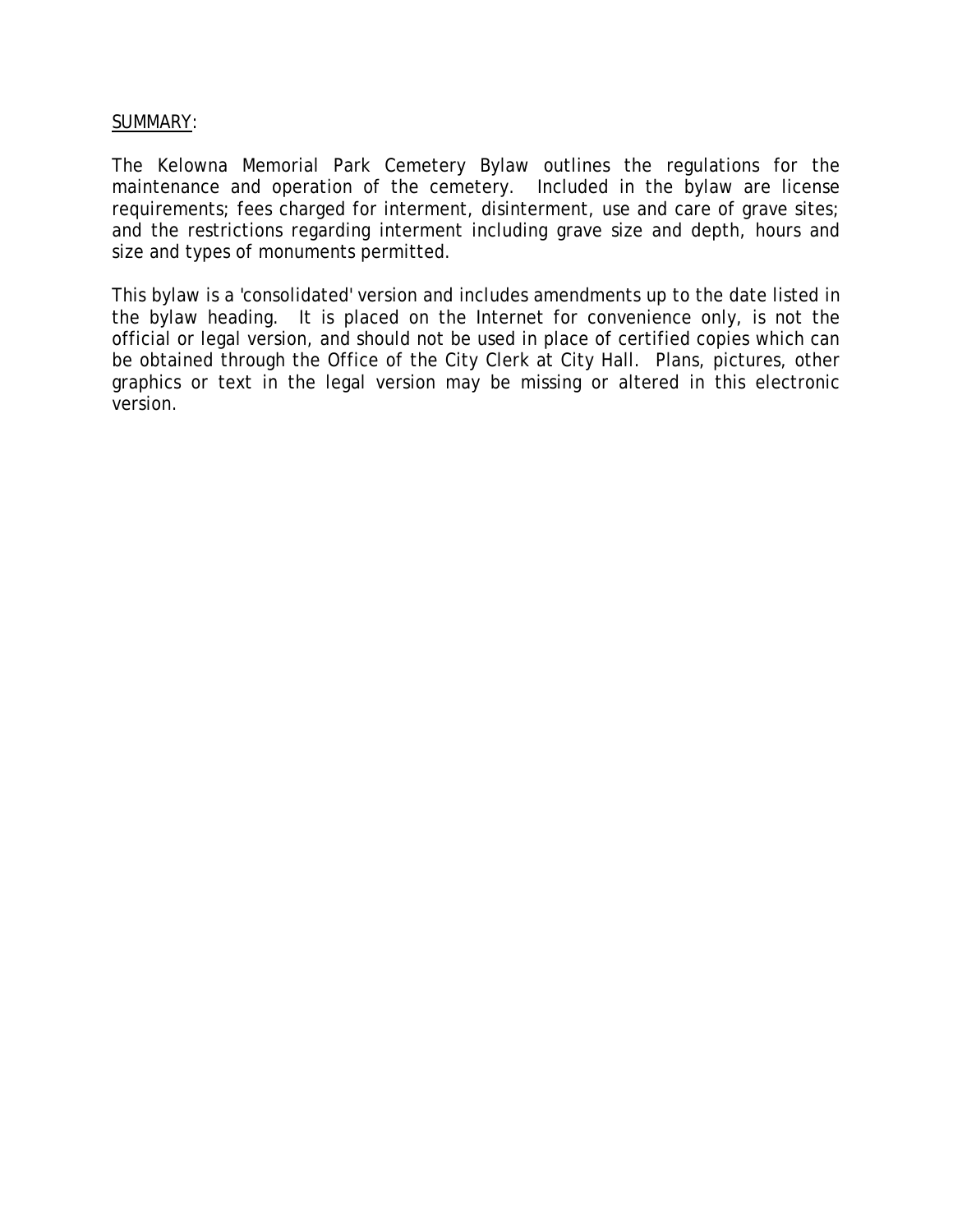# **CITY OF KELOWNA**

# **BYLAW NO. 8807**

# **Revised: May 16, 2016**

# **CONSOLIDATED FOR CONVENIENCE TO INCLUDE: BYLAWS NO. 9289, 9487, 9738, 9783, 10358, 10698, 10903, 11144 & 11215**

# **KELOWNA MEMORIAL PARK CEMETERY BYLAW**

**A bylaw to provide for the regulation, maintenance and operation of the Kelowna Memorial Park Cemetery** 

The Council of the City of Kelowna pursuant to Section 8 of the *Community Charter*, in open meeting assembled, enacts as follows:

### **PART 1 – GENERAL**

**BL9289, BL9487 BL9738, BL10698, BL11144, BL11215 amended Part 1:** 

### **1.1 Title**

1.1.1 This bylaw shall be known for all purposes as the "Kelowna Memorial Park Cemetery Bylaw No. 8807".

### **1.2 Interpretation**

- 1.2.1 Enactments. Any enactment referred to herein is a reference to an enactment of British Columbia or Canada, as the case may be, and regulations thereto, as amended, revised, consolidated or replaced from time to time, and any bylaw referred to herein is a reference to an enactment of the Council of the City of Kelowna, as amended, revised, consolidated or replaced from time to time.
- 1.2.2 Headings. The headings given to the Parts, Sections and Paragraphs in this Bylaw are for convenience of reference only. They do not form part of this Bylaw and will not be used in the interpretation of this Bylaw.
- 1.2.3 Severability. If any Part, Section or phrase of this Bylaw is for any reason held to be invalid by the decision of a Court of competent jurisdiction, such decision will not affect the validity of the remaining portions of this Bylaw.
- 1.2.4 Schedules. The following schedules attached to this Bylaw form part of this Bylaw:

| Schedule A | - Schedule of Fees                            |
|------------|-----------------------------------------------|
| Schedule B | - Right of Interment                          |
| Schedule C | - Interment Permit                            |
| Schedule D | - Surrender of Transfer of Right of Interment |
| Schedule E | - Installation Permit                         |
| Schedule F | - Monument Specifications                     |
| Schedule G | Map                                           |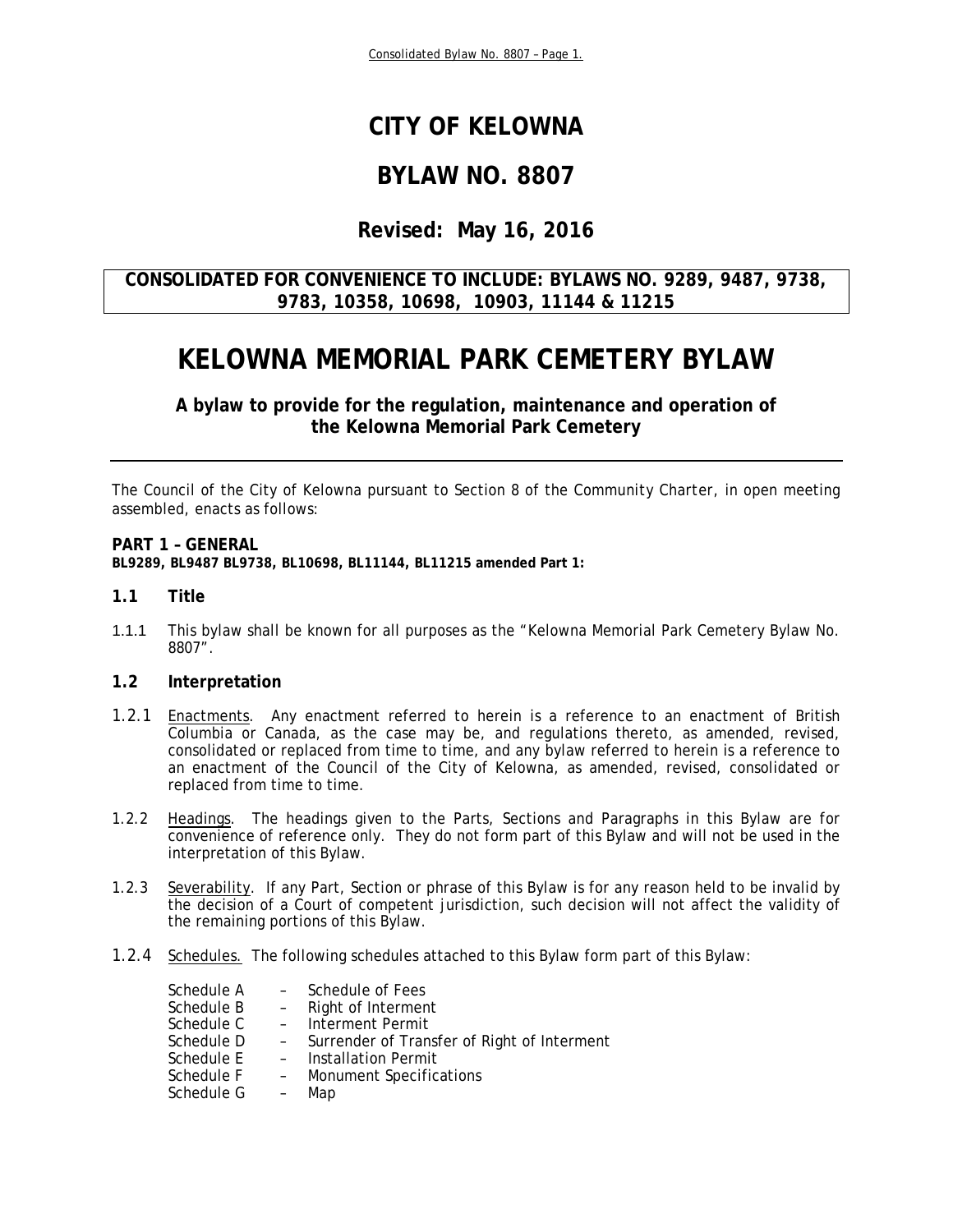## **1.3 Definitions**

1.3.1 In this bylaw, unless the context otherwise requires:

 **"Bennett Memorial Columbarium"** means the columbarium in **Section D** consisting of 12 Concord structures of 32 (32) niches each, one (1) round dome structure consisting of 72 niches and two (2) curved wall structures consisting of 60 niches each. The Bennett Memorial is within the Legacy Gardens.

**"Caretaker"** means the person duly appointed or employed as such by the **City**.

**"Cemetery"** means the Kelowna Memorial Park Cemetery and includes any other parcel or tract of land owned, used or maintained by the **City** as a cemetery.

**"Cemetery Manager"** means the person duly appointed or employed as such by the **City**.

"**Cremated Remains**" means the remains resulting from cremation of a deceased human body.

**"City"** means the City of Kelowna.

**"Clerk"** means the person duly appointed as Officer Assigned Responsibility for Corporate Administration of the **City** by the **Council** and includes his delegate.

**"Concurrent Interment"** means when additional interment permits are issued to have an interment take place at the same time as another interment in the same plot, niche or mausoleum. A fee, as indicated in Schedule "A", will be charged for each concurrent interment taking place at the same time.

**"Council"** means the Municipal Council of the City of Kelowna.

**"Director"** means the person duly appointed from time to time by the **Council** to act as Director of Civic Operations for the **City** and includes their delegate.

**"Family Niche**" means each individual compartment to be used for the interment of up to four (4) cremated remains in a columbarium.

"**Family Vessels**" means an urn shaped niche designed for multiple interments.

**"Garden Estates"** means a fenced or semi fenced space intended to be used for the interment of human remains and/or cremated human remains under a Right of Interment. A Garden Estate consists of two (2) double depth in-ground lawn crypts and eight (8) companion inground cremation plots.

**"Immediate Family"** means a parent or stepparent, a grandparent or step-grandparent, a sibling (natural, adopted or step), a spouse, a common-law spouse, a same-sex spouse, a child (natural, adopted or step) or a grandchild (natural, adopted or step).

"**Interment**" means the act of burying a casket in a grave, or placing a casket in an above ground mausoleum. Can also be used to refer to an **inurnment**.

"**Inurnment**" means the act of interring an urn in a grave or niche.

 **"Legacy Gardens"** means the columbarium and mausolea in **Section D** surrounding the **Bennett Memorial Columbarium** which consists of 10 double side columbarium of 69 niches each, 4 columbarium of 19 niches each, 2 columbarium of 38 niches each,2 mausolea of 6 crypts each, and two family vessels.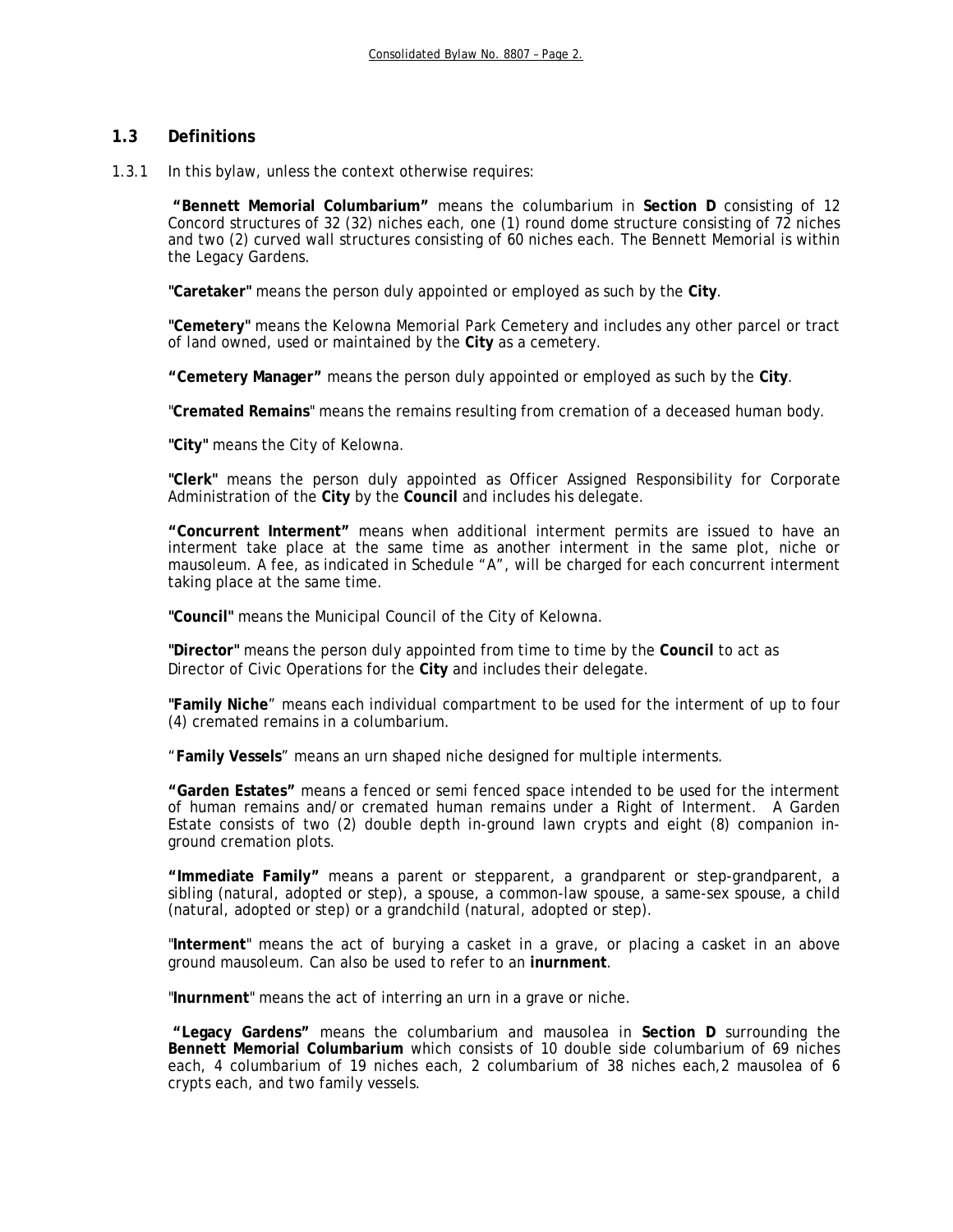**"Medical Health Officer"** means the person duly appointed from time to time by the **Council** to act as **Medical Health Officer** for the **City**.

**"Niche"** means each individual compartment to be used for the interment of cremated remains in a columbarium or mausoleum.

**"Non-resident"** shall mean any person who has not resided or owned property within the boundaries of the City of Kelowna for a period of twelve (12) months preceding the purchase of a right of interment in a cemetery plot.

**"Pioneer Section"** means the non-grassed areas of **Section A** and **Section B**.

**"Plot"** means a space used or intended to be used for the interment of human remains or cremated remains under a right of interment and includes a grave, crypt, **niche** or plot.

 **"Promontory Green Interment Garden"** means the mausoleum in **Section G** of the **Cemetery** consisting of mausoleum crypts, **niches**, in-ground interment for cremated remains and a **scattering garden**.

**"Right of Interment"** means a right, in perpetuity, for the interment of human remains or cremated remains, in a lot.

 **"Scattering Garden**" means a designated area for the placement of non-recoverable, commingled cremated remains placed within an ossuary or scattered within the designated garden area.

"**Scattering Trail**" means a designated area for the placement of non-recoverable scattered remains adjacent to the trail starting at the eastern corner of **Section E1** and terminating at the northern tip of **Section A.**

**"Section A"** of the **Cemetery** means the non-grassed area consisting of Rows A to L (inclusive), Rows 1 to 47, and the grassed area with upright monuments being Row G Lot 16 to Row L Lot 15 inclusive as shown on Schedule "G".

**"Section B"** of the **Cemetery** means the non-grassed area consisting of Rows 60 to 77 (inclusive) as shown on Schedule "G".

**"Section C"** of the **Cemetery** means the grassed area consisting of Rows 78 to 103 (inclusive) as shown on Schedule "G".

**"Section D"** of the **Cemetery** means the grassed area consisting of Rows 104 to 224 (inclusive) as shown on Schedule "G". Includes **Bennett Memorial Columbarium** and **Legacy Gardens**.

**"Section E1"** of the **Cemetery** means the grassed area consisting of Rows M to U as shown on Schedule "G".

**"Section E2"** of the **Cemetery** means the grassed area consisting of Rows 220 to 253 (821 plots) as shown on Schedule "G".

**"Section E3"** of the **Cemetery** means the grassed area consisting of Rows 254 to 285 (635 plots) as shown on Schedule "G".

**"Section E4"** of the **Cemetery** means the non-grassed area consisting of Rows 287 to 306 (584 plots) as shown on Schedule "G".

**"Section E5"** of the **Cemetery** means the non-grassed area consisting of 2,000 cremation plots as shown on Schedule "G".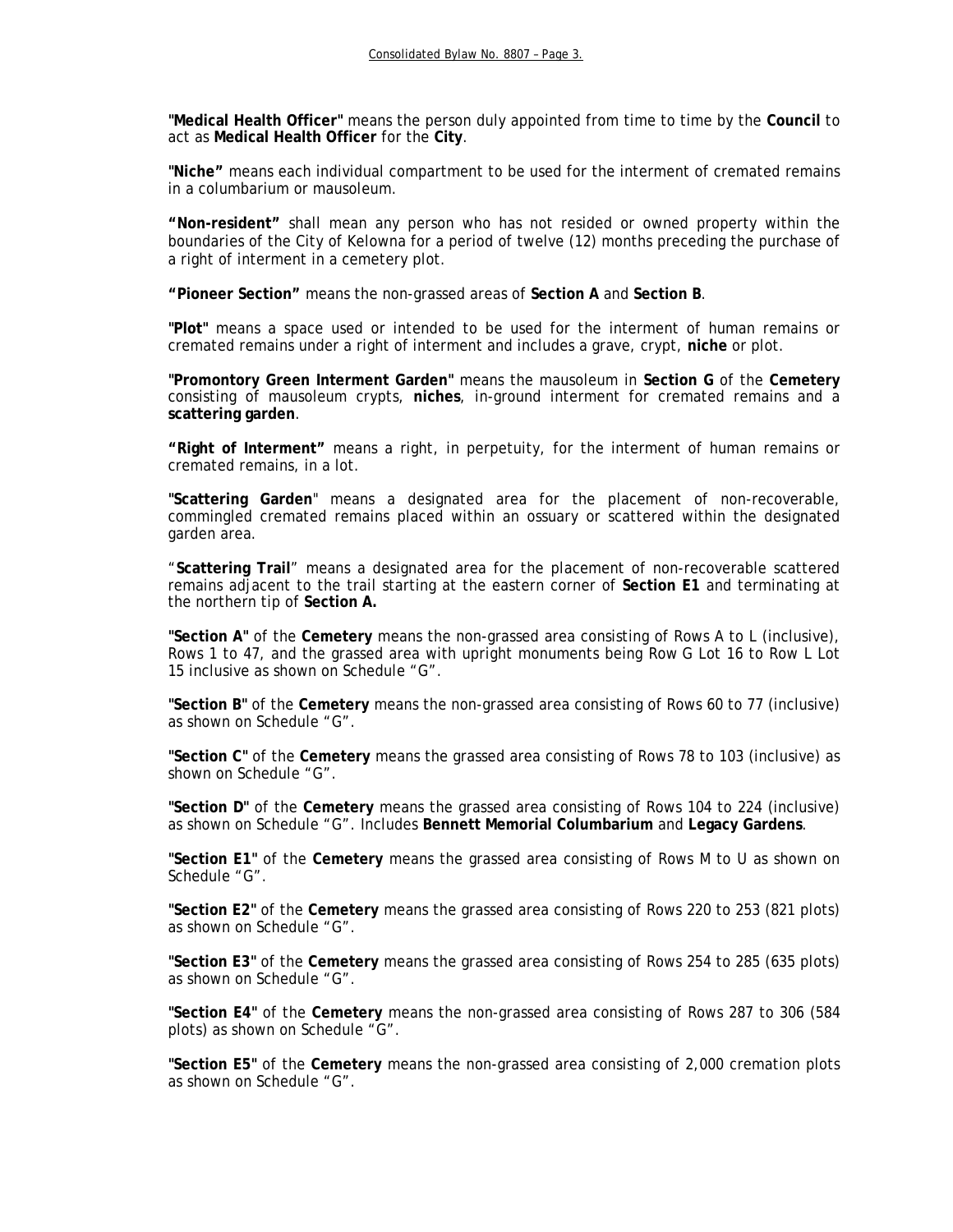**"Section G1"** of the **Cemetery** means the grassed area consisting of double depth in-ground lawn crypts as shown on Schedule "G".

**"Section G2"** of the **Cemetery** means the above ground wall comprising of the mausoleum, niche and memorial wall in the **Promontory Green Interment Garden** as shown on Schedule "G". The purchase of a mausoleum crypt, niche or memorial wall in Section G2 includes a standard name plate and opening and closing.

"**Section G3"** of the **Cemetery** means the grassed area within the **Promontory Green Interment Garden** consisting of companion (3' x 3') and family cremation plots (3'x 6') as shown on Schedule "G".

**"Section G4"** of the **Cemetery** means the grassed area consisting of full size burial plots as shown on Schedule "G".

"**Section G5**" of the **Cemetery** means the grassed area consisting of companion (3'x3') and family cremation (3' x 6') plots as shown on Schedule "G".

"**Section G6**" of the **Cemetery** means the grassed area consisting of companion (3'x3') and family cremation (3' x 6') plots as shown on Schedule "G".

 **"Section G7"** of the **Cemetery** means the grassed area consisting of double-depth in-ground lawn crypts memorialized by either a flat ground or upright marker according to design of the row and **Garden Estates** as shown on Schedule "G"

 **"Section G7 Block 3 and Block 5"** consists of double-depth in-ground lawn crypts memorialized by either a flat ground or upright marker according to design of the row, with the option of 2 **cremated remains** inurned within a liner(s) over the lawn crypts. All other regulations are the same as for "**Section G7**".

**"Treasurer"** means the person duly appointed as the Officer Assigned Responsibility for Financial Administration of the **City** by the **Council** and includes his delegate.

# **PART 2 - CITY OF KELOWNA CEMETERY BOUNDARIES**

**BL9289 amended PART 2:** 

- 2.1 The following lands as shown on Schedule "G", are hereby set aside, and are held, operated, used or maintained as a **Cemetery** by the **City**:
	- (a) Part of Lot 2 District Lot 140 ODYD Plan KAP69306;
	- (b) Part of Amended Lot 3 (DD252160F) District Lot 140 Plan 1476;
	- (c) Part of Lot B District Lot 140 ODYD Plan KAP62742;
	- (d) That Part of Lot 18 shown on Plan B3723 Sections 28 and 29 Township 26 and of District Lot 531 ODYD Plan 1476;
	- (e) Part of Parcel B (DD244966F) of the Southeast ¼ of Section 29 Township 26 ODYD;<br>(f) Part of Lot 1 Sections 28 and 29 Township 26 and of District Lots 531 and 125
	- Part of Lot 1 Sections 28 and 29 Township 26 and of District Lots 531 and 125 ODYD Plan 16707 except Plan M14878.
- 2.2 Cemetery Plans. A copy of the plans of the Cemetery shall be kept available for public inspection at the Cemetery and such places that may be deemed necessary.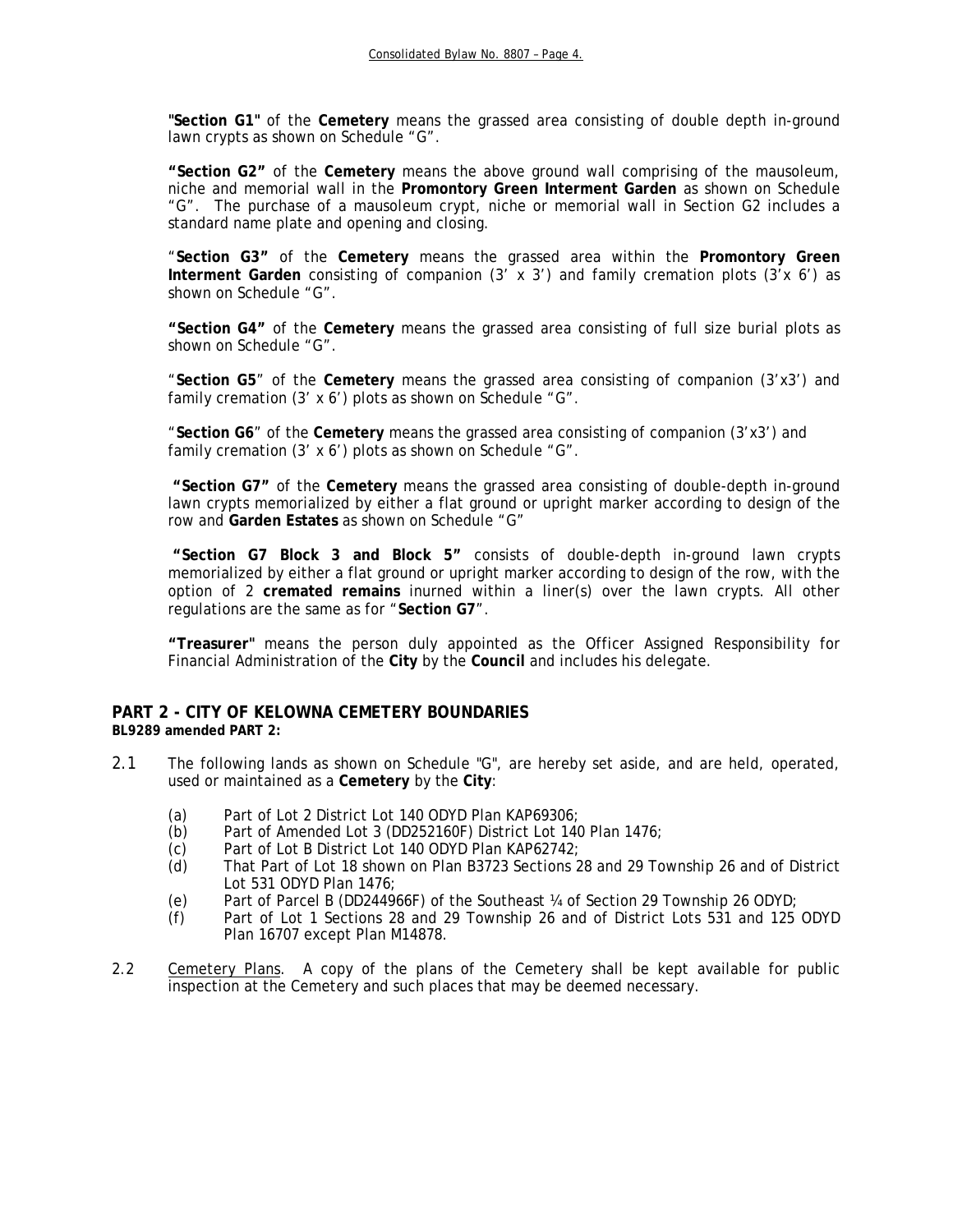# **PART 3 – RIGHT OF INTERMENT**

**BL9289 amended Part 3:** 

- 3.1 Reserved Sections. The **City** may by agreement with a society, church, or other organization, reserve a section of the **Cemetery** to be used exclusively for the interment of deceased members of the society, church, or other organization. Upon such an agreement being made no person shall be issued a **Right of Interment** for the reserved section, unless the application for a **Right of Interment** is accompanied by a certificate from the society, church, or organization, stating that the individual is entitled to interment in the reserved section. All **Rights of Interment** issued and services rendered by the **City**, under these conditions, shall be subject to payment at the regular rates set forth in Schedule "A.
- 3.2 **Right of Interment** for Exclusive Use. The **Cemetery Manager** is hereby authorized by **Council** to grant to any person, or to his authorized agent, paying the fees set forth in Schedule "A" and subject to the terms of this Bylaw, a **Right of Interment** for the exclusive use by him, or his executors or administrators, of any one or more plots which may be vacant and not issued as a **Right of Interment** in the **Cemetery** and upon payment of said fee, such person or his authorized agent shall be entitled to receive a **Right of Interment** in the general form of Schedule "B".
- 3.3 Right of Refusal. The **Council** reserves the right to refuse to sell a **Right of Interment** for the use of more than two plots to any one individual.
- 3.4 **Right of Interment** Not Transferable. The holder of a **Right of Interment** shall not transfer his right of use and occupancy to another person except that at the discretion of the **Cemetery Manager**, a transfer of the **Right of Interment** for any unused **plot** may be made to an **immediate family** member provided the fee for the transfer has been paid as outlined in Schedule "A". In an area of the **Cemetery** that has been reserved by the City under section 3.1 of this bylaw for burial of members of the society, church, or other organization the application for transfer must be accompanied by a certificate stating that the individual is entitled to interment in the reserved section.
- 3.5 Transfer Request. The transfer request must be in writing by the holder of a **Right of Interment** as set out in Schedule "D". **Right of Interments** for **plots** must be surrendered, and a transfer fee as set out in Schedule "A" shall be paid to the City. The **Cemetery Manager** shall amend his records accordingly stating the new holder of the **Right of Interment** of the **plot** or **plots**.
- 3.6 Notice of Transfer. To ensure the accuracy of records of ownership and interments, no sale or other transfer of any **plot**, or any interest therein shall be binding upon the **City** until a duly executed transfer has been submitted to the **Cemetery Manager** specifying the name, address or other description of the proposed transferee, and such particulars shall be recorded in a register to be kept for that purpose.
- 3.7 Proof of Inheritance. When the owner of a **plot** dies and the ownership passes to the new owners before the new owners can obtain registration of their interest to it, the **City** may require proof of their right to such interest. This proof in ordinary cases may consist of a will or other such proof as may be satisfactory to the **City**;

 If the new owner wishes to have an interment made before he/she has obtained registration of his/her interest in a **plot**, he/she shall satisfy the **City** of his/her right to do so before the interment shall be permitted.

3.8 Order of Priority. The right of a person to control the disposition of the human remains or cremated remains vests in and devolves on that person in the order of priority as outlined in the *Cremation, Interment And Funeral Services Act:*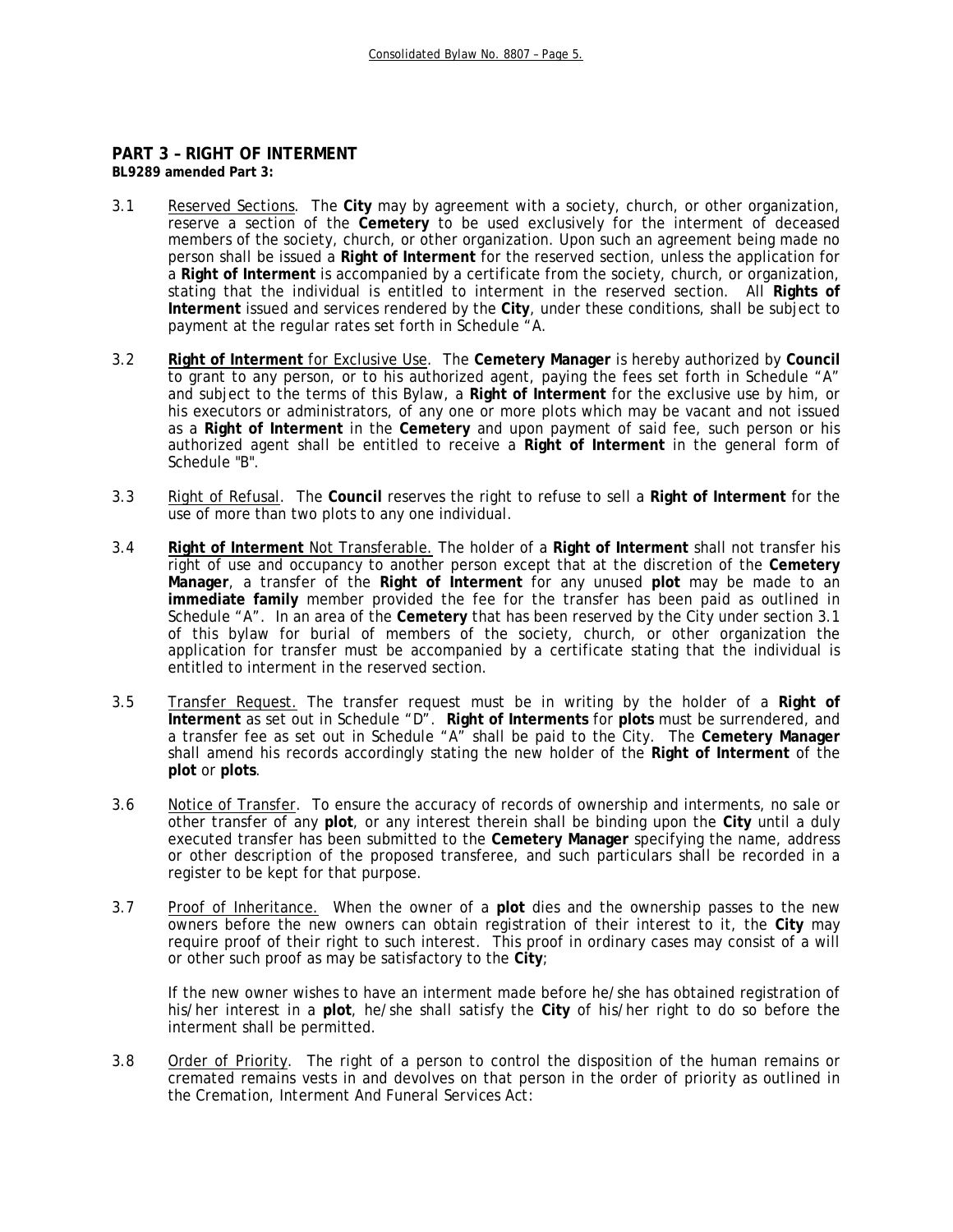3.9 **Right of Interment** Cancellation. Upon receiving a written request by the holder of a **Right of Interment** to forfeit such right to use and occupy grave space, the **Cemetery Manager** may cancel the **Right of Interment** and refund the holder of a **Right of Interment** a sum equivalent to that paid for such **Right of Interment** less the Maintenance fee paid at the time of **Right of Interment** issuance.

If goods have been special pre-ordered and because of some unique characteristic, personalization or extraordinary cost, the goods cannot be used in the ordinary course of business, the cemetery may deduct the itemized cost of those goods from the holder of a **Right of Interment** and the cost of those goods may be retained out of any money paid for the purposes of a **Right of Interment** cancellation. Should the plot that is to be surrendered have any memorial, surround or coping, the Cemetery may deduct the cost to remove and dispose of such memorials out of any monies paid for the purposes of a Right of Interment cancellation.

3.10 **Right of Interment** Provisions. All **Right of Interment** shall be subject to the provisions of this bylaw and to all bylaws now or hereafter adopted by **Council**.

### **PART 4 - FEES AND CHARGES**

**BL9289, BL9783, BL10698 amended the following:** 

- 4.1 Fees for Interments. The fees for interment, disinterment, use of **plots**, and care of graves, and the charges for goods offered for sale by the **City** for use in the **Cemetery**, and any other **Cemetery** fees shall be those set out in Schedule "A".
- 4.2 Payment of Fees. The fees set out in Schedule "A" shall be paid at the "**Cemetery**" office at the time of purchasing a **Right of Interment**, Interment Permit, or any goods or services sold by the **City** in connection with the operation of the **Cemetery**.
- 4.3 Installment Plan. **Plots** may be purchased on the installment plan and in advance of need with a twenty percent (20%) deposit. When such purchases are made, full and final payment of the monies owed must be made within one (1) year of purchase or prior to any interment, placement of memorial stone or transfers into the **plot**.

 If balance is not paid after one (1) year, the **City** reserves the right to refund all monies paid on account less the maintenance fund contribution plus an administration fee and re-issue the **plot**.

If goods have been specially pre-ordered and because of some unique characteristic, personalization or extraordinary cost, the goods cannot be used in the ordinary course of business, the cemetery may deduct the itemized cost of those goods from the **Right of Interment** and the cost of those goods may be retained out of any money paid for the purposes of a **Right of Interment** cancellation.

#### **PART 5 - PERMISSION TO INTER, EXHUME OR DISINTER BL9289, BL9487, BL11215amended PART 5**

- 
- 5.1 Interment Permit. No human remains or cremated remains shall be interred in the Cemetery until;
	- (a) a person having authority pursuant to Section 5 of the Cremation, Interment and Funeral Services Act of B.C. to authorize the disposition of the deceased person's human remains or cremated remains has completed, duly signed and witnessed at the Cemetery Office an interment authorization and / or any other documents required to facilitate the interment in a form approved by the City of Kelowna.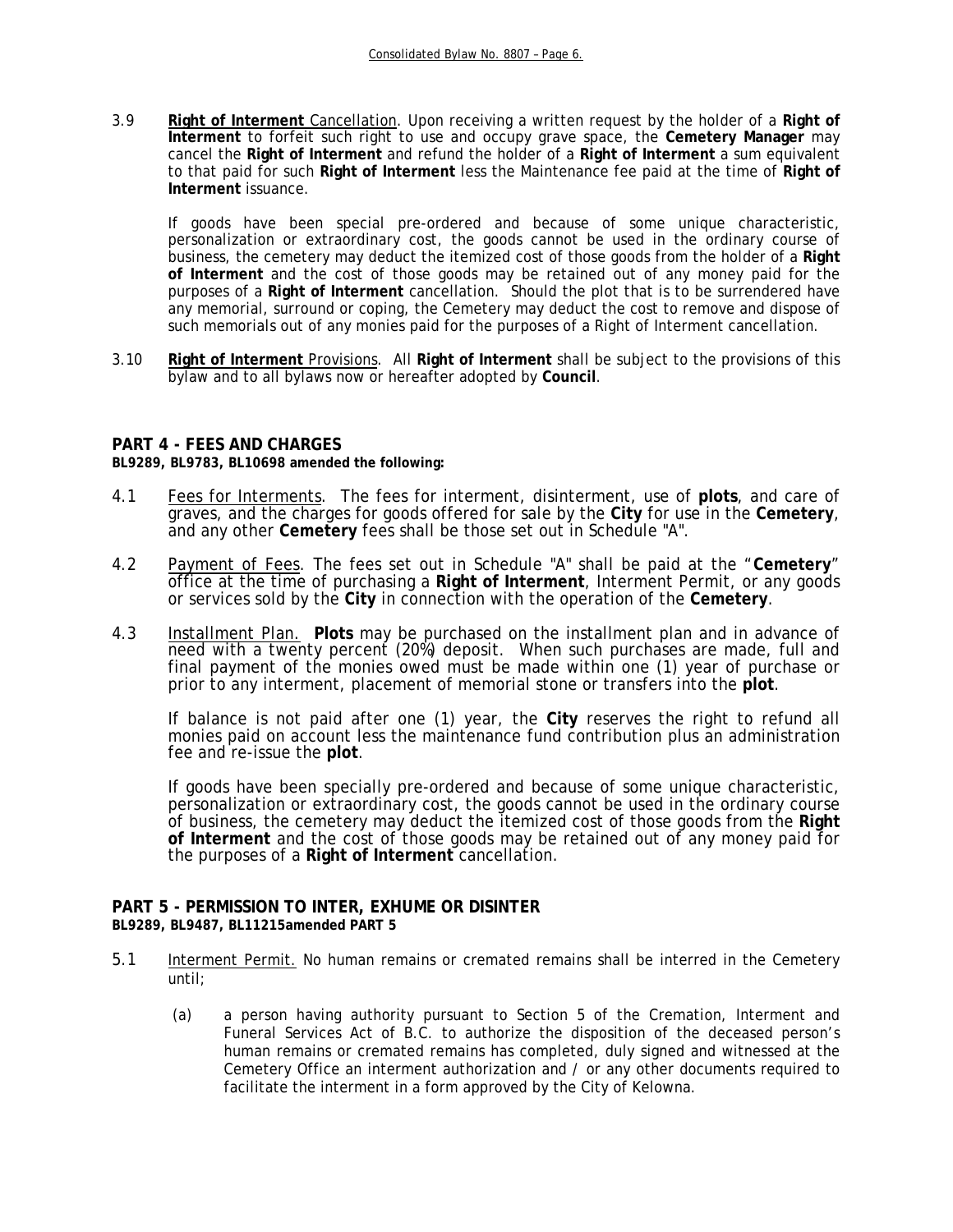- (b) a permit to inter the remains has been obtained from the City and the fee for interment as specified in Schedule "A" has been paid, except as may be permitted otherwise under the terms of Sections 5.5, 5.6 and 5.7 of this bylaw.
- 5.2 Permit Form. All permits for interment of deceased persons in the **Cemetery** shall be in the form of Schedule "C".
- 5.3 Application for Permit. All applications for an interment permit must be made at least 48 hours (2 working days) in advance to the **Cemetery Manager** between the hours of 8:00 a.m. and 4:00 p.m. on all days of the week except Saturday and Sunday, Statutory Holiday, and in cases of emergency, as described in Sections 5.5, 5.6 and 5.7 of this bylaw.
- 5.4 Registration of Death. All persons applying for interments in the **Cemetery** shall furnish to the **Cemetery Manager**, the Registration of Death or Cremation Certificate and the following information for the purpose of record as required, before such interment be allowed:
	- (a) The full name of the deceased and name of the property owner if not the same.
	- (b) Place of birth.
	-
	- (c) Place of death.<br>(d) Cause of death. Cause of death.
	- (e) Age.
	- (f) Day, date and time of interment.
	- (g) Type of grave liner.
	- (h) **Plot**, lot, and or grave number in cases of pre-purchased family **plots** into which the deceased is to be interred.
	- (i) Name of Funeral Home.
	- (j) The name(s) and related addresses of the person(s) to receive the Licence for the **plot**.
	- (k) The name(s) and related addresses of the next of kin.

### **BL9289 amended the following:**

5.5 Interment After Hours. Where a **Medical Health Officer** directs that a body be buried in the **Cemetery** during any period when the **Cemetery** is closed, permission to inter in the **Cemetery** shall be obtained from the **Cemetery Manager**, or in his absence, the **Clerk**.

## **BL9783 amended the following:**

- 5.6 Details of Deceased. Where an interment in the **Cemetery** is performed under the conditions of Section 5.5 of this Bylaw, the person who permitted the interment and the person who performed the interment shall report the matter to the **Cemetery Manager** and the representative of the deceased shall furnish the **Cemetery Manager** with full details of the deceased as required by Section 5.4 of this Bylaw.
- 5.7 Provide Information. The information required to be given to the **Cemetery Manager** under the terms of Section 5.6 of this Bylaw shall be provided to the **Cemetery Manager** as soon after such interment as the **City's** offices are opened.
- 5.8 Order to Exhume. No deceased person interred in the **Cemetery** shall be exhumed except in compliance with the requirements of the *Cremation, Interment and Funeral Services Act* and upon payment of any fee required by and in compliance with all terms and conditions of this bylaw. The **City's** responsibility will end at the point where the soil is sufficiently excavated to permit access to the remains for removal by the attending funeral provider. The **City** is not responsible for damage to any casket, urn or other container sustained during exhumation.
- 5.9 Lawful Interment. It shall be unlawful to inter or cremate a deceased person within the Municipal boundary of the **City** except pursuant to the terms of the *Cremation, Interment and Funeral Services Act* and Regulations thereunder.
- 5.10 Disinterment. No interment in the **Cemetery** shall be disinterred except in compliance with the *Cremation, Interment and Funeral Services Act* and upon payment of any fee required by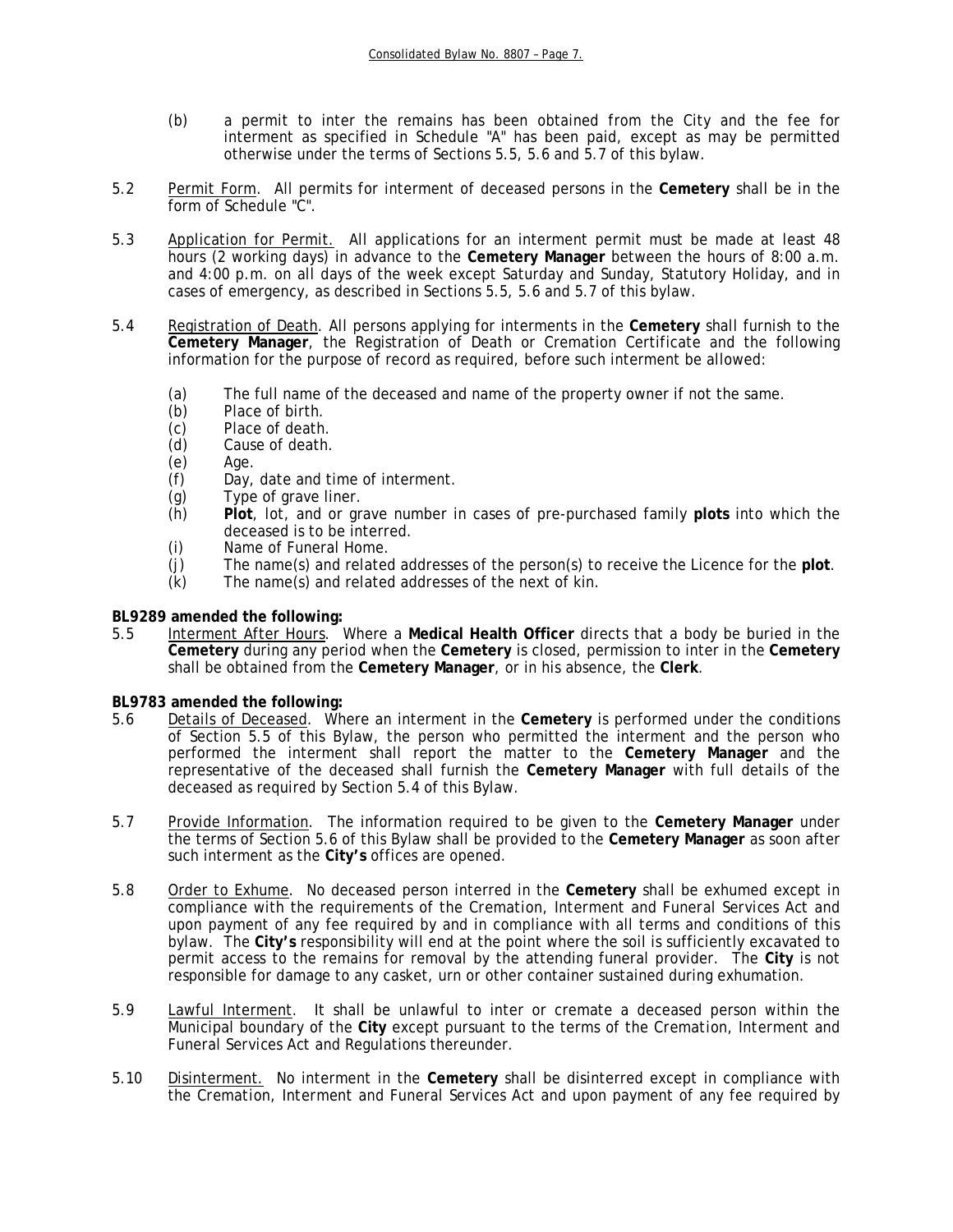and in compliance with all terms and conditions of this bylaw. The **City's** responsibility will end at the point where the soil is sufficiently excavated to permit access to the remains for removal by the attending funeral provider.

### **PART 6 - INTERMENT IN THE CEMETERY BL9289, BL9487, BL9738, BL10698, BL11144, BL11215 amended Part 6:**

- 6.1 Human Remains Only. Only human remains and cremated remains shall be interred in the **Cemetery** and all interments shall be subject to and comply with the provisions of this bylaw.
- 6.2 Occupy Plot. The holder of a **Right of Interment** to use and occupy a **plot** in the **Cemetery** may transfer his right of use and occupancy to another family member subject to Section 3 of this Bylaw.
- 6.3 Communicable Disease. Where the remains of a person who died while suffering a communicable disease are to be buried in the **Cemetery**, any instruction given by the **Medical Health Officer** respecting the interment shall be fully and carefully followed by those who perform the interment.
- 6.4 Inform **Caretaker**. Where the body delivered to the **Cemetery** for interment is subject to direction of the **Medical Health Officer**, pursuant to the *Health Act*, the person delivering the body to the **Cemetery** shall so inform the **Caretaker**.
- 6.5 Grave Depth. Each interment in the **Cemetery**, other than the interment of cremated remains or in a lawn crypt, shall be made in a grave, which when filled and closed, provides not less than 0.914 m (3 ft.) of earth between the general surface level of the ground at the grave site and the upper surface of the vault, casket or grave liner enclosing the body resting in the grave.
- 6.6 Number of Interments In **Sections C, D, E1, E2, E3 and G4** and in the upright monument portion of **Sections A, B and E4** where the grave top is not covered by hard surfacing, two (2) casket interments plus two (2) cremated remains will be permitted in each large plot. In sections with designated Small Plots (child's plot), one interment is permitted in each small plot.

In **Section G1 and G7 Block 1** Lawn Crypts, only two (2) casketed interments are allowed.

 **Section G7 Block 3 and Block 5** permits two (2) casketed interments (within the lawn crypt) and an additional two (2) cremated remains inurned (in liners) above the lawn crypt. An additional use fee will be applied for the third and subsequent burials in a single plot for these areas.

 If cremated remains are interred first, and a casket interment follows at a later date, a disinterment fee will be charged for the removal of each cremated remains in order to inter the casketed remains in the crypt. A concurrent interment fee will then be charged for each cremated remains re-interred once the casketed remains have been interred.

The **Garden Estates** in **Section G7** are exempt from the additional use fee.

6.7 Lower Depth. Where two interments are permitted in one **plot** and each interment is in respect to a body not in the form of cremated remains, the first interment shall be at a lower depth than the second and each of the two interments in the one grave shall comply with the requirements of Section 6.5 of this Bylaw.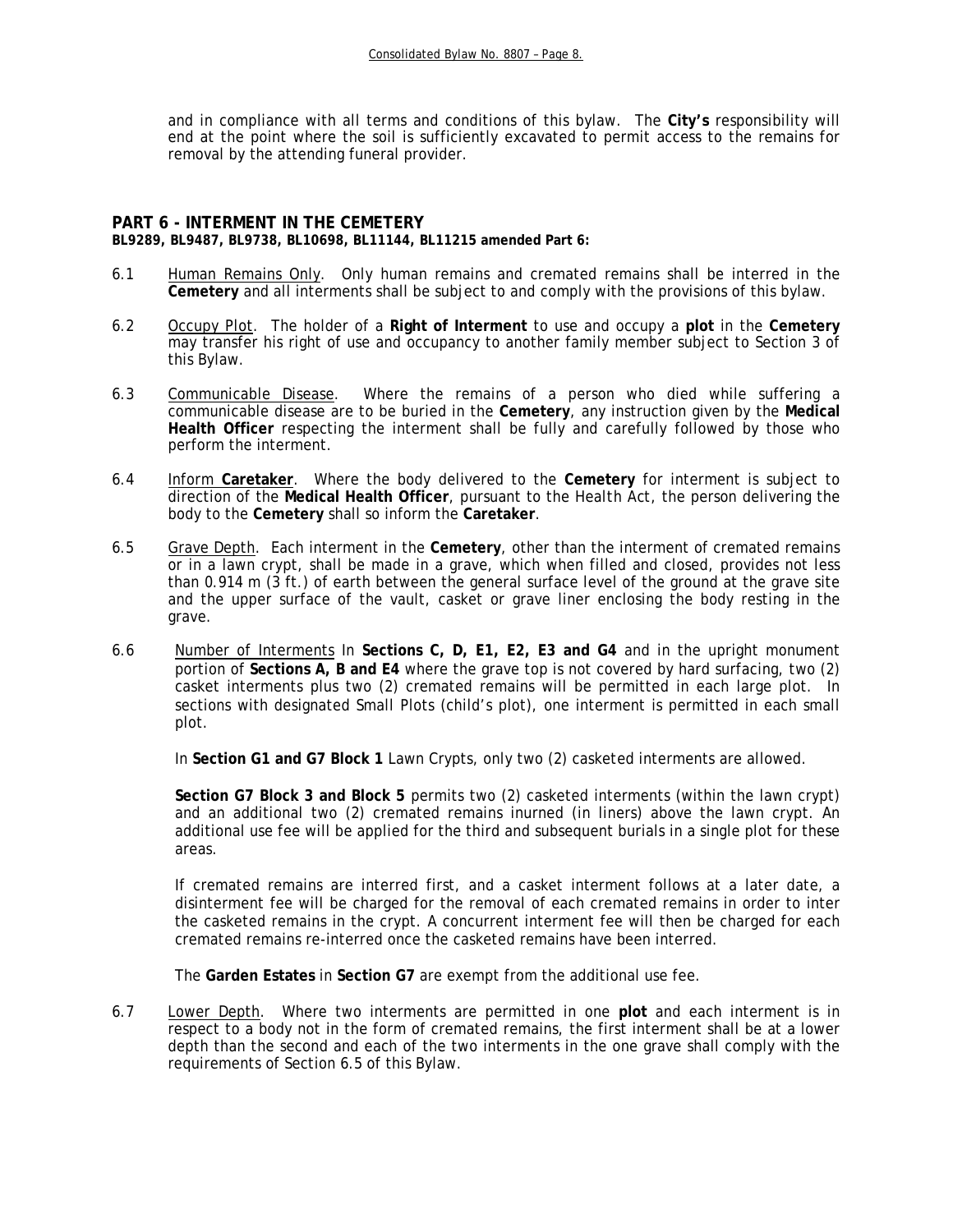- 6.8 Depth of Cremated Remains. Each interment of cremated remains in the **Cemetery** shall be made in a container encased in concrete or reinforced fibreglass or other material as approved by the **City** and shall be buried in the **plot** not less than 0.610 m (2 ft.) deep.
- 6.9 Grave Liners. A concrete or reinforced fibreglass grave liner shall be used for each interment, except where a concrete or steel vault is used or cremated remains are interred according to the requirements of Section 6.8 of this Bylaw.
- 6.10 Scattering of Cremated Remains. It shall be unlawful for any person to scatter cremated remains within the confines of the **Cemetery** except within a **scattering garden** or alongside the **scattering trail**. The scattering of cremated remains within the Promontory Green garden will consist only of a small portion of remains, where the majority of cremated remains are place in an ossuary. All cremated remains that are placed in the scattering garden, alongside the scattering trail, or within the ossuary are considered non-recoverable and commingled. The placement of cremated remains in the ossuary will only be performed by Cemetery Staff. The scattering of remains alongside the scattering trail will done by those in possession of the appropriate permit.
- 6.11 Liner Material. Each grave liner used in the **Cemetery** shall be made of concrete or reinforced fibreglass or other material, as approved by the **Cemetery Manager**.
- 6.12 Upright Monuments Grave Space Embellishments (Cemetery Section **E4**). In **Section E4** except for graves or grave spaces embellished prior to the date of this bylaw, no grave space shall be defined by a curb, coping, fence, railing or other means save by an upright marker and as specified in Schedule "F".
- 6.13 Hours of Interment. Except as otherwise authorized in this bylaw, no person shall inter any remains in the **Cemetery** except between the hours of 8:00 a.m. and 4:00 p.m. There will be an additional fee for interments scheduled after 3:00 p.m. as indicated in Schedule "A" of this bylaw.
- 6.14 No Interment(s) on Sundays or Statutory Holidays. No person shall inter any human remains in the **Cemetery** on Sunday or any Statutory Holiday unless written permission of the **Cemetery Manager** is first obtained, except in the emergency conditions as specified in Sections 5.5, 5.6 and 5.7 of this bylaw.
- 6.15 Grave Digging, Opening or Closing. No grave shall be dug, opened or closed by any person other than the **Caretaker** and his assigned helpers or other person duly authorized by the **City**. Witnesses to a grave closing must adhere to WorkSafe B.C. rules and regulations with the respect of safety and only with permission by the **Cemetery Manager.**
- 6.16 No Above Ground Structures. No structure for interment above ground shall be erected in **Sections C, D, E1, E2** and **E3** of the **Cemetery**, and each interment in the **Cemetery** shall conform to the requirements of Sections 6.5 to 6.11 of this Bylaw inclusive except where a vault or mausoleum already in the **Cemetery** contains space which a deceased person is entitled to occupy in which case interment may be permitted therein.
- 6.17 **Bennett Memorial Columbarium**. Notwithstanding the provisions of sub-sections 6.5 to 6.11 inclusive of this part, cremated remains may be placed in a container and secured in a **niche** of the **Bennett Memorial Columbarium**. The administration and operation of the columbarium shall be carried out in accordance with this bylaw.
- 6.18 **Promontory Green Interment Garden**. Notwithstanding the provisions of this section, the human remains or cremated remains may be interred in the **Promontory Green Interment Garden**. The administration and operation of the **Promontory Green Interment Garden** shall be carried out in accordance with this bylaw.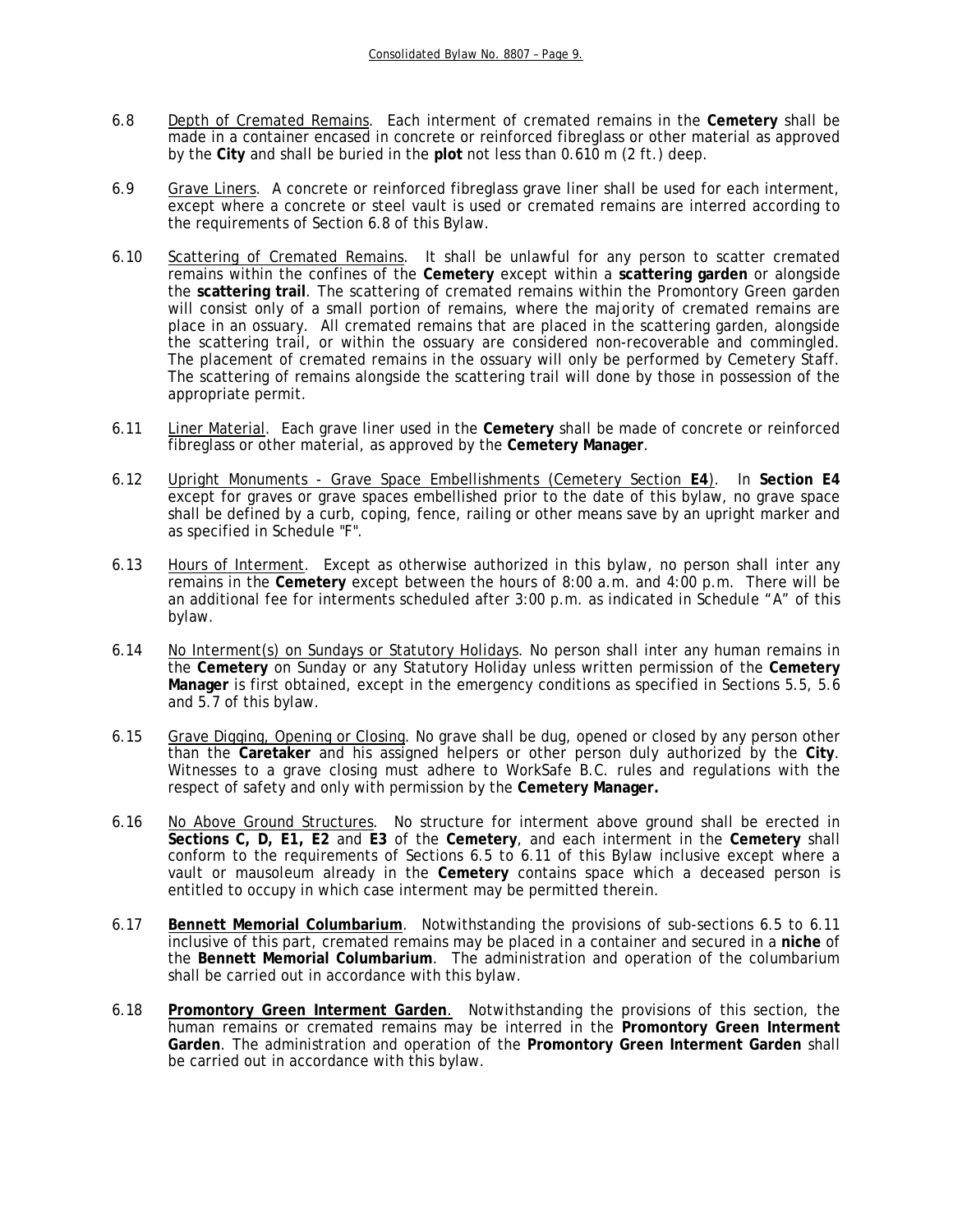- 6.19 **Containers.** Human remains must be interred in a container that does not exceed 64 cm high x 76 cm wide x 221 cm long, provided that the container and liner do not exceed the size of the **plot,** and so long as the holder of the Interment Permit provides, at his or her sole cost, a grave liner large enough to enclose the container. All containers of human remains must be placed within a grave liner or precast concrete crypt.
- 6.20 Cremated Remains Container For every interment of cremated remains in a container, the grave will be dug to a depth sufficient to ensure that there are not less than 30 centimetres of earth between the top of the container and the level of the ground surrounding the grave. For every interment of cremated remains in a vault-type Memorial Marker, the grave will be dug to a depth sufficient to ensure that the Memorial Marker, once installed, is level with the surface of the ground. For every interment of cremated remains in a **niche**, the container(s) for cremated remains shall be made of metal, stone, or porcelain and must be manufactured for the express purpose of containing cremated remains.

**Promontory Green:** A single container or combination of (2) two containers shall not exceed 27 cm high  $x$  27 cm wide  $x$  27 cm deep

**Bennett Memorial Columbarium**: A single container or combination of (2) two containers shall not exceed \, 27 cm high x 27 cm wide x 36 cm deep.

**Legacy Gardens:** for **single niche** - A single container or combination of (2) two containers shall not 29cm high x 29cm wide x 29cm deep and for a **family niche** a single container or combination of (2) two to (4) four containers shall not exceed 29 cm high x 58cm wide x 29cm deep.

#### **PART 7 - DIRECTOR OF CIVIC OPERATIONS BL10698 amended Part 7:**

- 7.1 Notwithstanding any other provision contained herein, the **Director** shall be responsible for ensuring that the provisions of this bylaw are properly carried out.
- 7.2 The **Director** shall engage such staff as may be necessary to carry out the administrative and operational duties necessary under this bylaw, subject to **Council**'s approval.
- 7.3 Any contracted personnel or **City** staff engaged in performing any duty under the jurisdiction of this bylaw shall be under the supervision of the **Director**.

## **PART 8 - CEMETERY CARETAKER**

- 8.1 Duties of **Caretaker**. Pursuant to Section 7.2 of this Bylaw, **Council** may authorize the appointment of a **Caretaker** and the duties and responsibilities of a **Caretaker** so appointed shall be, among other things, to carry out, or cause to be carried out by workmen placed under his supervision:
	- (a) the digging, preparation, opening and closing of graves as ordered by the **Cemetery Manager**, or by the **Clerk**, pursuant to this bylaw;
	- (b) the direction of all funerals in the **Cemetery** to the correct **plot**;
	- (c) the general work of the **Cemetery** grounds to maintain same in a neat and tidy condition; and
	- (d) the provision of care for the **City**-owned tools and equipment.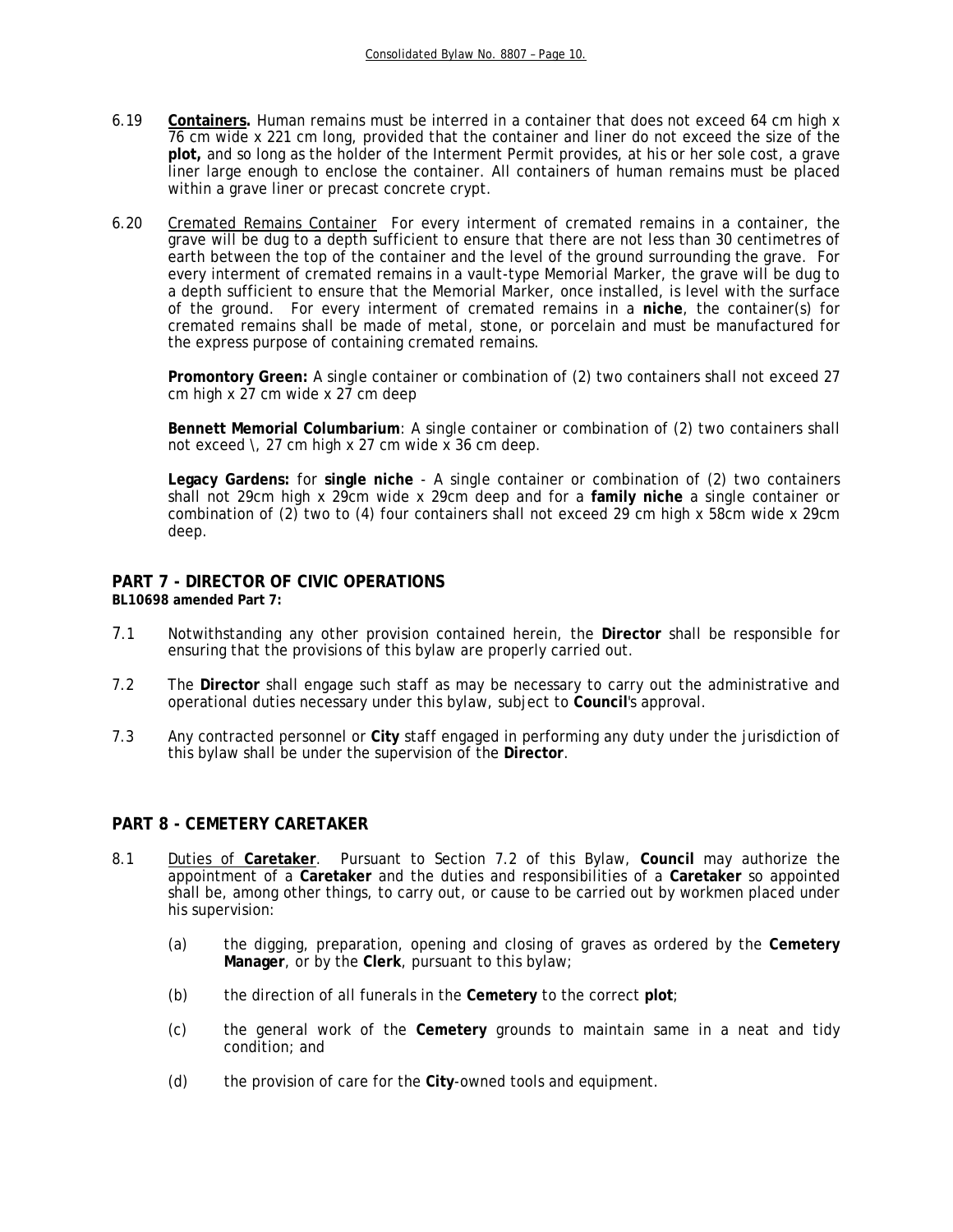8.2 Caretaker Maintains Records. The **Caretaker** shall maintain records as directed by the **Cemetery Manager** and shall submit reports as required by him, and shall do such other work as the **Cemetery Manager** may require from time to time in relation to the **Cemetery** operation.

#### **PART 9 - ADMINISTRATION AND MAINTENANCE BL9289 and BL10698 amended Part 9:**

- 9.1 Administrative Records. The **Cemetery Manager** shall maintain such records as are necessary for the administration and management of the **Cemetery** and as are required by the *Cremation, Interment and Funeral Services Act*.
- 9.2 Subdivision Not Permitted. Effective the date of adoption of this bylaw, no subdivision of plots will be permitted.
- 9.3 Grant **Right of Interment**. The **Cemetery Manager** is hereby authorized on behalf of the **City** to grant a **Right of Interment** in the form set out in Schedule "B" in respect of any vacant and not issued **Right of Interment plot** in the **Cemetery**, according to the fees and charges specified in Schedule "A" and subject to the provisions of this bylaw.
- 9.4 Issues Permits. The **Cemetery Manager** shall issue all interment permits required by this bylaw, except as otherwise provided herein.
- 9.5 Notify **Caretaker**. Upon issuing any interment permits, or upon receiving an order for disinterment from the proper authority, the **Cemetery Manager** shall notify the **Caretaker** before the time of the intended interment or disinterment giving the name of the deceased and the number and location of the **plot** concerned.
- 9.6 Maintenance Fund. A fund shall be established to be known as the "Cemetery Maintenance Fund" and administered in accordance with the *Cremation, Interment And Funeral Services Act* and the *Community Charter*. The interest in this fund shall be used for the upkeep, care and repair of the **Cemetery.** The principal in this fund shall not be reduced other than in accordance with an order made pursuant to the *Cremation, Interment And Funeral Services Act*.
- 9.7 Replacement Fund. A fund shall be established to be known as the "Cemetery Replacement Fund". This fund shall be administered as a reserve fund in accordance with the *Community Charter.* The principal and interest in this fund shall be used for **development or replacement of Cemetery infrastructure**, or for the purchase and development of land for cemetery purposes in the future.
- 9.8 Reserve Accounts. Accounts shall be established to be known as the "Cemetery Maintenance Fund Account" and the "Cemetery Replacement Fund Account" respectively, into which the **Treasurer** shall pay the separate amounts received for each aforesaid respective Fund purpose, and such funds shall be held in the respective account pending investment as hereinafter provided.
- 9.9 Payments to Reserve Accounts. On all **Right of Interment** Fees for use of **Cemetery Plots**, and Reservation Fees for **Cemetery Plots**, the **Treasurer** shall pay into the "Cemetery Maintenance Fund Account" and the "Cemetery Replacement Fund Account" respectively, from the amount received for each **Right of Interment** or reservation sold, the fees as specified in Schedule "A".
- 9.10 Reserving **Plots**. On all **Right of Interment** for the use of or reservation of cemetery **plots**, and on all contracts or agreements for the sale of such **Right of Interment**, the amount required to be used for "Cemetery Maintenance Fund" and "Cemetery Replacement Fund" purposes shall be specified.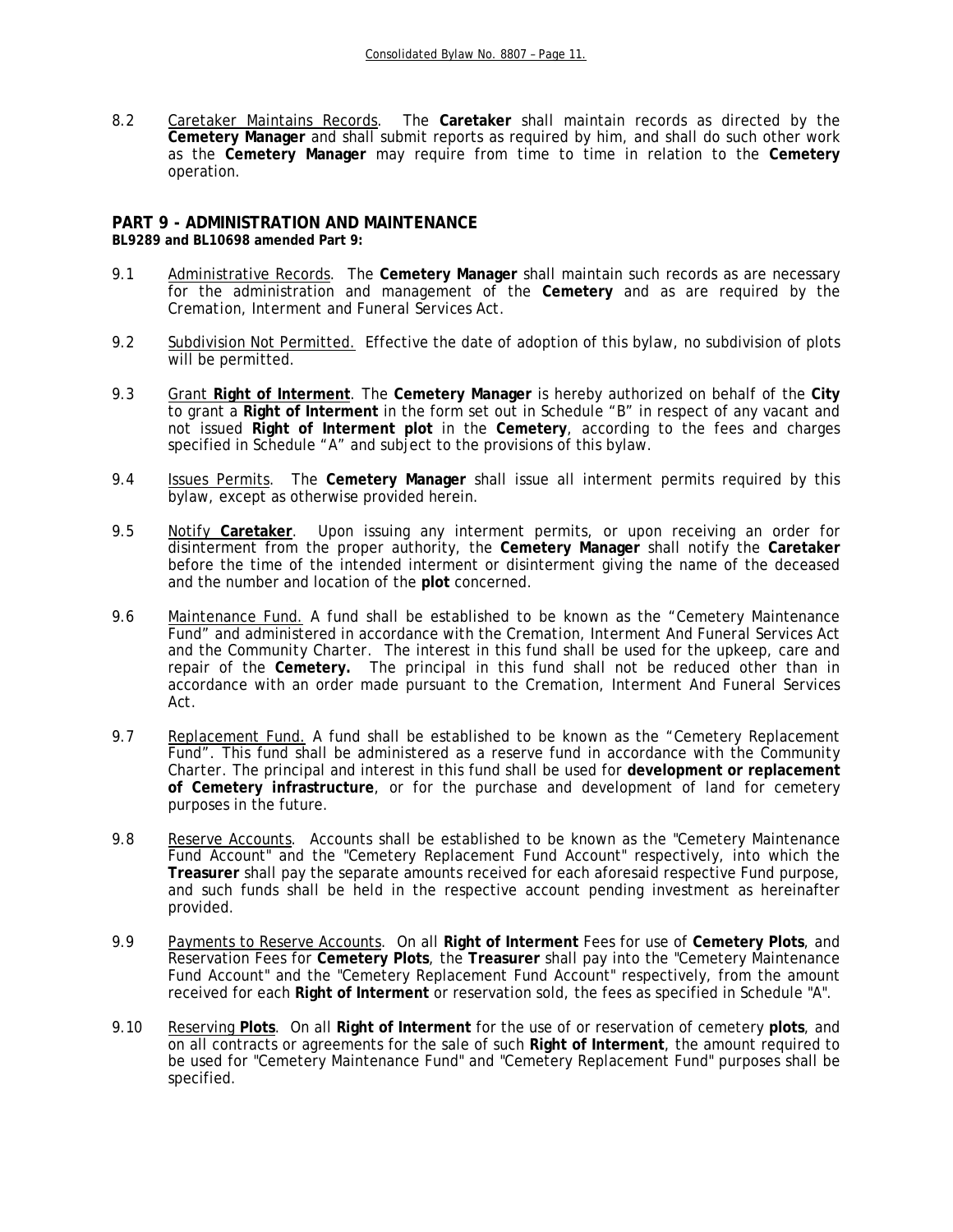- 9.11 Markers. Any owner of a memorial marker, tablet, monument, memorial, **ledger** and or curbing desiring to install, or modify same in the **Cemetery,** shall pay to the **City** prior to the installation or modification of same, the fee specified in Schedule "A", as a contribution to the "Cemetery Maintenance Fund", and such amounts when received shall be paid by the **Treasurer**  into the "Cemetery Maintenance Fund Account" for investment as hereinafter provided.
- 9.12 Monies Held in Trust. All monies received and deposited by the **Treasurer** in the "Cemetery Maintenance Fund" and "Cemetery Replacement Fund" accounts shall be held and invested as trust funds to be devoted solely to the purposes for which they were received.
- 9.13 The Cemetery Fund. A separate account of all monies received under the provisions of this bylaw and all monies expended hereunder shall be kept by the **Treasurer** and any surplus remaining of receipts over expenditures shall be paid at the end of each fiscal year into a fund to be known as "The Cemetery Fund" and same shall be invested by the **City** in accordance with the provisions of the *Local Government Act* and the principle and interest derived from such investment shall be expended on the upkeep and development of the **Cemetery**.

### **PART 10 – ADORNMENT**

**BL9289, BL9783, BL10698, BL11144 & BL11215 amended Part 10:** 

- 10.1 Floral Offerings. For the purpose of regular maintenance in sections which are grass covered, only fresh cut flowers, wreaths or floral offerings may be placed on graves during the period March 16th to October 31st in any year, and during this period no person shall place or cause to be placed on the graves which are grass covered any artificial flowers or plants, statuary, glass objects, stands, vases, decorative containers, ornaments or any other offerings except as outlined herein.
- 10.2Artificial Flowers. Artificial flowers may be placed on graves in sections which are grass covered during the period of November 1st through to March 15th of the following year, and if not removed by March 15th the artificial flowers and other decorations will be removed by the **Caretaker**, stored for one month and then disposed of if not claimed.

 In upright marker Sections of G1, G4 and G7 artificial floral arrangements are permitted year round if the marker has an approved vase permanently installed on its base.

- 10.3 Removal of Offerings. **The Caretaker** may remove and dispose of any offerings as specified in "Section 10.1" from any grave when the condition is considered by him to be a safety hazard, detrimental to the beauty of, or impedes maintenance of the **Cemetery**. The **Cemetery** cannot be held accountable for any offerings which are lost, stolen or removed by an act of vandalism.
- 10.4 Planting Restrictions. No person shall plant, remove, cut down or destroy any trees, shrubs, plants, flowers or bulbs in the **Cemetery** other than a person authorized by the **City** to do so.
- 10.5 No Adornment Except as specifically provided in the bylaw, no part of the **Cemetery** or **plot**  may be adorned in any manner by any person other than a **Caretaker** without the express authority of the **Cemetery Manager**, with the exercise of such authority to be within the **Cemetery Managers** sole discretion and, for greater clarity but without limiting the general prohibitive language of this section, no part of the **Cemetery** or **plot** may be adorned by any of the following:
- (a) arbours, trellis, fences, curbs, rails or other structures;
- (b) trees, shrubs, hedges or other plant materials, other than potted flowering plants of not more than 50 centimetres in height and width and not secured to the ground in any manner, which the **City** reserves the express right to remove and destroy or otherwise destroy of at any time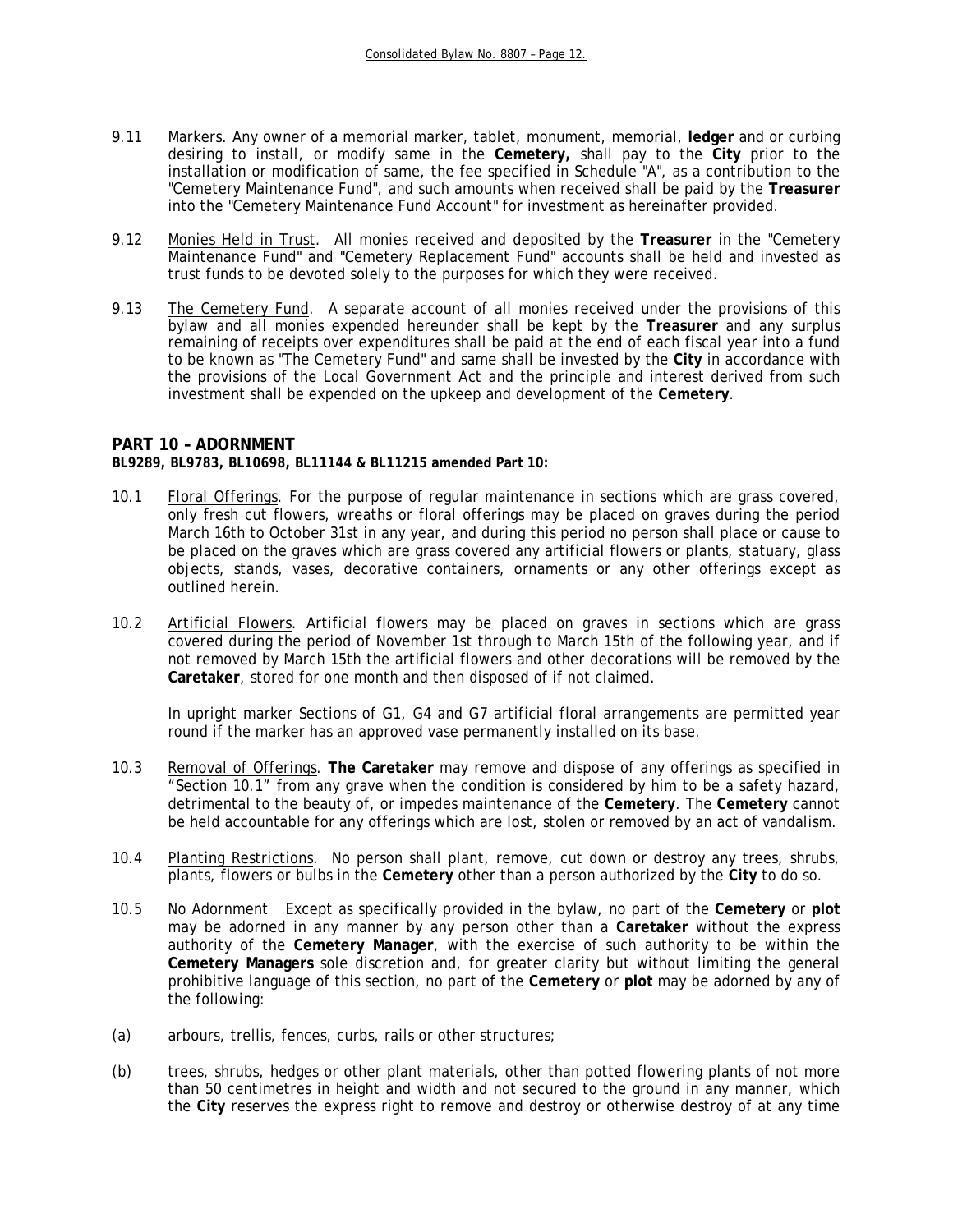after the placement of the same in order to facilitate maintenance of the **Cemetery** or due to the condition of the plant material.

- (c) Objects of remembrance or any other objects of any type whatsoever.
- (d) No person(s) shall burn incense or candles or other flammable products inside the cemetery at any time.

### **MEMORIALS**

- 10.6 Permit Required. Every person who desires to have installed or modified a memorial marker or tablet, on any **plot** or grave within the **Cemetery**, shall make application to the **Cemetery Manager** at the offices of the **City** for a permit in the form set out in Schedule "E", and shall, with such application, pay the fees set out in Schedule "A".
- 10.7 Enclosures. No grave or grave space shall be bounded or enclosed by a fence, hedges, railing except those that are allowed in the Pioneer Section or the **Garden Estates** of the **Cemetery** that are part of the design feature.
- 10.8 Specifications. Only memorials of the tablet variety and manufactured from stone, bronze, or any other material approved by the **Cemetery Manager**, which conform to the specifications as set out in Schedule "F", shall be placed and installed in the **Cemetery**, as follows:
	- (a) Each memorial marker shall be placed horizontally flat and level with the surrounding ground.
	- (b) Only one (1) memorial tablet shall be placed and installed on a Child **plot** regardless of interment depth.
	- (c) Where cremation memorial tablets are placed on a full-size adult plot in accordance with Schedule "F", the first cremation tablet shall be centred and set directly below the full size memorial. Each of the following cremation memorials shall, in turn, be centred directly below each other.
	- (d) All memorial markers placed in a Family Estate must be approved by the **Cemetery Manager** prior to installation. Where an upright memorial is placed in a **Family Estate** only one (1) will be permitted and shall not exceed the width and depth of the foundation provided. Where cremation memorial tablets are placed between the fullsize adult plots in accordance with Schedule "F", the first cremation tablet shall be centred and set directly upon the cremation **plot**. Each of the following cremation memorials shall, in turn, be centred directly below each successive cremation plot. All ornamentation such as benches, large vases and other adornments must be made of granite or other materials that meet the approval of the **Cemetery Manager**.
- 10.9 **Installation, Replacement, or Modification** Requests to have a new memorial tablet placed, to replace an existing memorial or to modify a memorial shall be made in the form set out in Schedule "E" together with payment of re-setting fee as set out in Schedule "A". All such requests must be with the consent of the next-of-kin; or may be granted at the discretion of the **Cemetery Manager** should the next-of-kin not be known, or unable to be located.
- 10.10 Temporary Markers. During the period from November 1st to the following March 15<sup>th</sup> in any year, temporary grave markers as approved by the **Cemetery Manager** may be used in all sections of the **Cemetery**. Temporary markers may not be used at other times and will be removed by the **Caretaker**.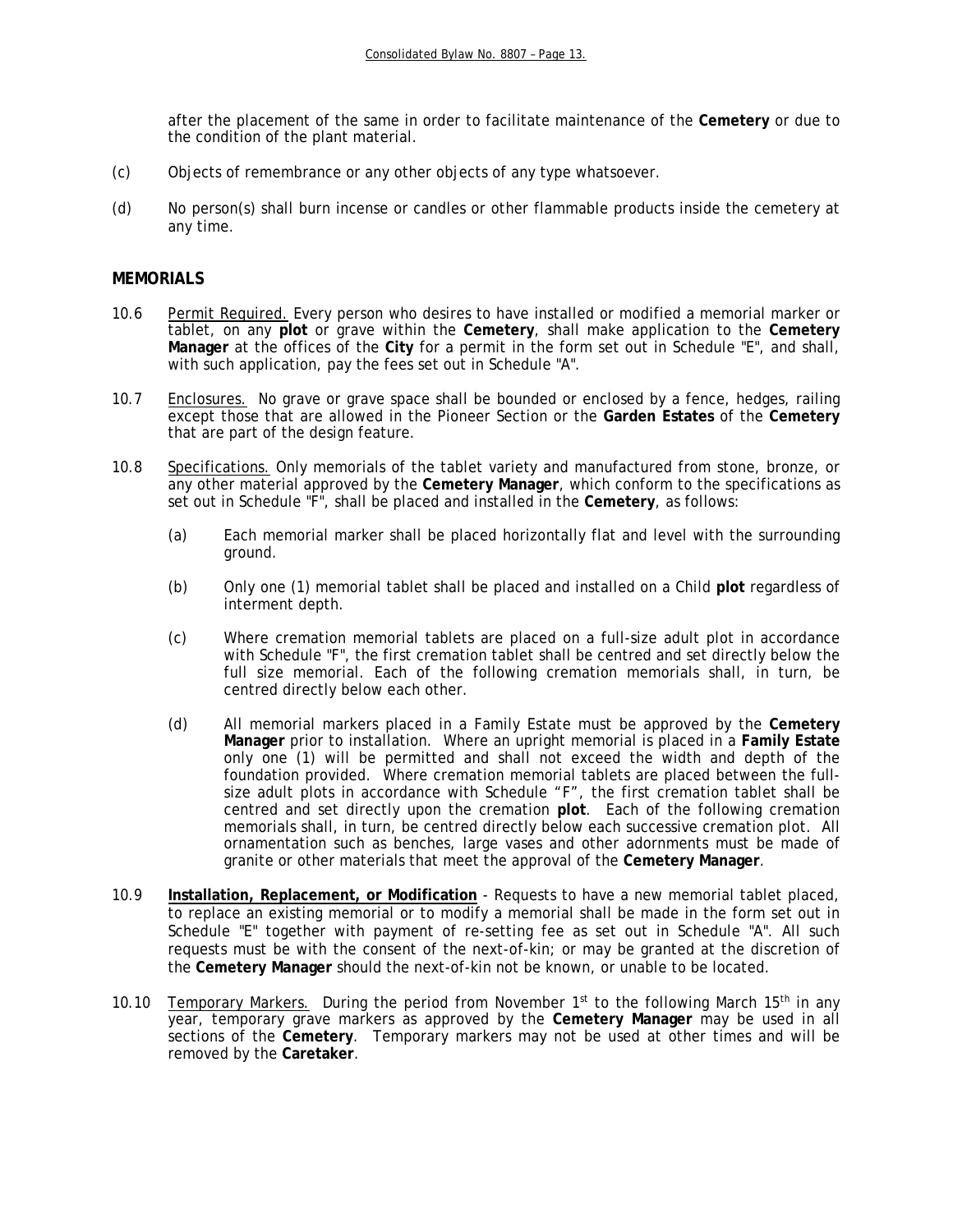- 10.11 Only Authorized Personnel. No memorial shall be placed, installed, or removed within the **Cemetery** by any persons other than the **Caretaker** or other person duly authorized to do so by the **Cemetery Manager**.
- 10.12 Not Liable. The **City** shall not be held liable for any breakage or damage to any memorial tablet or monument in the **Cemetery**, except as shall arise as the result of negligence or carelessness of the **Caretaker** or other employee of the **City**.
- 10.13 Tablets. All memorial markers delivered to the **Cemetery** must meet the specifications set out in Schedule "F". All memorial markers delivered to the **Cemetery** require a signature by the Cemetery Staff upon delivery. Any memorial marker that has been delivered to the **Cemetery** that does not meet the specifications set out in Schedule "F", or for which an Installation Permit has not been issued, will be kept for 30 days and then returned to the Company from which it was delivered at the Companies expense for the return of such memorial marker.
- 10.14 Removal. Should any memorial, marker, or tablet, grave cover or grave curbing placed or erected in the **Cemetery** be in a state of disrepair such that it might be hazardous to the public or detrimental to the maintenance of the **Cemetery**, the **Cemetery Manager** may, after 30 days notice in writing to the next-of-kin at his last known address, have the memorial, marker, or tablet, grave cover or grave curbing removed from the **Cemetery** if it has not been repaired in accordance with the notice.

### **PIONEER SECTION**

- 10.15 Permit Required. No person shall erect any monument or place any memorial or construct any curbing or ledger around or on any **plot**, or portion of a **plot** in the **Pioneer Section** until they have paid the fees as set out in Schedule "A" and have receive**d** a permit in accordance with Schedule "E". Only **plots**, which have received the second (2nd) full size interment, will be considered **for approval** to allow the installation of a concrete ledger.
- 10.16 Costs of Removal. Should any excessive sized monument, curbing, **or** ledger placed in the **Pioneer Section** need to be removed to accommodate an interment, the cost of such work is the responsibility of the family or their agent. The **City** will endeavour to do such removals with care and caution, but will not be responsible for the repair or cost of repair for damage to an excessive sized monument, curbing or ledger that is placed in the **Pioneer Section** prior to the interment."
- 10.17 Information Required. Prior to obtaining such permit the applicant shall file with the **Cemetery Manager** a statement setting forth in detail:
	- (a) The size of the base of the proposed monument;<br>(b) The weight of the said monument;
	-
	- (b) The weight of the said monument;<br>(c) The material of which said monume (c) The material of which said monument is constructed;<br>(d) The size of the proposed memorial marker and th
	- The size of the proposed memorial marker and the material of which it is to be constructed; and
	- (e) The number of lineal feet of curbing required.
	- (f) A sketch of the project, including, but not limited to size, thickness of ledger, size and intervals of re-enforcement bar and other materials used.
- 10.18 Placement. All memorials erected in the **Pioneer Section** shall be placed to the specifications of the **Cemetery Manager**, and must be constructed of granite or bronze and have a base of at least 150 mm (6 inches) which may be constructed of concrete.
- 10.19 Prohibited Materials. No monument or curbing shall be constructed of wood, and the use of marble for monuments or memorial markers is expressly prohibited.
- 10.20 Curbing. All curbing shall be of cement or granite and must be laid by the applicant or their agent so as to form a proper joint with the adjoining curb.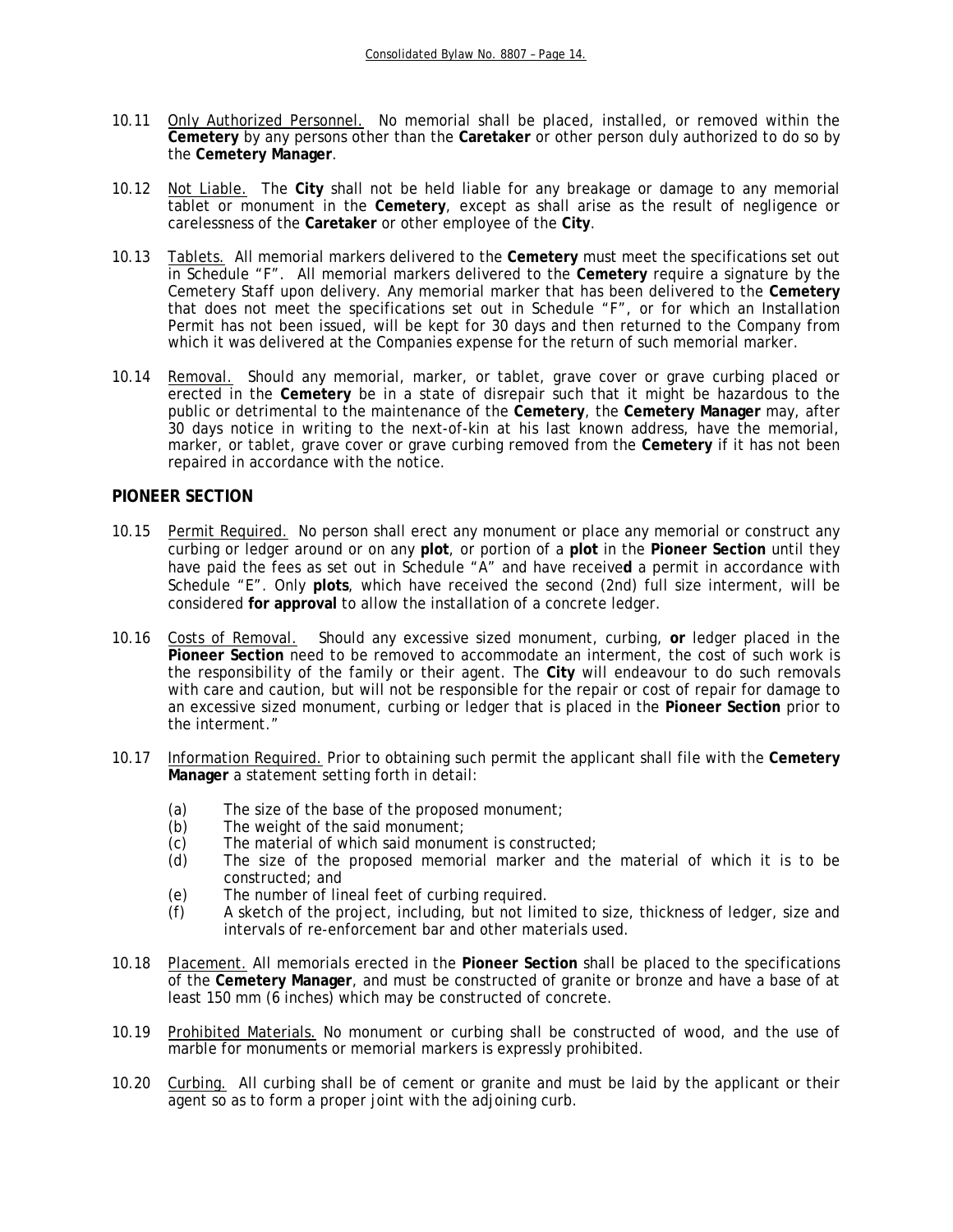All cement curbs shall have a facing of 150 mm (6 inches) and a depth of 250 mm (10 inches) and shall be set 150 mm (6 inches) above grade at **plot** line, and shall be set on a solid foundation.

Reinforcement bar must be placed within the concrete curb at such spacing and diameter of reinforcement bar to match standard construction processes.

- 10.21 Ledger. Concrete ledger must be a minimum of 4 inches thick with reinforcement mesh placed within the ledger based on standard construction practices.
- 10.22 Notification. The **Cemetery Manager** shall be notified no less than one week before any monument is erected, or curbing or a cement ledger is laid on any grave.

### **PART 11 – GENERAL REGULATIONS**

**BL9289 and BL9738 amended Part 11:** 

- **11.1 Cemetery** Damage. No person shall damage or deface any memorial, monument, fence, gate, or structure in the **Cemetery**, or any improvements in the **Cemetery**.
- 11.2 Damage to **Cemetery**. Any person who wilfully destroys, mutilates, defaces, injures, or removes any tomb, monument, memorial, or other structure placed in the **Cemetery**, or any fence, railing or other work for the protection or ornament of the **Cemetery**, or any tomb, monument, memorial, or other structure aforesaid or **plot** within the **Cemetery**, or wilfully destroys, cuts, breaks or injures any shrub or plant, or plays at any game or sport, or who wilfully or unlawfully disturbs persons assembled for the purpose of interring a body therein, or who commits a nuisance, or at any time behaves in an indecent and unseemly manner, or deposits any rubbish or offensive matter or thing in the **Cemetery**, or in any way violates any grave, tomb, tomb-stone, vault, memorial or other structure within the same shall be guilty of an infraction of this bylaw and be liable on summary conviction therefore to the penalties hereinafter set out.
- 11.3 **Cemetery** Access/Speed. No person shall enter the **Cemetery** in a vehicle after sunset, or drive a vehicle in the **Cemetery** at any time at a speed of more than 10 miles per hour (15 km/h), and all vehicles and their drivers while in the **Cemetery** grounds shall be subject to the directions and orders of the **Caretaker**.
- 11.4 Solicitation. No person shall solicit orders for markers, tablets, memorials, curbings, cappings, or like works within the limits of the **Cemetery** other than those authorized by the **Cemetery Manager.**
- 11.5 Obey **Caretaker**. All persons and funeral processions in the **Cemetery** shall obey the reasonable instructions of the **Caretaker**, and any person not behaving with proper decorum within the **Cemetery**, or disturbing the quiet and good order of the **Cemetery** may be evicted there from by the **Caretaker**.
- 11.6 Discharging Firearms. The discharge of firearms, other than as authorized by the **Cemetery Manager**, is prohibited in the **Cemetery**.
- 11.7 Hours of Operation. The **Cemetery** shall be open between the hours of 7:00 a.m. and 8:00 p.m. during the period March 16th to October 31st each year and between the hours of 7:00 a.m. and 5:00 p.m. during the period of November 1st to March 15th each year. Any person in the **Cemetery** after these hours without special permission of the **Caretaker**, **Cemetery Manager**, or other person authorized by the **City** to grant such permission, shall be deemed guilty of an infraction of this bylaw and liable on summary conviction therefor to the penalties thereof.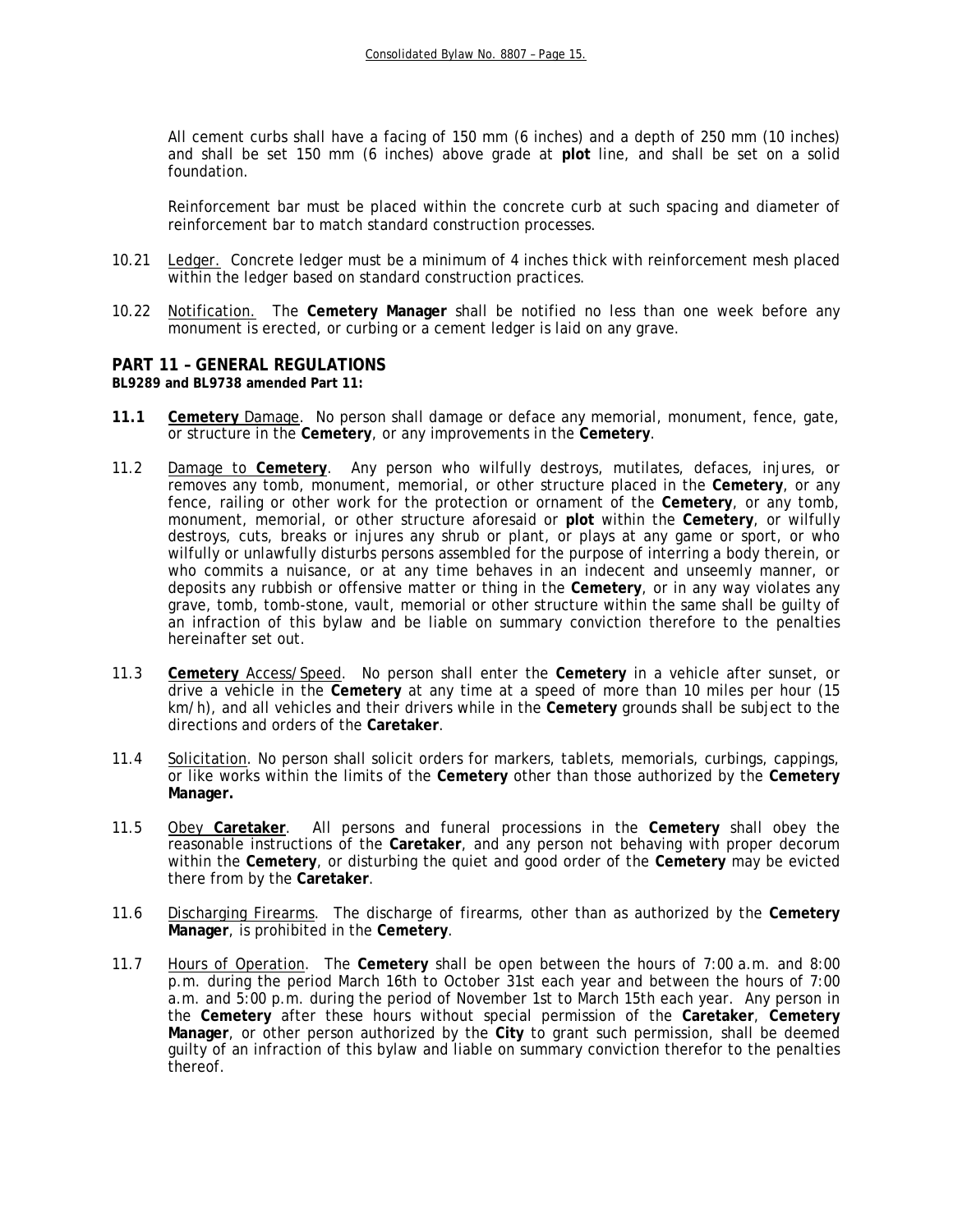- 11.8 Penalties. Any person guilty of an infraction or violation of any of the provisions of this bylaw shall be liable, on summary conviction, to a fine of up to Two Thousand Dollars (\$2,000.00).
- 11.9 Temporary Removal of Markers. The **Cemetery Manager** may arrange for the temporary removal of a marker without the owner's permission if, during the excavation of an adjoining grave, the marker is found to be a hazard to the safety of workers in the excavation or to gain access to a plot for grave site preparation, provided that the marker is replaced in its original position on the grave from which it was removed as soon as possible after the excavation has been filled, and provided that the owner of the marker is not charged with the cost of the work, unless he is also the owner of the plot in which the excavation is being made, and provided also that the **City** or its agents repairs at its expense any damage occasioned to the marker so removed and replaced.
- 11.10 General Maintenance. General maintenance work which will be performed without cost to the plot or grave owner includes the cutting and/or removal of grass and weeds, gathering of leaves and trash, maintaining roads in passable condition, watering of serviced areas, shade tree care and such grading and improvements to grounds as may be necessary at the discretion of the **Cemetery Manager**.
- 11.11 Excessive Maintenance. Areas which create excessive maintenance, such as **plots** or groups of **plots**, enclosed or surrounded by concrete, ornamental rock cover, walls, hedges, shrubs, trees, monuments, raised memorials or other edifices are the responsibility of the families to be kept clean and tidy. The **City** and its employees will not be liable or responsible for loss or damage, or any repairs necessitated by or caused from an Act of God, the elements, thieves, vandals, unavoidable accidents, insurrection or other cause.
- 11.12 Right to Correct Errors. The **City** reserves, and shall have the right to correct any errors that may be made by it, either in making interments, disinterments or removals, or in the inscriptions, transfer, or conveyance by substituting and conveying in lieu thereof other interment rights of equal value and similar location as far as possible, or as may be selected by the **City** or, in the sole discretion of the **City**, by refunding the amount of money paid on account of said purchase. In the event such error shall involve the interment of the remains of any person in such property, the **City** reserves and shall have the right to remove and transfer such remains so interred, to such other property of equal value and similar location as may be substituted and conveyed in lieu of. The **City** shall not be liable in respect to any such errors, except as aforesaid.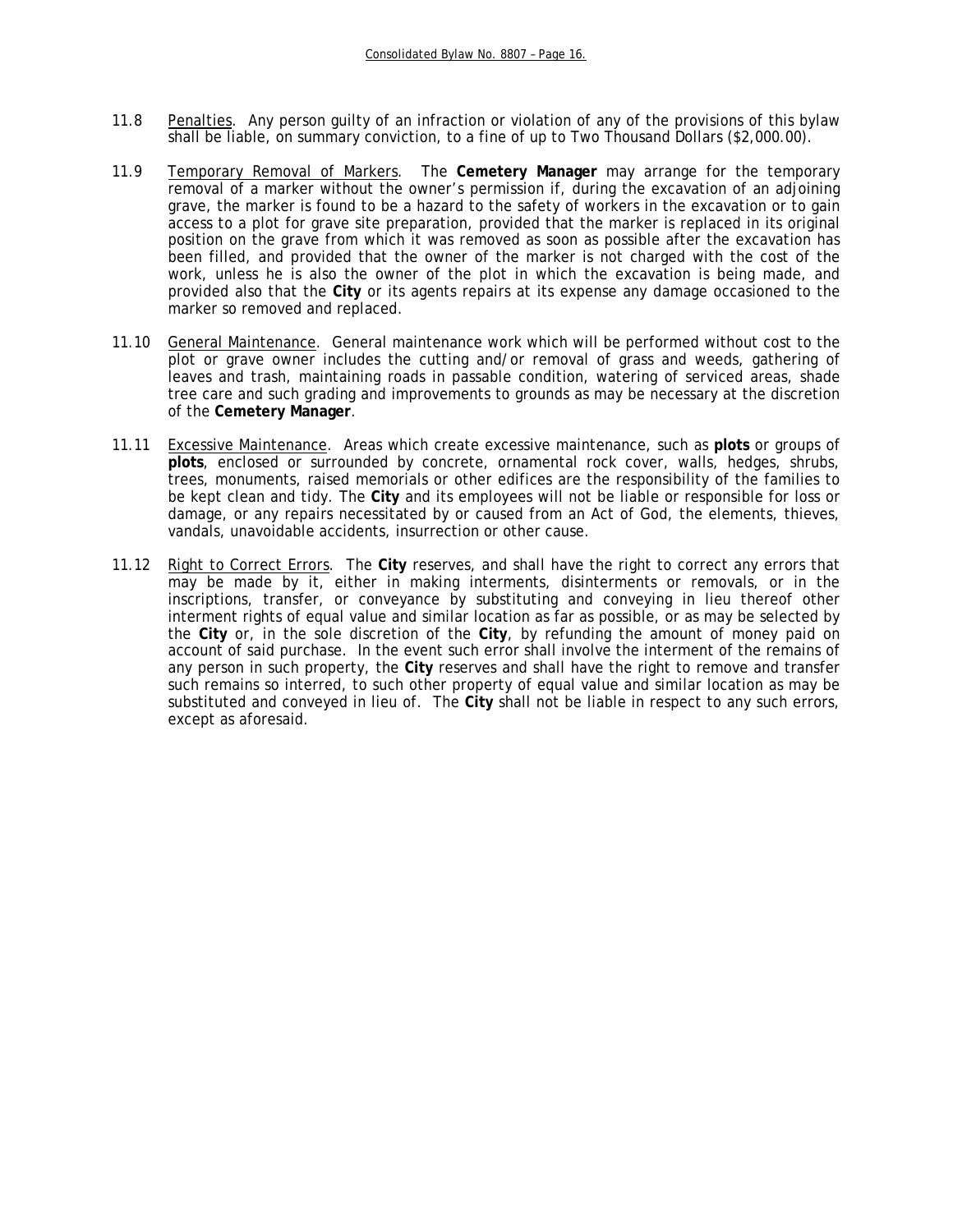## **PART 12 – REPEAL AND ENACTMENT**

- 12.1 Effect of Bylaw. This bylaw shall come into full force and effect and be binding on all persons as and from date of adoption.
- 12.2 Repeal. "Kelowna Memorial Park Cemetery Bylaw No. 7627" and all amendments are hereby repealed.

Read a first, second and third time by the Municipal Council this 24<sup>th</sup> day of June, 2002

Received approval in principle under the *Cremation, Interment and Funeral Services Act* this 17th day of June, 2002.

Adopted by the Municipal Council of the City of Kelowna this 15<sup>th</sup> day of July, 2002.

"Walter Gray"

Mayor

"Allison Flack"

Deputy City Clerk

Filed with the Office of the Business Practices and Consumer Protection Authority this

\_\_\_\_\_\_\_\_\_\_\_\_\_\_\_\_\_\_\_\_\_\_\_\_\_\_\_\_\_\_\_\_\_\_\_\_\_\_\_\_\_\_\_\_\_\_\_\_\_\_\_.

Director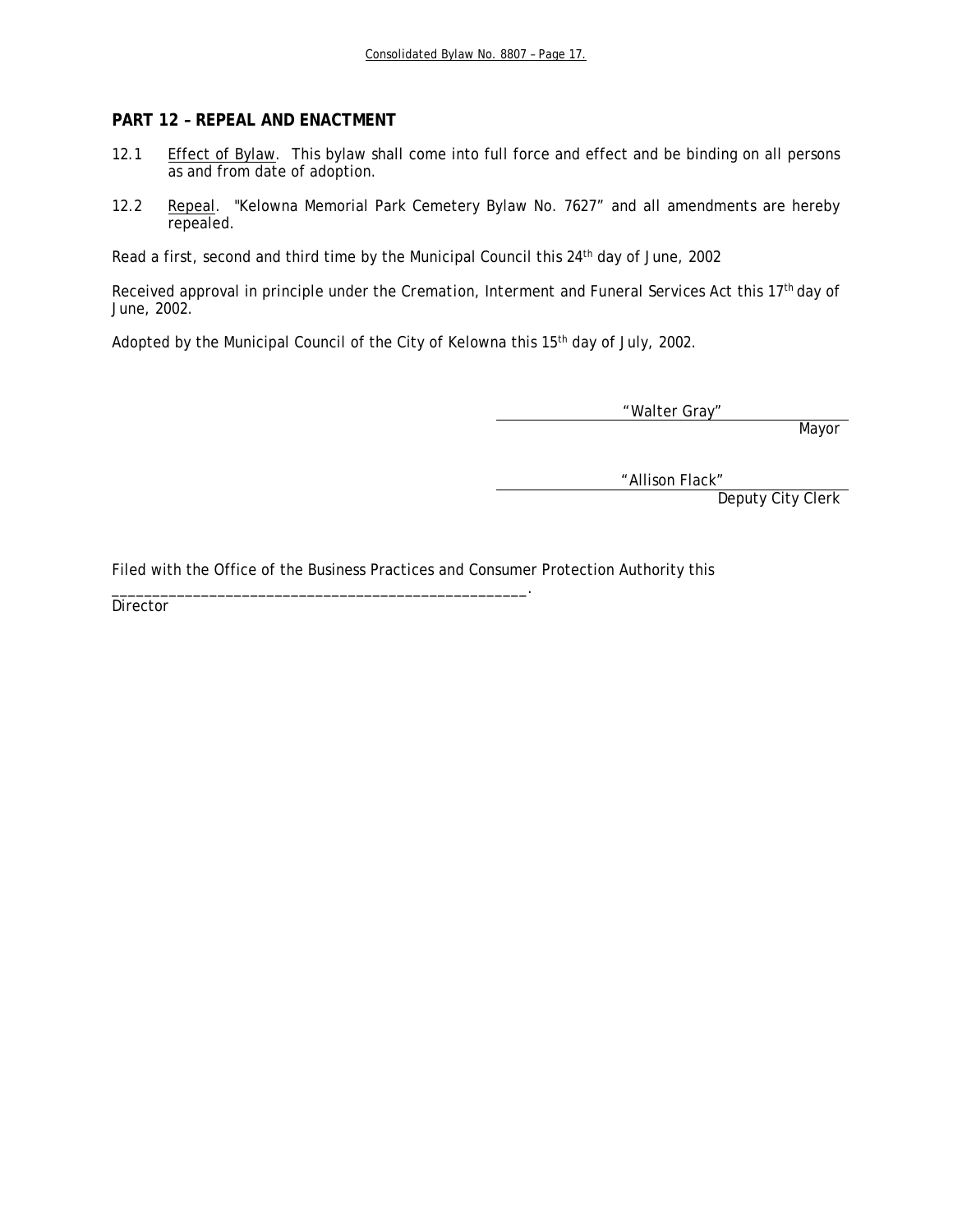**BL9738, BL9783, BL10698 and BL10903 amended Schedule "A" and BL11144 & BL11215 replaced Schedule "A":** 

# **KELOWNA MEMORIAL PARK CEMETERY'S FEE SCHEDULE "A"**

| <b>PRODUCT/SERVICE</b>                                   |                 | 5%                           | 5%                                  | 5%                           |
|----------------------------------------------------------|-----------------|------------------------------|-------------------------------------|------------------------------|
| Non-residents add 25% to all fees                        |                 | Annual                       | Annual                              | Annual                       |
|                                                          |                 | <b>Increase</b>              | <b>Increase</b><br><b>Effective</b> | <b>Increase</b>              |
|                                                          |                 | <b>Effective</b><br>01/01/16 | 01/01/17                            | <b>Effective</b><br>01/01/18 |
|                                                          |                 |                              |                                     |                              |
|                                                          | 2015            | 2016                         | 2017                                | 2018                         |
|                                                          | <b>Base Fee</b> | <b>Base</b><br>Fee           | <b>Base Fee</b>                     | <b>Base</b><br>Fee           |
|                                                          |                 |                              |                                     |                              |
| <b>CASKET PLOTS</b>                                      |                 |                              |                                     |                              |
| *Grave liner required                                    |                 |                              |                                     |                              |
|                                                          |                 |                              |                                     |                              |
| <b>UPRIGHT MARKER SECTIONS</b>                           |                 |                              |                                     |                              |
| G1, G7 Lawn Crypt                                        |                 |                              |                                     |                              |
| Right of Interment                                       | \$2,142         | \$2,249                      | \$2,362                             | \$2,480                      |
| Cemetery Replacement Fund                                | \$1,071         | \$1,125                      | \$1,181                             | \$1,240                      |
| Cemetery Maintenance Fund                                | \$1,071         | \$1,125                      | \$1,181                             | \$1,240                      |
| <b>Total</b>                                             | \$4,284         | \$4,499                      | \$4,724                             | \$4,960                      |
|                                                          |                 |                              |                                     |                              |
| G4 Large Plot *                                          |                 |                              |                                     |                              |
| Right of Interment                                       | \$1,038         | \$1,090                      | \$1,144                             | \$1,202                      |
| Cemetery Replacement Fund                                | \$519           | \$545                        | \$572                               | \$601                        |
| Cemetery Maintenance Fund                                | \$519           | \$545                        | \$572                               | \$601                        |
| <b>Total</b>                                             | \$2,076         | \$2,180                      | \$2,288                             | \$2,404                      |
|                                                          |                 |                              |                                     |                              |
| <b>FLAT MARKER SECTIONS</b>                              |                 |                              |                                     |                              |
| <b>G7 Lawn Crypt</b>                                     |                 |                              |                                     |                              |
| Right of Interment                                       | \$1,544         | \$1,621                      | \$1,702                             | \$1,787                      |
| Cemetery Replacement Fund                                | \$772           | \$811                        | \$851                               | \$894                        |
| Cemetery Maintenance Fund                                | \$772           | \$811                        | \$851                               | \$894                        |
| <b>Total</b>                                             | \$3,088         | \$3,243                      | \$3,404                             | \$3,575                      |
| C,D,E, G4 Large Plot *                                   |                 |                              |                                     |                              |
| Right of Interment                                       | \$741           | \$778                        | \$817                               | \$858                        |
| Cemetery Replacement Fund                                | \$370           | \$389                        | \$408                               | \$428                        |
| Cemetery Maintenance Fund                                | \$370           | \$389                        | \$408                               | \$428                        |
| <b>Total</b>                                             | \$1,481         | \$1,556                      | \$1,633                             | \$1,714                      |
|                                                          |                 |                              |                                     |                              |
| DRY LANDSCAPE SECTIONS                                   |                 |                              |                                     |                              |
| A,B <sup>*</sup> - Existing inventory as of Dec. 1, 2015 |                 |                              |                                     |                              |
| Right of Interment                                       | \$260           | \$272                        | \$285                               | \$300                        |
| Cemetery Replacement Fund                                | \$129           | \$136                        | \$143                               | \$150                        |
| Cemetery Maintenance Fund                                | \$129           | \$136                        | \$143                               | \$150                        |
| <b>Total</b>                                             | \$518           | \$544                        | \$571                               | \$600                        |
|                                                          |                 |                              |                                     |                              |
|                                                          |                 |                              |                                     |                              |
| A,B* - Inventory returned to KMPC after Dec. 1, 2015     |                 |                              |                                     |                              |
| Right of Interment                                       | \$741           | \$778                        | \$817                               | \$858                        |
| Cemetery Replacement Fund                                | \$370           | \$389                        | \$408                               | \$428                        |
| Cemetery Maintenance Fund                                | \$370           | \$389                        | \$408                               | \$428                        |
| <b>Total</b>                                             | \$1,481         | \$1,556                      | \$1,633                             | \$1,714                      |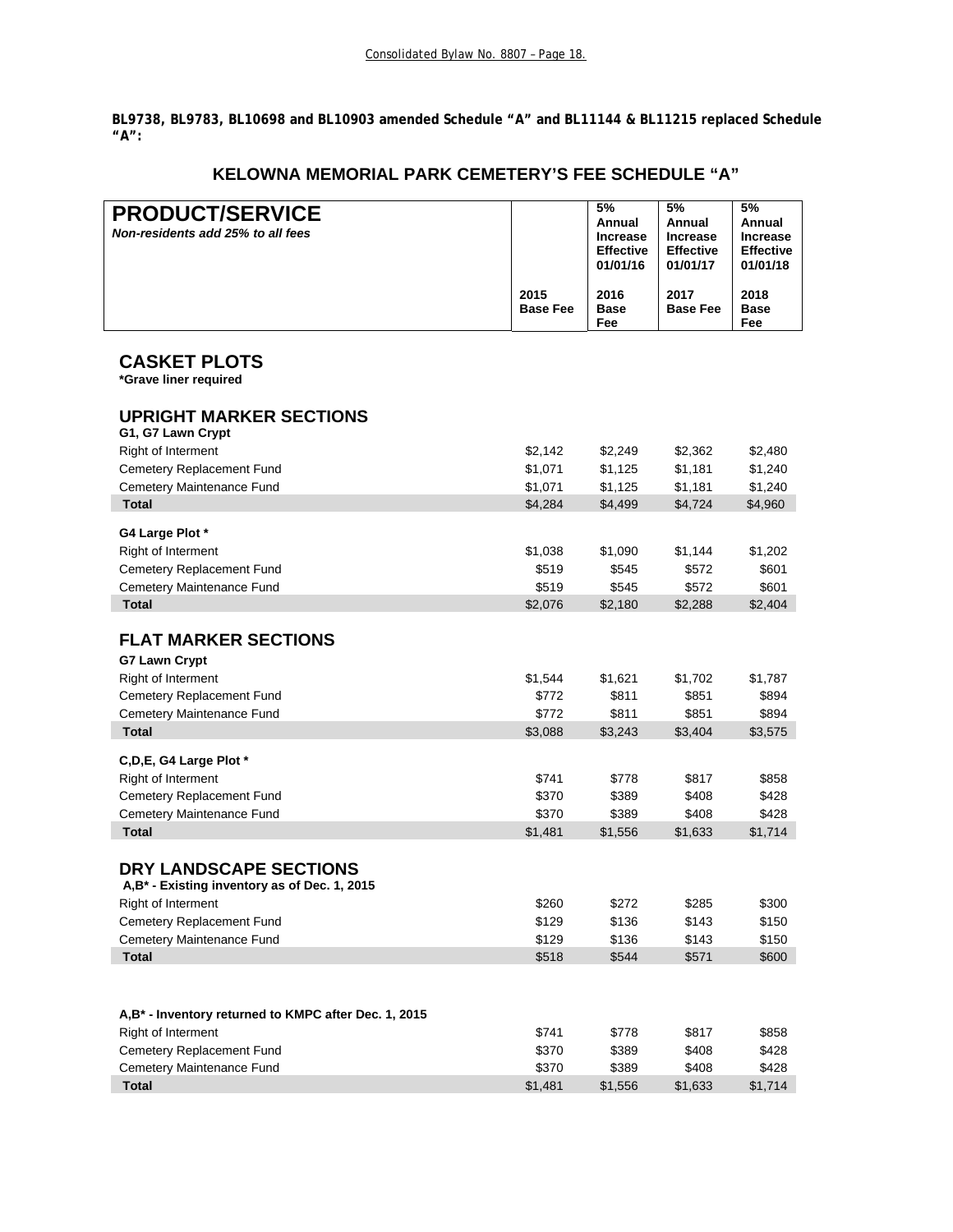# **SMALL PLOTS (Child's Plot)**

| Section A.C. D $(3'x5')^*$ |       |       |       |       |
|----------------------------|-------|-------|-------|-------|
| Right of Interment         | \$188 | \$197 | \$207 | \$218 |
| Cemetery Replacement Fund  | \$94  | \$99  | \$104 | \$109 |
| Cemetery Maintenance Fund  | \$94  | \$99  | \$104 | \$109 |
| Total                      | \$376 | \$395 | \$415 | \$436 |

# **ESTATE PLOTS**

ľ

I

I

**All Estate Plots Include: 2 Double Depth Lawn Crypts (space for 4 caskets), 8 Companion Cremation Plots (Space for 16 Urns), Marker Foundations Section G7** 

### **PRIVATE ESTATE**

| Also Includes: Granite Bench, Arched Gate Feature - c/w |          |          |          |          |
|---------------------------------------------------------|----------|----------|----------|----------|
| <b>Bronze Name Plate, Garden Beds</b>                   |          |          |          |          |
| Right of Interment                                      | \$29,850 | \$31,343 | \$32.910 | \$34,555 |
| Cemetery Replacement Fund                               | \$14,926 | \$15,672 | \$16,456 | \$17,279 |
| Cemetery Maintenance Fund                               | \$14.926 | \$15,672 | \$16,456 | \$17,279 |
| <b>Total</b>                                            | \$59,702 | \$62,687 | \$65,822 | \$69,113 |
|                                                         |          |          |          |          |
| <b>SEMI PRIVATE ESTATE</b>                              |          |          |          |          |
| Also includes: Shared Granite Bench, Flower Beds        |          |          |          |          |
| <b>Right of Interment</b>                               | \$22,018 | \$23.119 | \$24.275 | \$25.489 |
| Cemetery Replacement Fund                               | \$11,008 | \$11,558 | \$12,136 | \$12,743 |
| Cemetery Maintenance Fund                               | \$11,008 | \$11.558 | \$12.136 | \$12.743 |

 **Total** \$44,034 \$46,235 \$48,547 \$50,975

# **IN-GROUND CREMATED REMAINS PLOT**

**\*Grave liner required** 

## **COMPANION PLOTS (Space for 2 Urns)**

| Section C (1.5' x 2') & SECTION D (2.5' x 1.5')* |          |       |       |       |
|--------------------------------------------------|----------|-------|-------|-------|
| PI OT PRICE                                      | \$249    | \$261 | \$275 | \$288 |
| CEMETERY REPLACEMENT FUND                        | \$124.50 | \$131 | \$137 | \$144 |
| <b>CEMETERY MAINTENANCE FUND</b>                 | \$124.50 | \$131 | \$137 | \$144 |
| <b>Total</b>                                     | \$498    | \$523 | \$549 | \$576 |
|                                                  |          |       |       |       |
| Section G5 / G6 *                                |          |       |       |       |
| Right of Interment                               | \$309    | \$324 | \$341 | \$358 |
| Cemetery Replacement Fund                        | \$154    | \$162 | \$170 | \$178 |
| Cemetery Maintenance Fund                        | \$154    | \$162 | \$170 | \$178 |
| <b>Total</b>                                     | \$617    | \$648 | \$681 | \$714 |
|                                                  |          |       |       |       |
| <b>Section G3</b>                                |          |       |       |       |
| Promontory Green Interment Garden Plot *         |          |       |       |       |
| <b>Right of Interment</b>                        | \$401    | \$421 | \$442 | \$464 |
| Cemetery Replacement Fund                        | \$201    | \$211 | \$222 | \$233 |
| Cemetery Maintenance Fund                        | \$201    | \$211 | \$222 | \$233 |
| <b>Total</b>                                     | \$803    | \$843 | \$886 | \$930 |
| <b>FAMILY PLOTS (Space for 6 Urns)</b>           |          |       |       |       |
| Section G5 & G6*                                 |          |       |       |       |
| Right of Interment                               | \$617    | \$648 | \$680 | \$714 |
| Cemetery Replacement Fund                        | \$309    | \$324 | \$341 | \$358 |
| Cemetery Maintenance Fund                        | \$309    | \$324 | \$341 | \$358 |

 **Total** \$1,235 \$1,296 \$1,362 \$1,430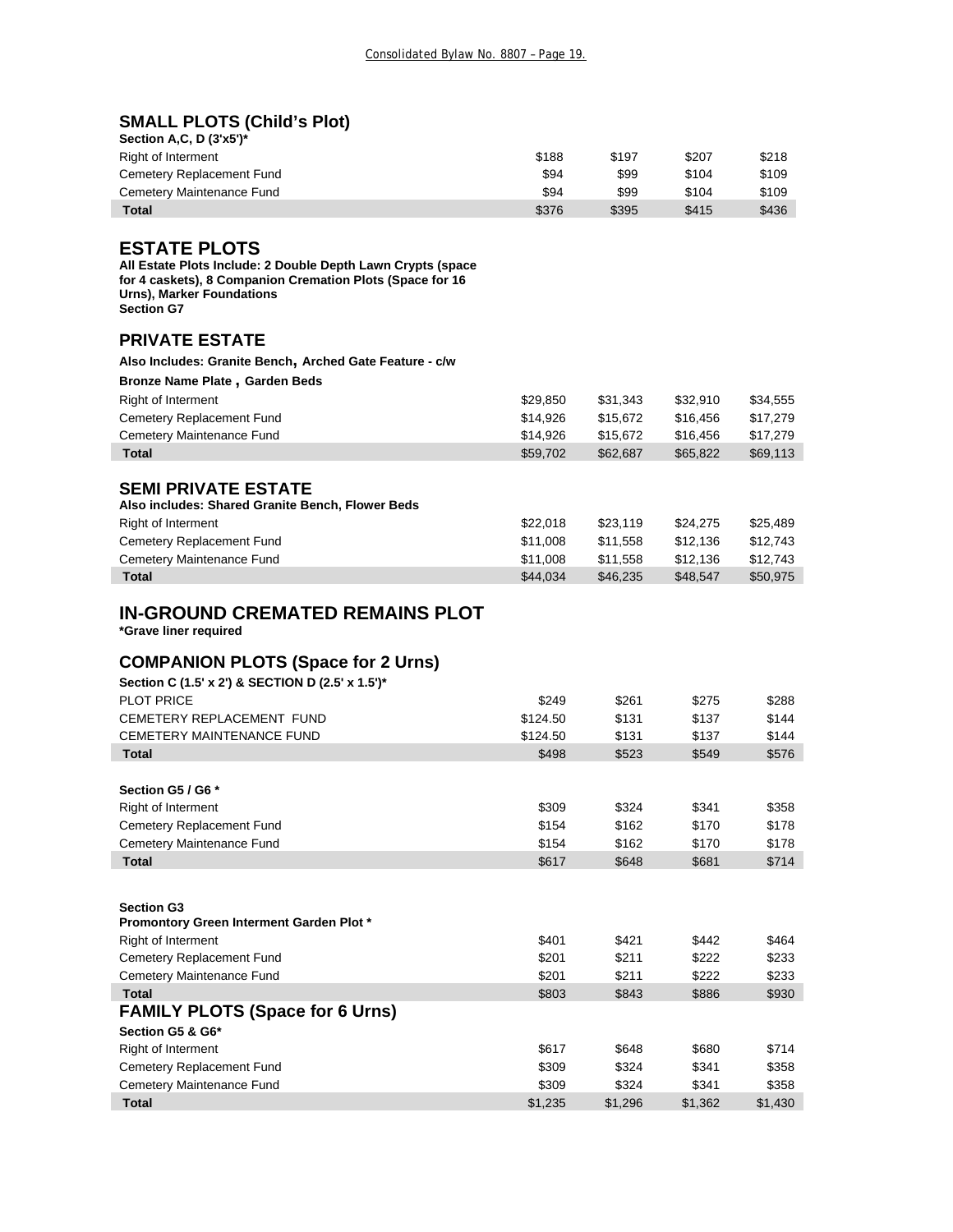| <b>Section G3</b><br><b>Promontory Green Interment Garden Plot*</b> |         |         |         |         |
|---------------------------------------------------------------------|---------|---------|---------|---------|
| Right of Interment                                                  | \$741   | \$778   | \$817   | \$858   |
| Cemetery Replacement Fund                                           | \$370   | \$389   | \$408   | \$428   |
| Cemetery Maintenance Fund                                           | \$370   | \$389   | \$408   | \$428   |
| <b>Total</b>                                                        | \$1.481 | \$1.556 | \$1.633 | \$1.714 |

# **MAUSOLEA**

# **LEGACY GARDENS – Section D**

#### **Single Crypt (\*no increase from 2015-2016) Level 1**

| Level I                   |          |            |          |          |
|---------------------------|----------|------------|----------|----------|
| Right of Interment        | \$8538   | \$8538     | \$8,965  | \$9,413  |
| Cemetery Replacement Fund | \$6,830  | \$6,830    | \$7,171  | \$7,529  |
| Cemetery Maintenance Fund | \$1,707  | \$1,707    | \$1,792  | \$1,882  |
| <b>Total</b>              | \$17,075 | $$17,075*$ | \$17,928 | \$18,824 |
|                           |          |            |          |          |
| Level 2                   |          |            |          |          |
| <b>Right of Interment</b> | \$8,803  | \$8,803    | \$9,242  | \$9,705  |
| Cemetery Replacement Fund | \$7,042  | \$7,042    | \$7,394  | \$7,764  |
| Cemetery Maintenance Fund | \$1,760  | \$1,760    | \$1,848  | \$1,940  |
| <b>Total</b>              | \$17,605 | $$17,605*$ | \$18,484 | \$19,409 |
|                           |          |            |          |          |
| Level 3                   |          |            |          |          |
| Right of Interment        | \$8,902  | \$8,902    | \$9,346  | \$9,813  |
| Cemetery Replacement Fund | \$7,120  | \$7,120    | \$7,477  | \$7,851  |
| Cemetery Maintenance Fund | \$1,780  | \$1,780    | \$1,869  | \$1,962  |
| <b>Total</b>              | \$17,802 | \$17.802*  | \$18.692 | \$19,626 |
|                           |          |            |          |          |

# **PROMONTORY GREEN - Section G2**

**Single Crypt –** Includes Standard Crypt Plate, Vase,

| Open/Close Fee and Second Year Date Plate |          |          |          |          |
|-------------------------------------------|----------|----------|----------|----------|
| Level 1                                   |          |          |          |          |
| <b>Right of Interment</b>                 | \$6,300  | \$6,615  | \$6,946  | \$7,293  |
| Cemetery Replacement Fund                 | \$5,040  | \$5,292  | \$5,557  | \$5,834  |
| Cemetery Maintenance Fund                 | \$1,261  | \$1,324  | \$1,390  | \$1,460  |
| Total                                     | \$12,601 | \$13,231 | \$13,893 | \$14,587 |
|                                           |          |          |          |          |
| Level 2                                   |          |          |          |          |
| <b>Right of Interment</b>                 | \$7,560  | \$7,938  | \$8,335  | \$8,752  |
| Cemetery Replacement Fund                 | \$6,048  | \$6,350  | \$6,668  | \$7,001  |
| Cemetery Maintenance Fund                 | \$1,512  | \$1,588  | \$1,667  | \$1,750  |
| <b>Total</b>                              | \$15,119 | \$15,876 | \$16,670 | \$17,503 |
|                                           |          |          |          |          |
| Level 3                                   |          |          |          |          |
| Right of Interment                        | \$7,121  | \$7,477  | \$7,851  | \$8,243  |
| Cemetery Replacement Fund                 | \$5,696  | \$5,981  | \$6,280  | \$6,594  |
| Cemetery Maintenance Fund                 | \$1,423  | \$1,494  | \$1,569  | \$1,647  |
| <b>Total</b>                              | \$14,240 | \$14,952 | \$15,700 | \$16,484 |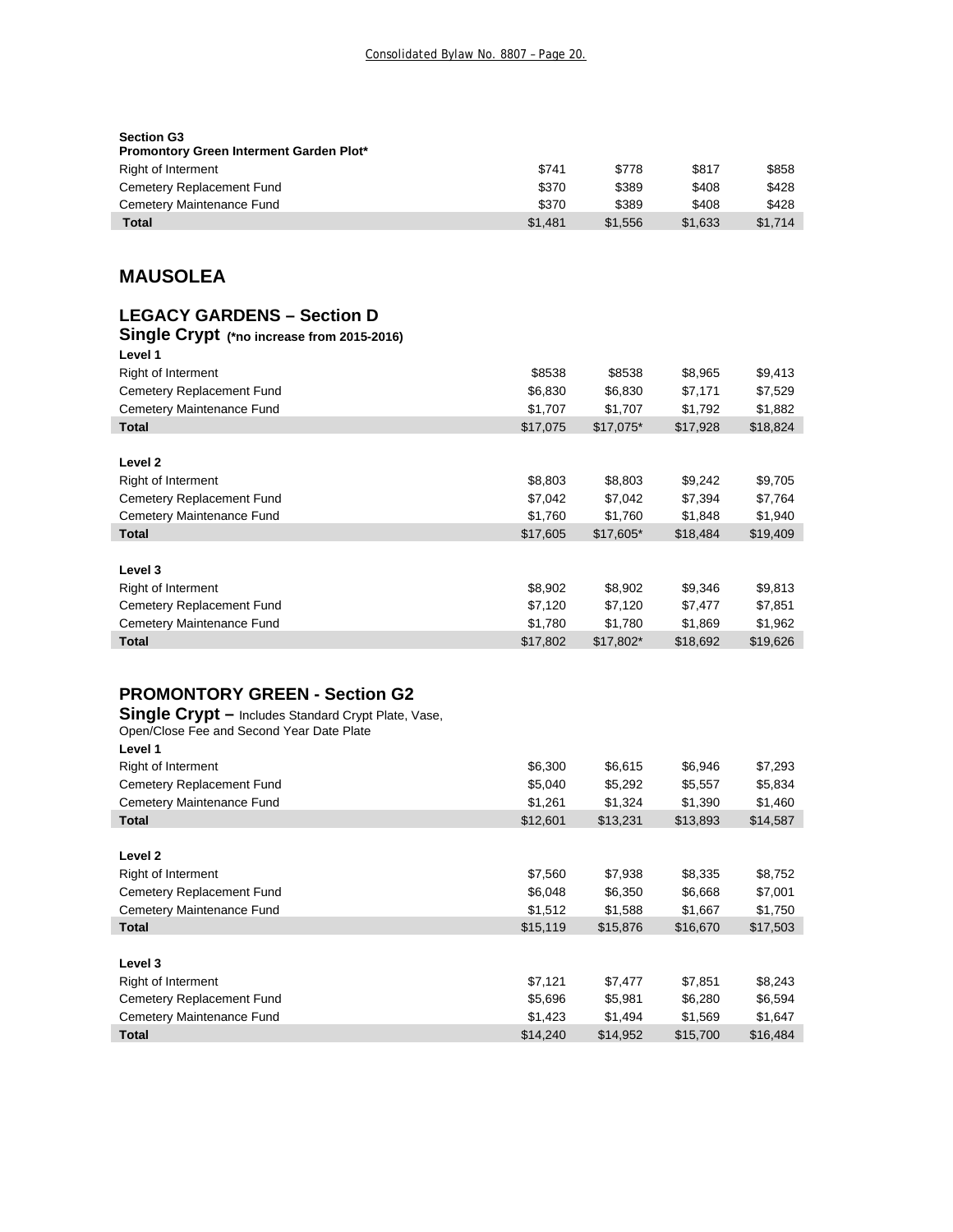| <b>Couch Crypt - Includes Standard Crypt Plate, Vase,</b><br>Open/Close Fee and Second Year Date Plate |          |          |          |          |
|--------------------------------------------------------------------------------------------------------|----------|----------|----------|----------|
| Level 1, 2, and 3                                                                                      |          |          |          |          |
| <b>Right of Interment</b>                                                                              | \$10.495 | \$11.020 | \$11.571 | \$12.149 |
| Cemetery Replacement Fund                                                                              | \$8.396  | \$8.816  | \$9.257  | \$9.719  |
| Cemetery Maintenance Fund                                                                              | \$2.099  | \$2.204  | \$2.314  | \$2.430  |
| Total                                                                                                  | \$20,990 | \$22,040 | \$23,142 | \$24,298 |

# **NICHES**

# **LEGACY GARDENS – Section D**

| Phase One (*no increase from 2015-2016)                         |         |            |          |          |
|-----------------------------------------------------------------|---------|------------|----------|----------|
| Level 1                                                         |         |            |          |          |
| Right of Interment                                              | \$1,623 | \$1,623    | \$1,704  | \$1,788  |
| Cemetery Replacement Fund                                       | \$1,298 | \$1,298    | \$1,363  | \$1,431  |
| Cemetery Maintenance Fund                                       | \$324   | \$324      | \$340    | \$358    |
| <b>Total</b>                                                    | \$3,245 | $$3,245$ * | \$3,407  | \$3,577  |
|                                                                 |         |            |          |          |
| Level <sub>2</sub>                                              |         |            |          |          |
| Right of Interment                                              | \$1,793 | \$1,793    | \$1,882  | \$1,976  |
| Cemetery Replacement Fund                                       | \$1,434 | \$1,434    | \$1,506  | \$1,581  |
| Cemetery Maintenance Fund                                       | \$358   | \$358      | \$376    | \$395    |
| <b>Total</b>                                                    | \$3,585 | $$3,585$ * | \$3,764  | \$3,952  |
| <b>Level 3/4/5</b>                                              |         |            |          |          |
|                                                                 |         |            |          |          |
| <b>Right of Interment</b>                                       | \$1,899 | \$1,899    | \$1,995  | \$2,094  |
| Cemetery Replacement Fund                                       | \$1,520 | \$1,520    | \$1,595  | \$1,675  |
| Cemetery Maintenance Fund<br><b>Total</b>                       | \$379   | \$379      | \$3,98   | \$4,18   |
|                                                                 | \$3,798 | $$3,798$ * | \$3,988  | \$4,187  |
|                                                                 |         |            |          |          |
| <b>Family Niches</b>                                            |         |            |          |          |
| <b>Level 3/4/5</b>                                              |         |            |          |          |
| <b>Right of Interment</b>                                       |         | \$3,988    | \$4,187  | \$4,396  |
| Cemetery Replacement Fund                                       |         | \$3,190    | \$3,349  | \$3,517  |
| Cemetery Maintenance Fund                                       |         | \$797      | \$837    | \$879    |
| <b>Total</b>                                                    |         | \$7,975    | \$8,373  | \$8,792  |
| Family Vessels - Includes One Family name engraved on<br>vessel |         |            |          |          |
| <b>Right of Interment</b>                                       |         | \$6,225    | \$6,536  | \$6,863  |
| Cemetery Replacement Fund                                       |         | \$4,980    | \$5,229  | \$5,491  |
| Cemetery Maintenance Fund                                       |         | \$1,244    | \$1,307  | \$1,372  |
| <b>Total</b>                                                    |         | \$12.449   | \$13,072 | \$13,726 |
|                                                                 |         |            |          |          |

# **BENNETT MEMORIAL**

| <b>Concord</b> - Includes Bronze Wreath and birth year date plate |         |         |         |         |
|-------------------------------------------------------------------|---------|---------|---------|---------|
| Right of Interment                                                | \$1.396 | \$1,466 | \$1.539 | \$1.616 |
| Cemetery Replacement Fund                                         | \$698   | \$733   | \$770   | \$808   |
| Cemetery Maintenance Fund                                         | 211     | \$222   | \$233   | \$244   |
| Total                                                             | \$2.365 | \$2.483 | \$2.607 | \$2.738 |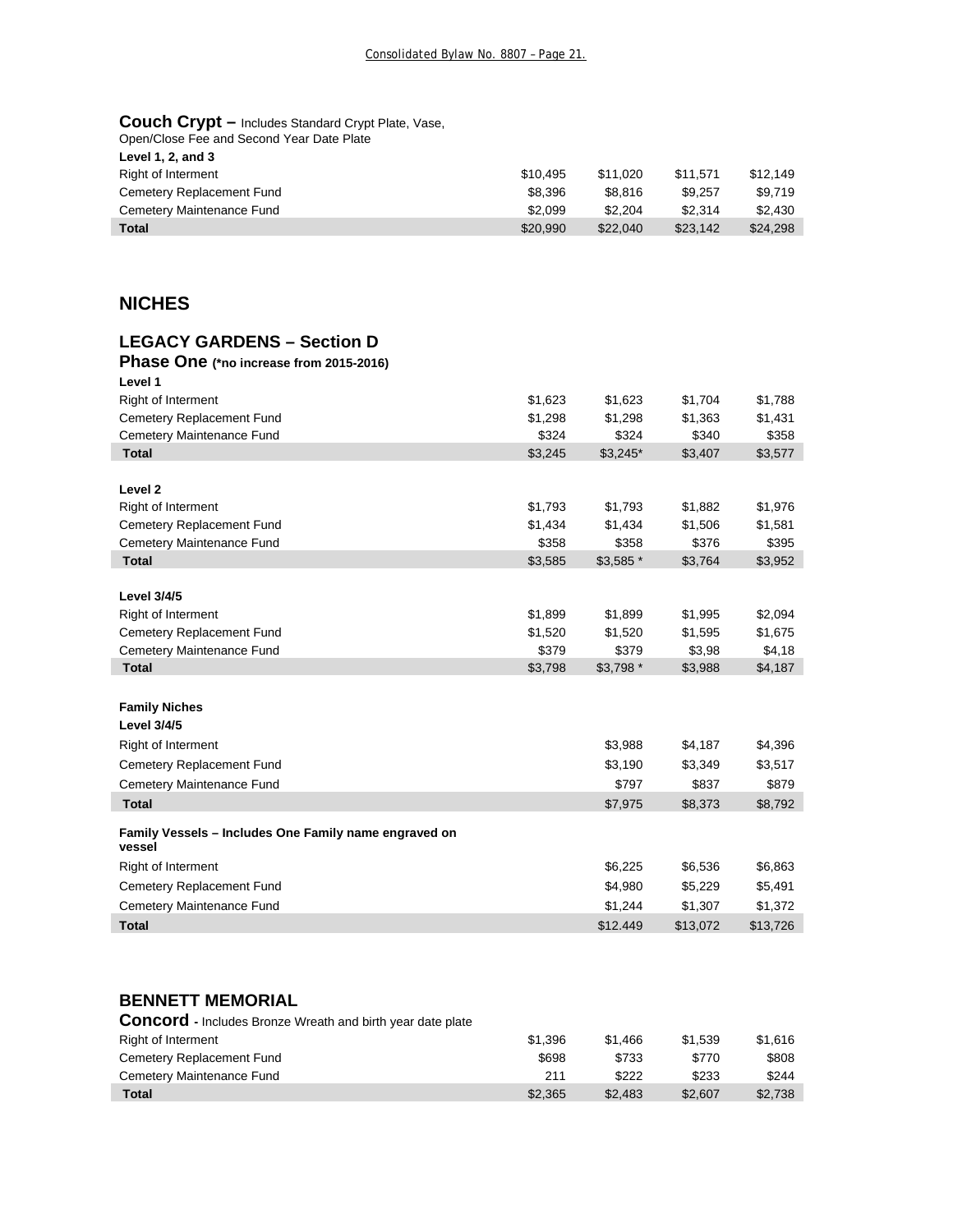# **Curved Wall –**Includes Open/Close Fee

| Level 1                              |         |         |         |         |
|--------------------------------------|---------|---------|---------|---------|
| Right of Interment                   | \$1,544 | \$1,621 | \$1,702 | \$1,787 |
| Cemetery Replacement Fund            | \$1,236 | \$1,298 | \$1,362 | \$1,430 |
| Cemetery Maintenance Fund            | \$309   | \$324   | \$341   | \$358   |
| <b>Total</b>                         | \$3,089 | \$3,242 | \$3,405 | \$3,575 |
|                                      |         |         |         |         |
| Level <sub>2</sub>                   |         |         |         |         |
| Right of Interment                   | \$1,636 | \$1,769 | \$1,858 | \$1,951 |
| Cemetery Replacement Fund            | \$1,310 | \$1,415 | \$1,486 | \$1,560 |
| Cemetery Maintenance Fund            | \$317   | \$353   | \$370   | \$389   |
| <b>Total</b>                         | \$3,273 | \$3,537 | \$3,714 | \$3,900 |
|                                      |         |         |         |         |
| Level 3                              |         |         |         |         |
| Right of Interment                   | \$1,699 | \$1,784 | \$1,873 | \$1,967 |
| Cemetery Replacement Fund            | \$1,359 | \$1,427 | \$1,499 | \$1,573 |
| Cemetery Maintenance Fund            | \$306   | \$321   | \$337   | \$354   |
| <b>Total</b>                         | \$3,364 | \$3,532 | \$3,709 | \$3,894 |
|                                      |         |         |         |         |
| Round Unit - Includes Open/Close Fee |         |         |         |         |
| <b>Level 1 &amp; 6</b>               |         |         |         |         |
| Right of Interment                   | \$1,544 | \$1,621 | \$1,702 | \$1,787 |
| Cemetery Replacement Fund            | \$1,236 | \$1,298 | \$1,362 | \$1,430 |
| Cemetery Maintenance Fund            | \$309   | \$324   | \$341   | \$358   |
| <b>Total</b>                         | \$3,089 | \$3,242 | \$3,405 | \$3,575 |
|                                      |         |         |         |         |
| <b>Level 2 &amp;5</b>                |         |         |         |         |
| Right of Interment                   | \$1,636 | \$1,718 | \$1,804 | \$1,894 |
| Cemetery Replacement Fund            | \$1,310 | \$1,376 | \$1,443 | \$1,516 |
| Cemetery Maintenance Fund            | \$327   | \$343   | \$361   | \$379   |
| <b>Total</b>                         | \$3,273 | \$3,437 | \$3,608 | \$3,789 |
|                                      |         |         |         |         |
| Level 3&4                            |         |         |         |         |
| Right of Interment                   | \$1,699 | \$1,784 | \$1,873 | \$1,967 |
| Cemetery Replacement Fund            | \$1,359 | \$1,427 | \$1,499 | \$1,573 |
| Cemetery Maintenance Fund            | \$306   | \$321   | \$337   | \$354   |
| <b>Total</b>                         | \$3,364 | \$3,532 | \$3,709 | \$3,894 |

# **PROMONTORY GREEN INTERMENT GARDEN**

| Section G2 - Includes Standard Niche Plate, Second Year |         |         |         |         |
|---------------------------------------------------------|---------|---------|---------|---------|
| Date Plate and Open/Close fee                           |         |         |         |         |
| <b>LEVEL1</b>                                           |         |         |         |         |
| Right of Interment                                      | \$1.544 | \$1,621 | \$1,702 | \$1,787 |
| Cemetery Replacement Fund                               | \$1,236 | \$1,298 | \$1.362 | \$1,430 |
| Cemetery Maintenance Fund                               | \$309   | \$324   | \$341   | \$358   |
| <b>Total</b>                                            | \$3,089 | \$3,242 | \$3,405 | \$3,575 |
|                                                         |         |         |         |         |
| Level <sub>2</sub>                                      |         |         |         |         |
| <b>Right of Interment</b>                               | \$1,636 | \$1.718 | \$1.804 | \$1,894 |
| Cemetery Replacement Fund                               | \$1,310 | \$1,376 | \$1.443 | \$1,516 |
| Cemetery Maintenance Fund                               | \$327   | \$343   | \$361   | \$379   |
| <b>Total</b>                                            | \$3.273 | \$3.437 | \$3.608 | \$3.789 |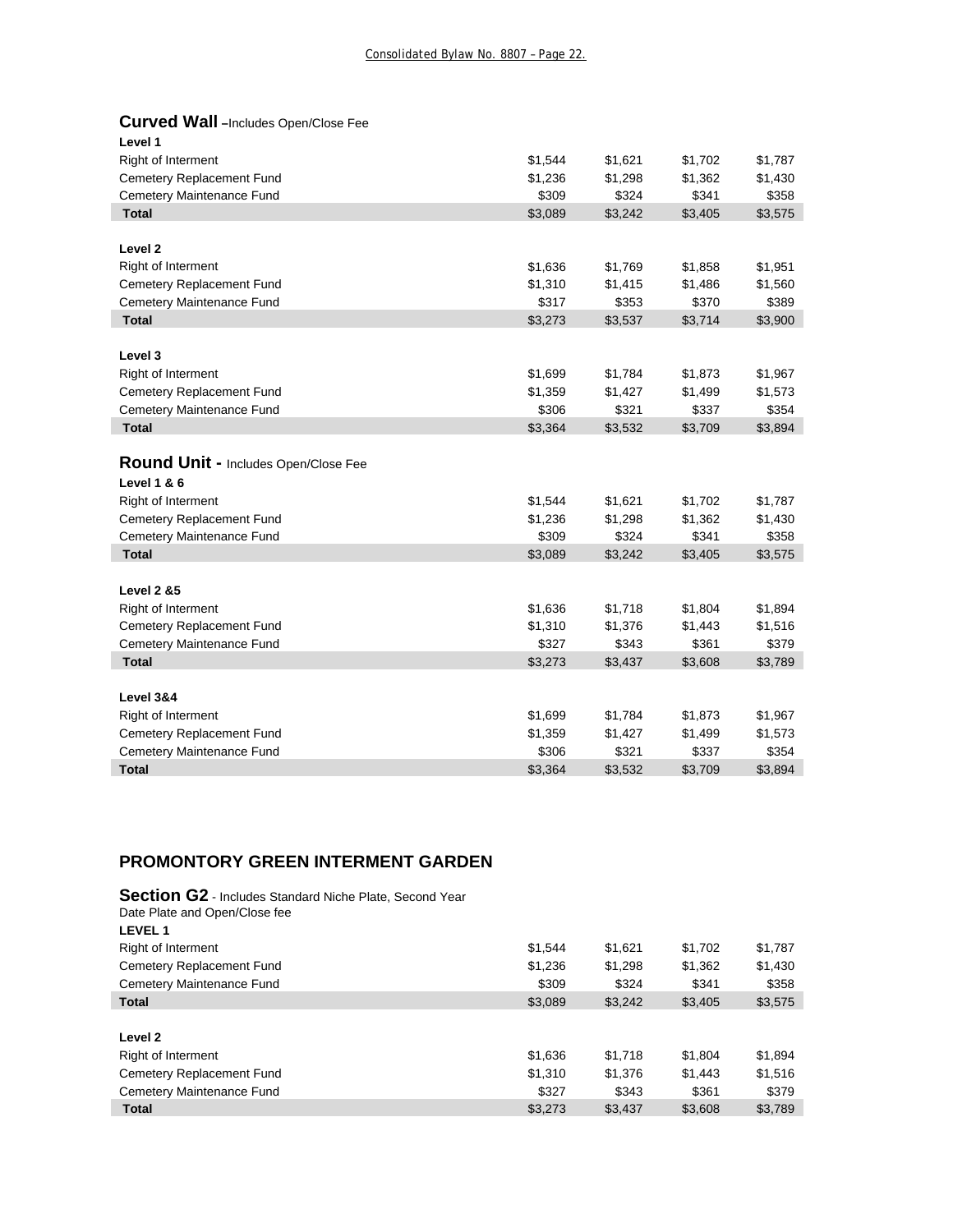| Level 3                   |         |         |         |         |
|---------------------------|---------|---------|---------|---------|
| <b>Right of Interment</b> | \$1,699 | \$1,784 | \$1,873 | \$1,967 |
| Cemetery Replacement Fund | \$1,359 | \$1,427 | \$1,499 | \$1,573 |
| Cemetery Maintenance Fund | \$306   | \$321   | \$337   | \$354   |
| <b>Total</b>              | \$3.364 | \$3,532 | \$3,709 | \$3,894 |
|                           |         |         |         |         |
| Level 4                   |         |         |         |         |
| <b>Right of Interment</b> | \$1,636 | \$1,718 | \$1,804 | \$1,894 |
| Cemetery Replacement Fund | \$1.310 | \$1,376 | \$1,443 | \$1,516 |
| Cemetery Maintenance Fund | \$327   | \$343   | \$361   | \$379   |
| <b>Total</b>              | \$3,273 | \$3,437 | \$3,608 | \$3,789 |
|                           |         |         |         |         |

# **SCATTERING**

# **PROMONTORY GREEN INTERMENT GARDEN SCATTERING GARDEN OSSUARY or SCATTERING TRAIL**

| <b>Scattering Only</b>                                 |       |                           |                           |                 |
|--------------------------------------------------------|-------|---------------------------|---------------------------|-----------------|
| Right of Interment                                     | \$75  | \$79                      | \$83                      | \$87            |
| Cemetery Replacement Fund                              | \$39  | \$41                      | \$43                      | \$45            |
| Cemetery Maintenance Fund                              | \$39  | \$41                      | \$43                      | \$45            |
| <b>Total</b>                                           | \$153 | \$161                     | \$169                     | \$177           |
|                                                        |       |                           |                           |                 |
| <b>Scattering with Name Plate</b>                      |       |                           |                           |                 |
| <b>Right of Interment</b>                              | \$279 | \$293                     | \$308                     | \$323           |
| Cemetery Replacement Fund                              | \$141 | \$148                     | \$156                     | \$163           |
| Cemetery Maintenance Fund                              | \$141 | \$148                     | \$155                     | \$163           |
| <b>Total</b>                                           | \$561 | \$589                     | \$619                     | \$649           |
|                                                        |       |                           |                           |                 |
| Promontory Green Memorial Wall Space - Name Plate Only |       |                           |                           |                 |
| <b>Right of Interment</b>                              | \$279 | \$293                     | \$308                     | \$323           |
| Cemetery Replacement Fund                              | \$141 | \$148                     | \$156                     | \$163           |
| Cemetery Maintenance Fund                              | \$141 | \$148                     | \$155                     | \$163           |
| <b>Total</b>                                           | \$561 | \$589                     | \$619                     | \$649           |
|                                                        |       |                           |                           |                 |
| <b>PRODUCT/SERVICES</b>                                |       | 5%                        | 5%                        | 5% Annual       |
| Non-residents add 25% to all fees                      |       | Annual<br><b>Increase</b> | Annual<br><b>Increase</b> | <b>Increase</b> |
|                                                        |       |                           |                           |                 |
|                                                        | 2015  | 2016 Fee                  | 2017 Fee                  | 2018 Fee        |

# **INTERMENT PERMIT**

| <b>Open/Close Fees</b>                                          |       |       |       |       |
|-----------------------------------------------------------------|-------|-------|-------|-------|
| Casket - Burial                                                 | \$816 | \$857 | \$900 | \$945 |
| Casket - Mausoleum                                              | \$850 | \$892 | \$936 | \$982 |
| Cremated Remains - In-ground                                    | \$357 | \$375 | \$394 | \$413 |
| <b>Cremated Remains - Niche</b>                                 | \$357 | \$375 | \$394 | \$413 |
| Children Under 12 Years of Age – interred in a designated Child | \$0   | \$0   | \$0   | SO.   |
| Plot (SMALL PLOTS - Section A.C. D (3'x5')                      |       |       |       |       |

**Fee**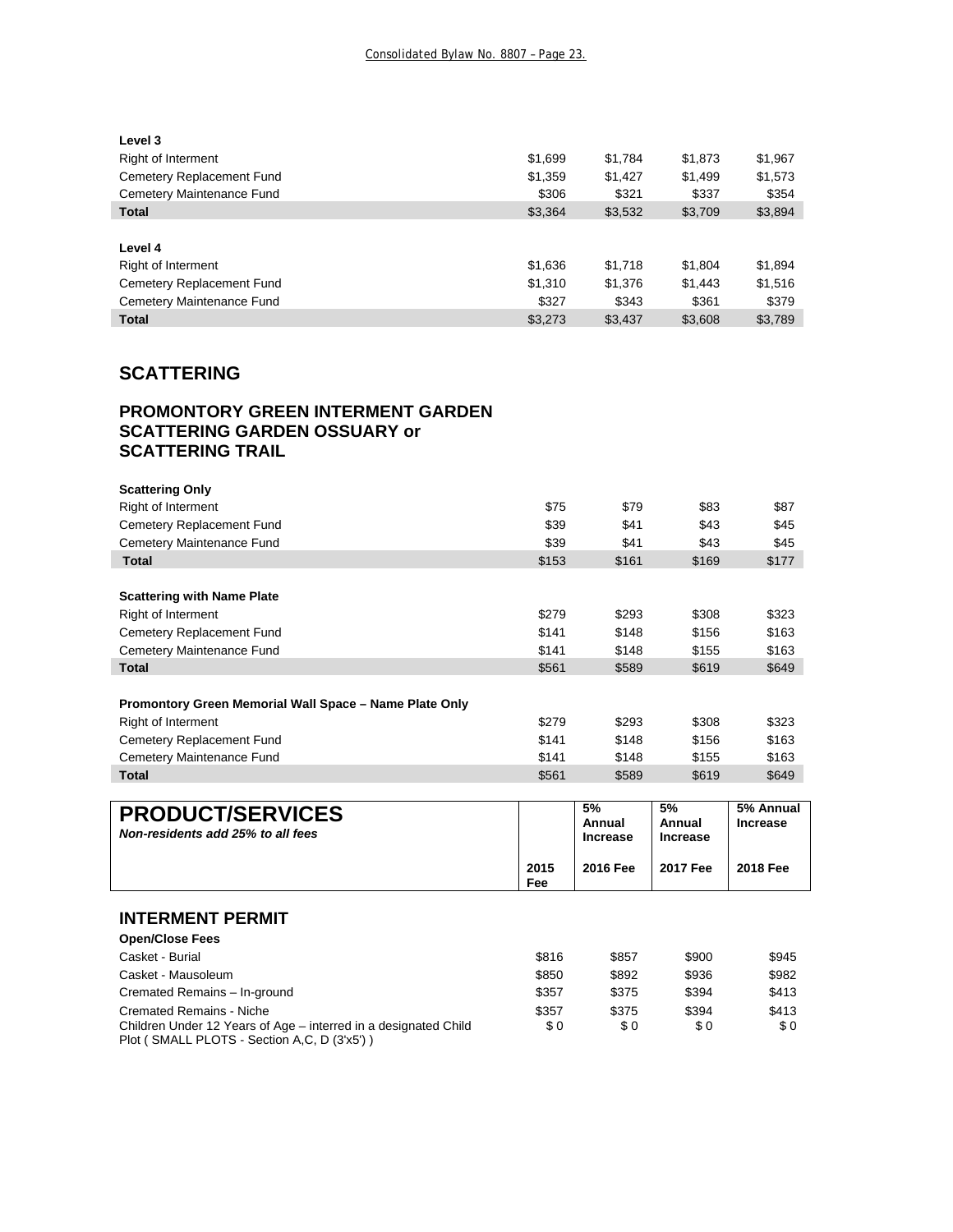| <b>Concurrent Interment Per</b>                                                                      |                |                |                |                |
|------------------------------------------------------------------------------------------------------|----------------|----------------|----------------|----------------|
| Casket                                                                                               | \$408          | \$428          | \$449          | \$471          |
| Cremated Remains - in-ground                                                                         | \$179          | \$187          | \$196          | \$205          |
| Cremated Remains - niche                                                                             | \$138          | \$144          | \$151          | \$158          |
| <b>Additional Fees</b>                                                                               |                |                |                |                |
| Interments After 3PM                                                                                 | \$459          | \$482          | \$506          | \$531          |
| Weekend/Holiday Services                                                                             | \$816          | \$857          | \$900          | \$945          |
| Deepening Large Plot                                                                                 | \$1,236        | \$1,298        | \$1,363        | \$1,431        |
| Deepening Cremation Plot                                                                             | \$309          | \$324          | \$341          | \$358          |
| Additional Use Fee (3RD/+ INTERMENT for in-ground plots)                                             | \$309          | \$324          | \$341          | \$358          |
| <b>DISINTERMENT PERMIT</b>                                                                           |                |                |                |                |
| Casket                                                                                               | \$1,236        | \$1,298        | \$1,363        | \$1,431        |
| <b>Cremated Remains</b>                                                                              | \$309          | \$395          | \$415          | \$435          |
| <b>ADMINISTRATIVE FEES</b>                                                                           |                |                |                |                |
| Transferring a Plot/Surrendering a Plot/Add Name to Reservation                                      | \$62           | \$65           | \$68           | \$72           |
| <b>LINERS</b>                                                                                        |                |                |                |                |
|                                                                                                      |                |                |                |                |
| <b>Standard Size</b>                                                                                 | \$494          | \$519          | \$545          | \$572          |
| Child's Liner                                                                                        | \$186          | \$195          | \$205          | \$215          |
| Cremation Liners (in ground)                                                                         | \$154<br>\$309 | \$162<br>\$324 | \$170<br>\$341 | \$178<br>\$358 |
| Handling and Placing Liners (vaults) Supplied by Funeral Homes                                       |                |                |                |                |
| <b>MEMORIALS</b>                                                                                     |                |                |                |                |
| Marker Permit - Installation of Markers by the City in<br>Sections C, D, E1, E2, E3, G3, G4, G5 & G6 |                |                |                |                |
| Cemetery Maintenance Fund                                                                            | \$128          | \$134          | \$141          | \$148          |
| Installation                                                                                         | \$191          | \$201          | \$211          | \$221          |
| Total                                                                                                | \$319          | \$335          | \$352          | \$369          |
| Marker Permit - Installation of Markers by Others in Sections A, B                                   |                |                |                |                |
| and Upright Marker Sections of Section G                                                             | \$186          | \$195          | \$205          | \$215          |
| Marker Modification Permit - Resetting/Removal/Reinstallation of                                     | \$62           | \$65           | \$68           | \$72           |
| Marker                                                                                               |                |                |                |                |
| <b>Disposal of Marker</b>                                                                            | \$84           | \$88           | \$93           | \$97           |
| <b>Engraving of Shutter</b> (niche – each occurrence)                                                | \$235          | \$247          | \$259          | \$272          |
| Supply Second Year Date Plate for Niche/Mausolea                                                     | \$153          | \$161          | \$169          | \$177          |
| Replacement Shutter - Single Niche - Legacy Gardens                                                  |                | \$70           | \$74           | \$78           |
| Replacement Shutter - Double Niche - Legacy Gardens                                                  |                | \$140          | \$147          | \$154          |
|                                                                                                      |                |                |                |                |
| Family Vessel Plaques Per - Legacy Gardens                                                           |                | \$280          | \$294          | \$309          |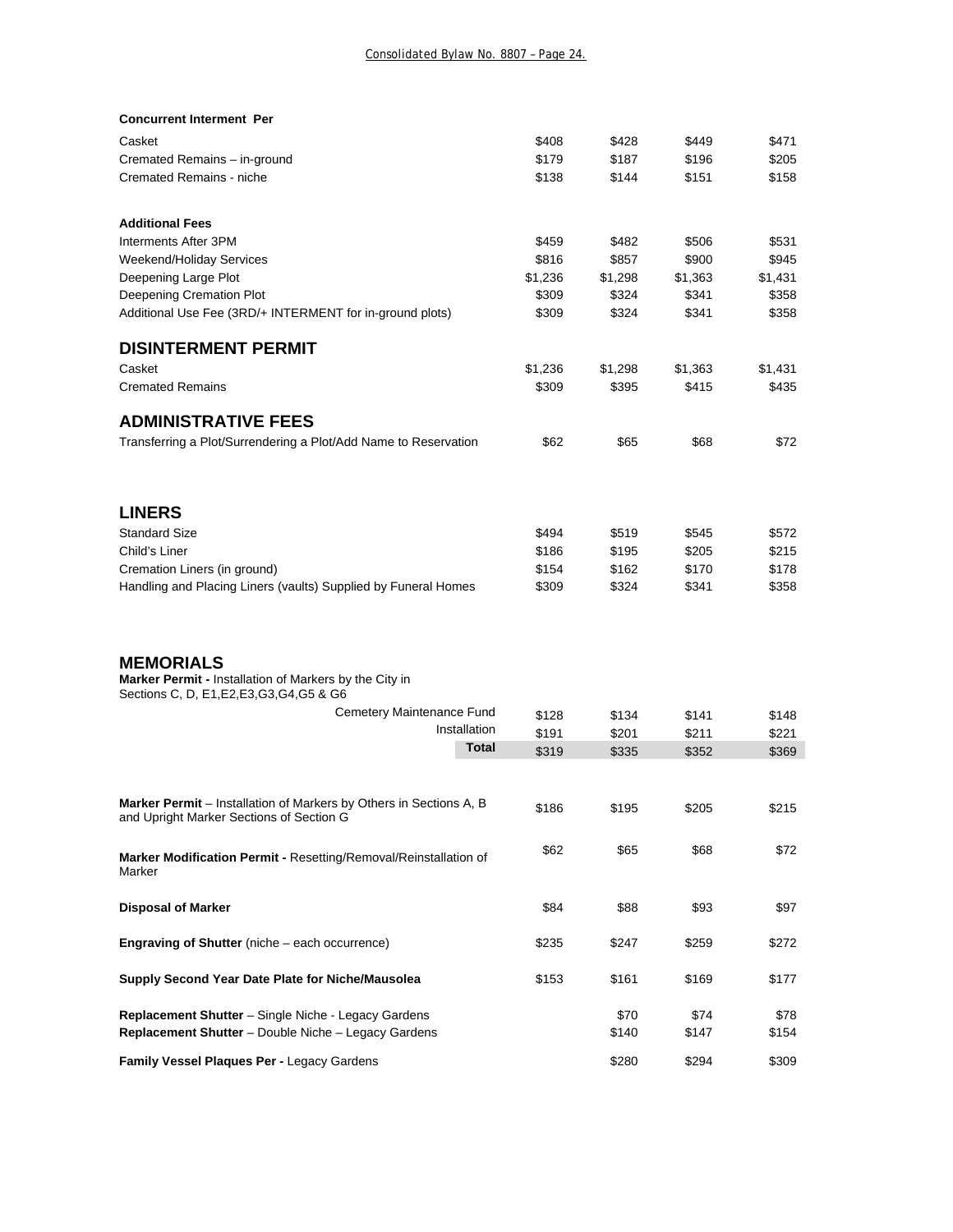| <b>VASES</b>                                                                                     |         |         |         |         |
|--------------------------------------------------------------------------------------------------|---------|---------|---------|---------|
| <b>Bud Vase - Niches</b>                                                                         | \$201   | \$211   | \$222   | \$233   |
| <b>Bud Vase - Mausolea</b>                                                                       |         | \$314   | \$330   | \$347   |
| <b>In-Ground Galvanized Flower Vase</b>                                                          | \$64    | \$67    | \$71    | \$74    |
| In-Ground Galvanized Flower Vase - Supplied by Funeral Home                                      | \$25    | \$26    | \$28    | \$29    |
| <b>ADDITIONAL SERVICES</b>                                                                       |         |         |         |         |
| Canopy Service (Second Tent)                                                                     | \$105   | \$110   | \$116   | \$122   |
| To Supply Pall Bearer Per (Two Employees)                                                        | \$91    | \$96    | \$100   | \$105   |
| <b>Dedication Program</b><br>Memorial Tree (with plaque at cemetery only -) -includes scattering |         |         |         |         |
| of ashes at KMPC Scattering Garden or Trail                                                      | \$1,122 | \$1,178 | \$1,237 | \$1,299 |
| Memorial Tree (no plaque – all sites besides KMPC)                                               | \$1,122 | \$1,178 | \$1,237 | \$1,299 |
| Memorial Bench (with plaque)                                                                     | \$2,550 | \$2,678 | \$2,811 | \$2,952 |
| Memorial Bench (existing bench, adding a plaque)                                                 | \$1850  | \$1943  | \$2040  | \$2142  |
| Adding Second Plaque to Existing Memorial Bench or Tree                                          | \$620   | \$651   | \$684   | \$718   |
| Memorial Table (with plaque)                                                                     | \$2,550 | \$2,678 | \$2,811 | \$2,952 |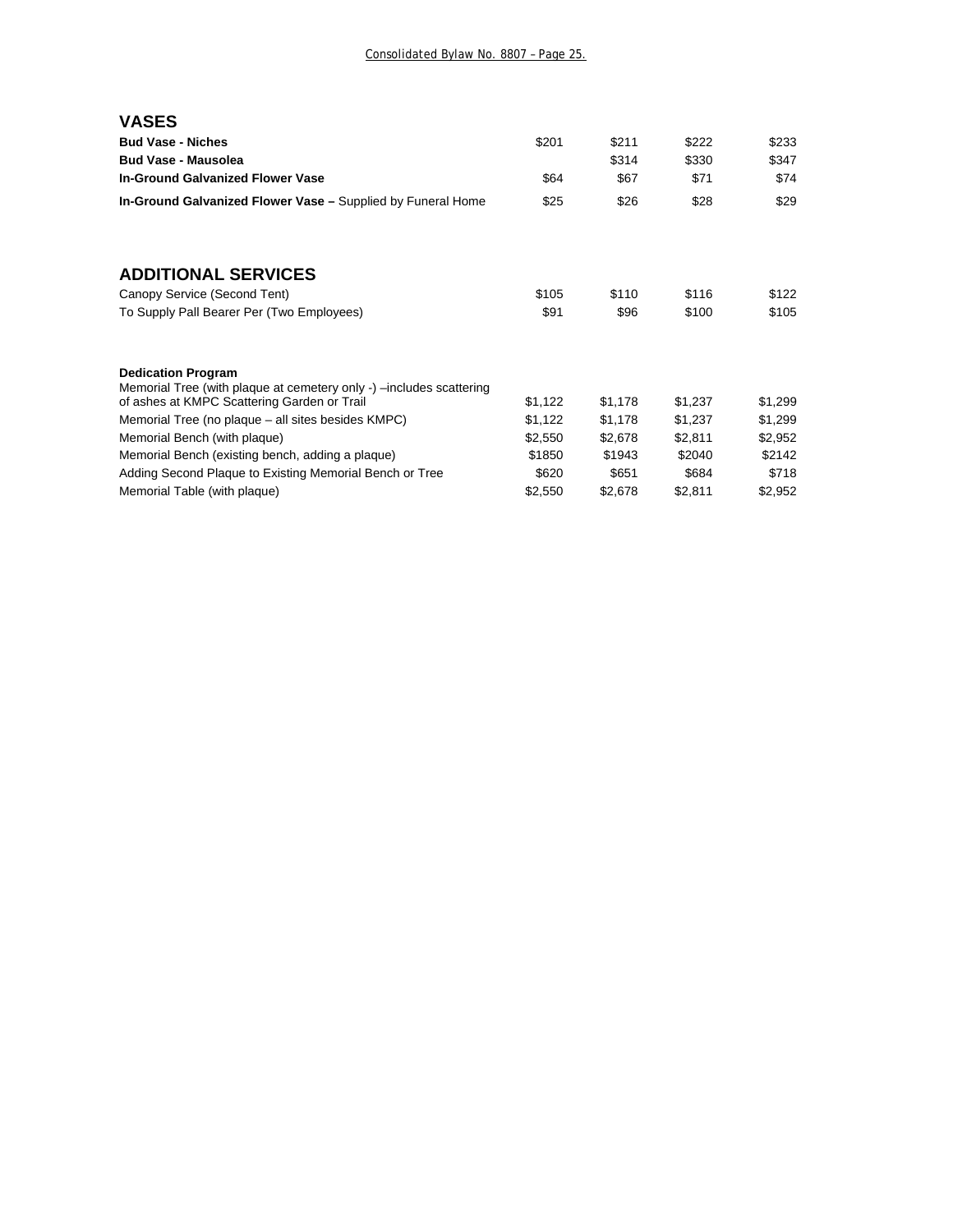**BL9289, BL10358 and BL10698 replaced amended Schedule "B": SCHEDULE "B"** 

## **KELOWNA MEMORIAL PARK CEMETERY**

1991 BERNARD AVENUE, KELOWNA BC V1Y 9V7 RIGHT OF INTERMENT NO.

# **RIGHT OF INTERMENT RECEIPT NO.**

INCONSIDERATION

(Name or Company)

AS AGENT FOR **AGENT** FOR **CONSUMING THE CONSUMING OF A REAL EXECUTIVE CONSUMING THE CONSUMING OF INTERNATIONAL EXECUTIVE CONSUMING THE CONSUMING THE CONSUMING OF A REAL EXPLORER CONSUMING THE CONSUMING THE CONSUMING OF A R** 

OF (Right of Interment address)

HAVING PAID THE SUM SHOWN IN THE RECEIPT BELOW FOR A RIGHT OF INTERMENT, PERMISSION IS HEREBY GRANTED TO:

> (Name of person to be interred)

## TO USE OR OCCUPY:

This Right of Interment is subject to Kelowna Memorial Park Cemetery Bylaw No. 8807 as amended or replaced from time to time, and any other bylaw applicable thereto being in force in the City of Kelowna. In granting the Right of Interment, the City of Kelowna undertakes to maintain a Cemetery Maintenance Fund for the maintenance of the grave space specified herein and the Cemetery of which it forms part, and will set aside within the present calendar year for the use of the Cemetery Maintenance Fund a portion of the fee as specified below.

The Right of Interment is hereby notified in accordance with the *Cremation, Interment and Funeral Services Act*  that prior to the installation of any marker, monument, ledger, or curbing on the grave site sold, the purchaser must pay to the City of Kelowna the fee in effect as specified by the Cemetery Bylaw in force at the time of payment, as a contribution to the Cemetery Maintenance Fund.

NOTE: This Right of Interment is not transferable. DATED\_\_\_\_\_\_\_\_\_\_\_\_\_\_\_\_\_\_\_\_\_\_\_\_

ISSUED BY:\_\_\_\_\_\_\_\_\_\_\_\_\_\_\_\_\_

| ACCOUNT NO. | DESCRIPTION OF FEES       | <b>AMOUNT</b>    |
|-------------|---------------------------|------------------|
|             | RIGHT OF INTERMENT FEE    |                  |
|             | CEMETERY MAINTENANCE FUND |                  |
|             | CEMETERY REPLACEMENT FUND |                  |
|             | APPLICABLE TAXES          |                  |
|             |                           | <b>TOTAL DUE</b> |

\$20.00 Service charge for returned cheques.

A returned cheque invalidates this receipt.

This receipt is not valid unless stamped and signed.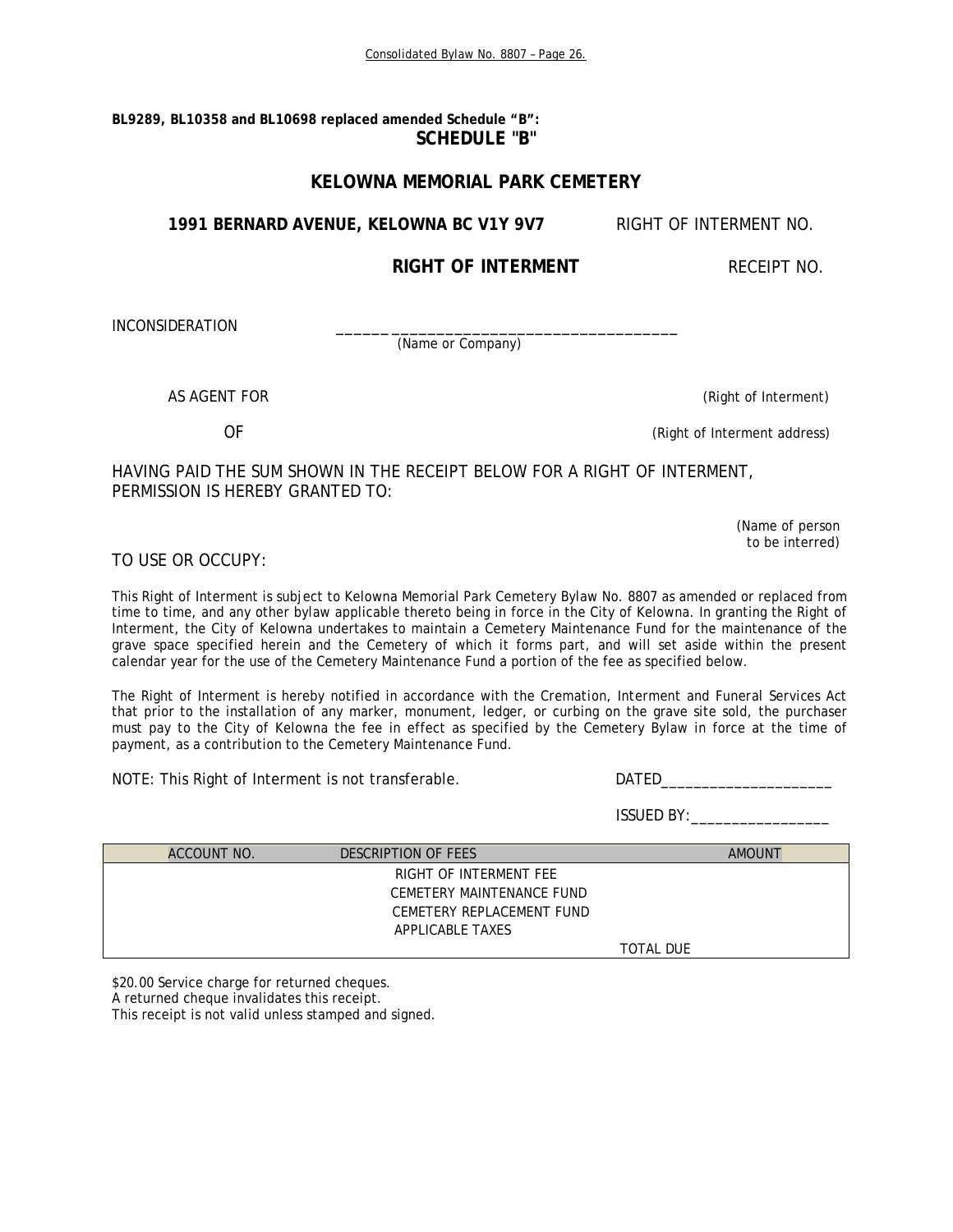### TERMS AND CONDITIONS OF RIGHT OF INTERMENT (Schedule "B")

A refund for cancellation of Right of Interment will be a sum equivalent to that paid for such Right of Interment at the time of issuance less the maintenance fee paid at the time of issuance.

- 1. This Right of Interment is for the use of the plot only and all fees and charges relate solely to the plot and do not include any other charges, including without limitation, charges for:
	- (a) grave services, such as opening and closing graves at time of interment or disinterment
	- (b) provision of grave liners<br>(c) provision of cremated re
	-
	- (c) provision of cremated remain liners<br>
	(d) permits for the installation of Memo<br>
	(e) additional use fee for the  $3<sup>rd</sup>$  or subs permits for the installation of Memorial Markers
	- additional use fee for the  $3<sup>rd</sup>$  or subsequent burial

all of which charges will be assessed at the time of actual interment in accordance with the fees and charges then in effect under the bylaw or any subsequent bylaw.

- 2. The Right of Interment is conditional upon the Applicant complying in all respects with the terms and conditions of this bylaw and the *Cremation*, *Interment and Funeral Services Act*. A failure by the Applicant to so comply will entitle the City to either correct the failure at the Applicant's cost or, where interment in the plot has not yet occurred, revoke this Right of Interment upon repayment to the Applicant of the plot price less the Cemetery Maintenance Fund.
- 3. Subject to the City's rights to reclaim the plot pursuant to the *Cremation, Interment and Funeral Services Act*, the plot may be surrendered to the City at any time, the City will pay to the legal owner of such plot the plot price paid pursuant to this agreement less the Cemetery Maintenance Fund.
- 4. The City reserves the right to procure, store, or install goods covered by this agreement, and to be reimbursed immediately for any goods or services that have been prepaid in advance of need. In return, the City guarantees to deliver the goods and services when required without additional charge. Any funds paid by the City for goods and services under this agreement will not be refundable to the Purchaser once the City has started to discharge the obligation to provide these goods and services even if only by the pre-need procurement, storage or installation of these goods. Should the plot that is to be surrendered have any memorial, surround or coping, the Cemetery may deduct the cost to remove and dispose of such memorials out of any monies paid for the purposes of a Right of Interment cancellation.

The foregoing terms and conditions of the Right of Interment are hereby acknowledged and agreed to by the Applicant.

DATED AT KELOWNA, BC this \_\_\_\_\_\_\_\_\_\_\_\_\_\_\_\_\_\_\_\_\_\_ day of \_\_\_\_\_\_\_\_\_\_\_\_\_\_\_\_\_\_\_\_\_\_\_\_20

Signature of Applicant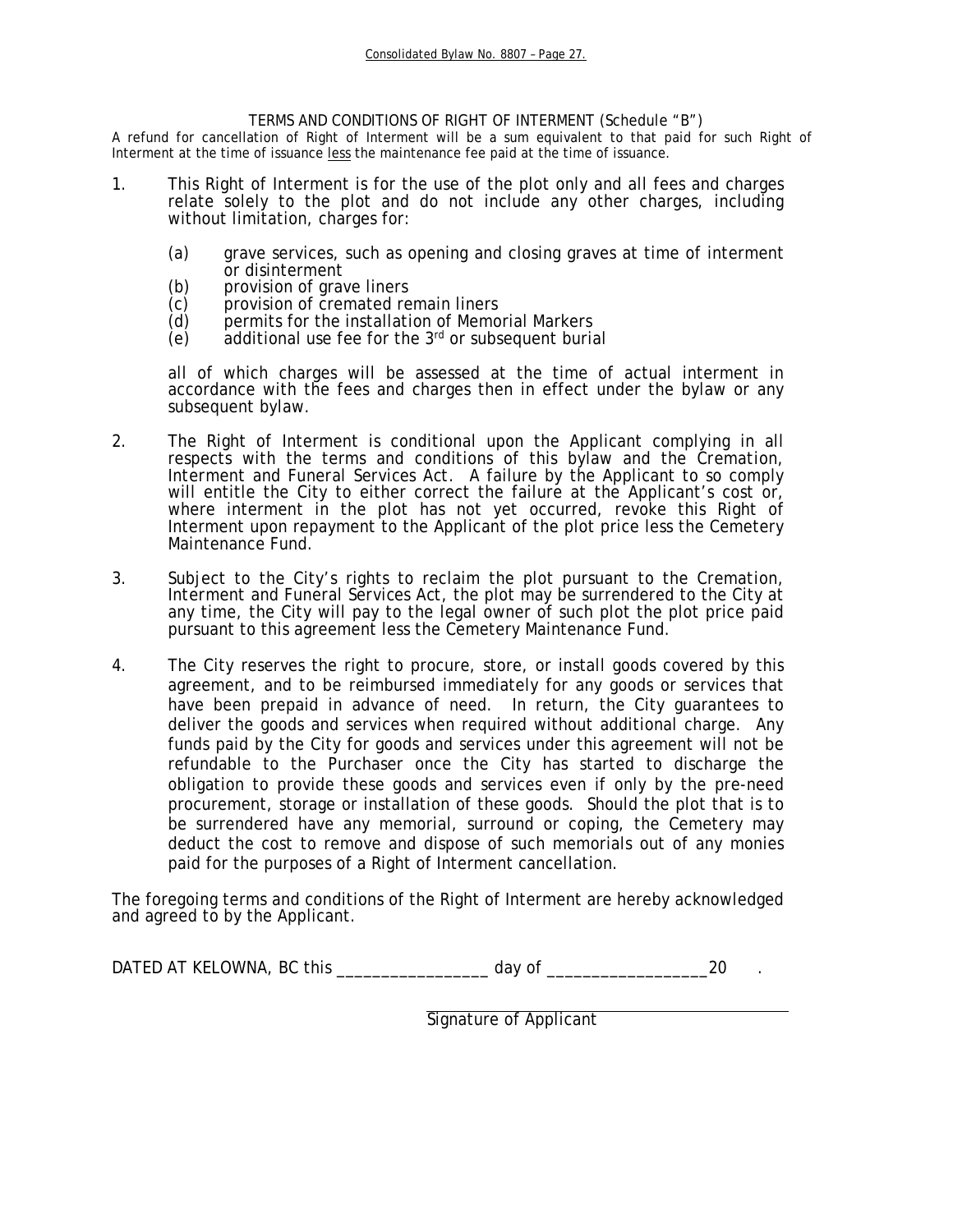Consolidated Bylaw No. 8807 – Page 28.

 **SCHEDULE "C"** 

# **KELOWNA MEMORIAL PARK CEMETERY 1991 BERNARD AVENUE, KELOWNA, BC V1Y 9V7 INTERMENT PERMIT CONTRACT PERMIT AND RECEIPT NO.**

IN CONSIDERATION OF THE SUM AS DETAILED IN THE RECEIPT BELOW BEING PAID AND UPON PRESENTATION OF "NOTICE OF REGISTRATION OF DEATH" OR A "WARRANT TO BURY" ISSUED BY A CORONER; PERMISSION IS HEREBY GIVEN

TO (Name or Company)

TO HAVE THE REMAINS/ASHES OF **EXAMPLE 2018 TO HAVE THE REMAINS/ASHES OF** 

to be interred)

INTERRED IN; SECTION \_\_\_\_\_\_\_\_ ROW\_\_\_\_\_\_ LOT \_\_\_\_\_\_

AT A DEPTH OF: \_\_\_\_\_\_\_ ON:

| DATED         |  |
|---------------|--|
| $ISSI$ FD BY: |  |

| ACCOUNT NO. | <b>DESCRIPTION OF FEES</b>                                                                                        | <b>AMOUNT</b>    |  |
|-------------|-------------------------------------------------------------------------------------------------------------------|------------------|--|
|             | SUPPLY AND PLACE LINER<br>OPENING AND CLOSING GRAVE<br>WEEKEND AND HOLIDAY FEE<br>WEEKDAY FUNERAL AFTER 3:00 P.M. |                  |  |
|             | APPLICABLE TAXES                                                                                                  |                  |  |
|             | OTHER (SPECIFY)                                                                                                   | <b>TOTAL DUE</b> |  |

\$20.00 Service charge for returned cheques.

A returned cheque invalidates this receipt.

This receipt is not valid unless signed and imprinted by cash register.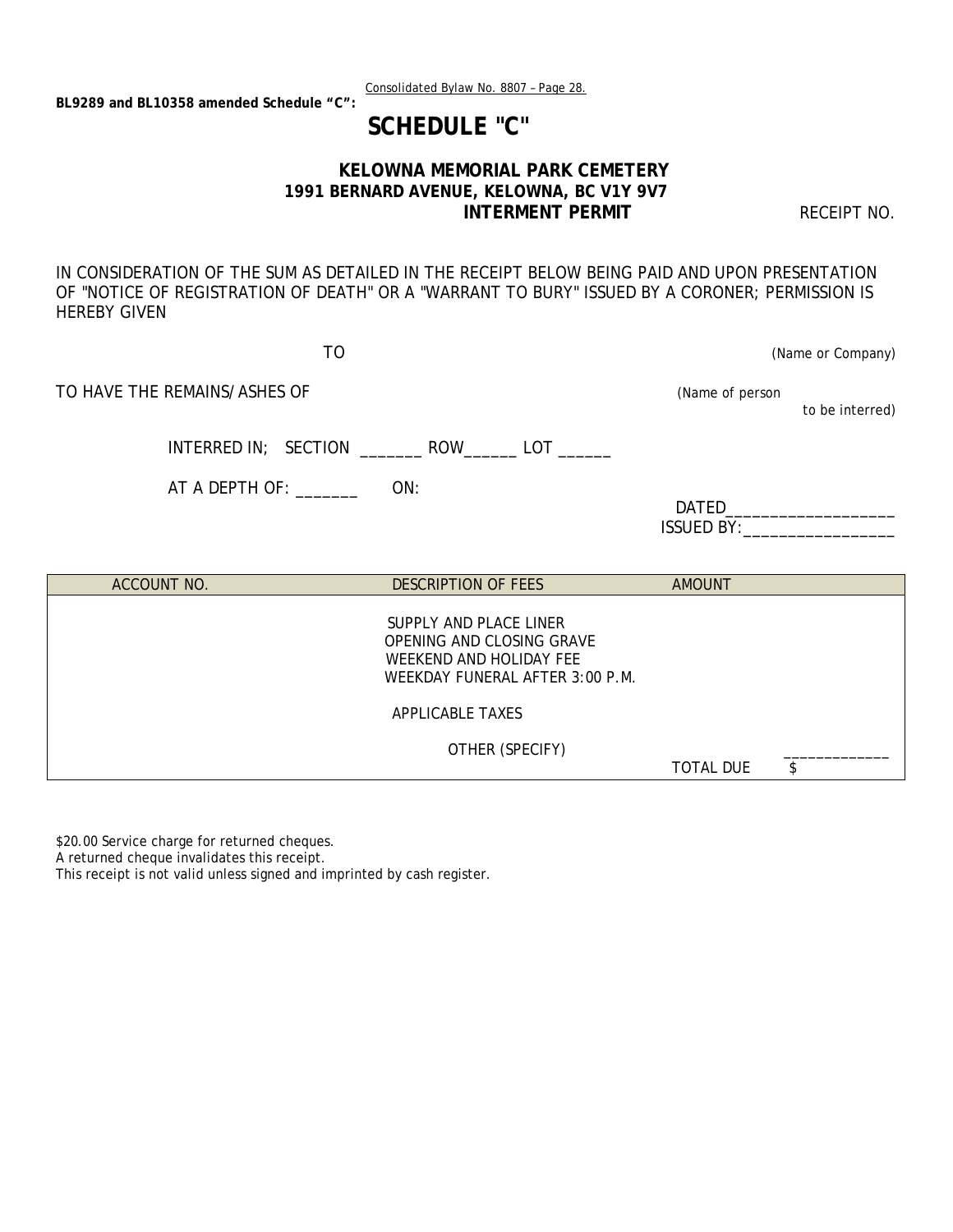Consolidated Bylaw No. 8807 – Page 29.

**BL10358 amended Schedule "D":** 

## **SCHEDULE "D" KELOWNA MEMORIAL PARK CEMETERY 1991 Bernard Avenue, Kelowna B.C. V1Y 9V7**

## **SURRENDER OR TRANSFER OF LICENSE AND OR SURRENDER OR TRANSFER OF RESERVED PLOT**

| I hereby surrender to the City of Kelowna the above reserved plot, as registered under |                                                                                                                                                                                                                                                                                                                                                                                                                                                |
|----------------------------------------------------------------------------------------|------------------------------------------------------------------------------------------------------------------------------------------------------------------------------------------------------------------------------------------------------------------------------------------------------------------------------------------------------------------------------------------------------------------------------------------------|
| Right of Interment No. ________________.                                               |                                                                                                                                                                                                                                                                                                                                                                                                                                                |
| <b>OR</b>                                                                              |                                                                                                                                                                                                                                                                                                                                                                                                                                                |
|                                                                                        |                                                                                                                                                                                                                                                                                                                                                                                                                                                |
| registered under Licence No. _____________.                                            |                                                                                                                                                                                                                                                                                                                                                                                                                                                |
|                                                                                        | <b>Refund on Surrendered Plot</b>                                                                                                                                                                                                                                                                                                                                                                                                              |
|                                                                                        | Original price paid for Plot                                                                                                                                                                                                                                                                                                                                                                                                                   |
|                                                                                        | $\begin{picture}(20,10) \put(0,0){\vector(1,0){100}} \put(15,0){\vector(1,0){100}} \put(15,0){\vector(1,0){100}} \put(15,0){\vector(1,0){100}} \put(15,0){\vector(1,0){100}} \put(15,0){\vector(1,0){100}} \put(15,0){\vector(1,0){100}} \put(15,0){\vector(1,0){100}} \put(15,0){\vector(1,0){100}} \put(15,0){\vector(1,0){100}} \put(15,0){\vector(1,0){100}} \$<br>*(less the Maintenance Fund contribution and<br>cost of procured goods) |
|                                                                                        | Plus applicable taxes on *<br>$\qquad \qquad \bullet$                                                                                                                                                                                                                                                                                                                                                                                          |
|                                                                                        | <b>REFUND TOTAL</b><br>$\frac{1}{2}$ $\frac{1}{2}$ $\frac{1}{2}$ $\frac{1}{2}$ $\frac{1}{2}$ $\frac{1}{2}$ $\frac{1}{2}$ $\frac{1}{2}$ $\frac{1}{2}$ $\frac{1}{2}$ $\frac{1}{2}$ $\frac{1}{2}$ $\frac{1}{2}$ $\frac{1}{2}$ $\frac{1}{2}$ $\frac{1}{2}$ $\frac{1}{2}$ $\frac{1}{2}$ $\frac{1}{2}$ $\frac{1}{2}$ $\frac{1}{2}$ $\frac{1}{2}$                                                                                                     |
| <b>TRANSFEREE INFORMATION</b>                                                          | Cheque Number __________________                                                                                                                                                                                                                                                                                                                                                                                                               |
|                                                                                        |                                                                                                                                                                                                                                                                                                                                                                                                                                                |
|                                                                                        |                                                                                                                                                                                                                                                                                                                                                                                                                                                |
|                                                                                        | Transfer Fee \$ __________________                                                                                                                                                                                                                                                                                                                                                                                                             |
|                                                                                        |                                                                                                                                                                                                                                                                                                                                                                                                                                                |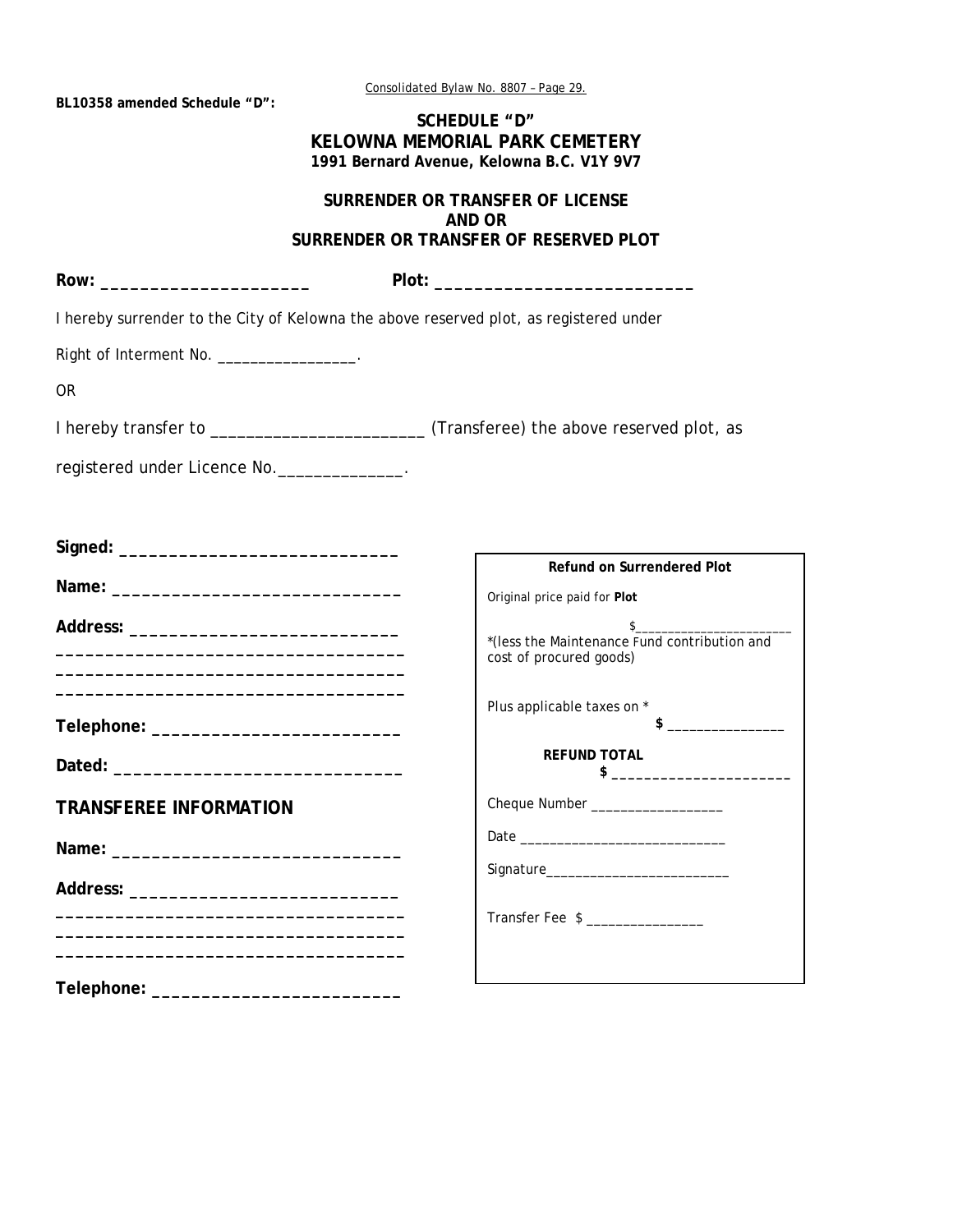Consolidated Bylaw No. 8807 – Page 30.

Appendix B

**BL10698 replaced Schedule E:** 

# **SCHEDULE "E"**

## **KELOWNA MEMORIAL PARK CEMETERY 1991 Bernard Avenue, Kelowna B.C. V1Y 9V7**

# **PERMIT TO INSTALL, MODIFY, REPLACE A MARKER, CURBING and or LEDGER**

|                                                                               | $\overline{\text{of}}$ $\overline{\text{of}}$ $\overline{\text{and} }$ (Address)                                                                                                                                                                                                                  |                                                                               |                                                                    |
|-------------------------------------------------------------------------------|---------------------------------------------------------------------------------------------------------------------------------------------------------------------------------------------------------------------------------------------------------------------------------------------------|-------------------------------------------------------------------------------|--------------------------------------------------------------------|
| (Agent)                                                                       |                                                                                                                                                                                                                                                                                                   |                                                                               |                                                                    |
|                                                                               |                                                                                                                                                                                                                                                                                                   | ____________________shall pay the sum of \$ _____________________(plus taxes) |                                                                    |
|                                                                               | being the amount of the fees due therefor, is hereby granted a permit to,                                                                                                                                                                                                                         |                                                                               |                                                                    |
| install / modify<br>$\Box$                                                    |                                                                                                                                                                                                                                                                                                   |                                                                               |                                                                    |
| remove / reinstall<br>П                                                       |                                                                                                                                                                                                                                                                                                   |                                                                               |                                                                    |
| $\Box$                                                                        | Pioneer Section - curbing and or ledger                                                                                                                                                                                                                                                           |                                                                               |                                                                    |
|                                                                               |                                                                                                                                                                                                                                                                                                   |                                                                               |                                                                    |
|                                                                               |                                                                                                                                                                                                                                                                                                   |                                                                               |                                                                    |
| (Owner)                                                                       |                                                                                                                                                                                                                                                                                                   |                                                                               |                                                                    |
|                                                                               | (Section) _____________________________(Block) _____________(Lot) _____________(Row) ______________                                                                                                                                                                                               |                                                                               |                                                                    |
|                                                                               | in the Kelowna Memorial Park Cemetery, and in accordance with and subject to all by-laws, rules and<br>regulations for the regulation of Kelowna Memorial Park Cemetery and any by-law or law in force in the<br>City of Kelowna and applicable thereto which may for the time being be in force. |                                                                               |                                                                    |
|                                                                               |                                                                                                                                                                                                                                                                                                   |                                                                               |                                                                    |
| Note -<br>NO memorial shall be placed, installed or                           |                                                                                                                                                                                                                                                                                                   |                                                                               | <b>Cemetery Operations Clerk</b><br>Kelowna Memorial Park Cemetery |
| removed within the Cemetery by any<br>Persons other than the Caretaker of the |                                                                                                                                                                                                                                                                                                   |                                                                               |                                                                    |

Cemetery or other person duly authorized to do so by the **Cemetery Manager**.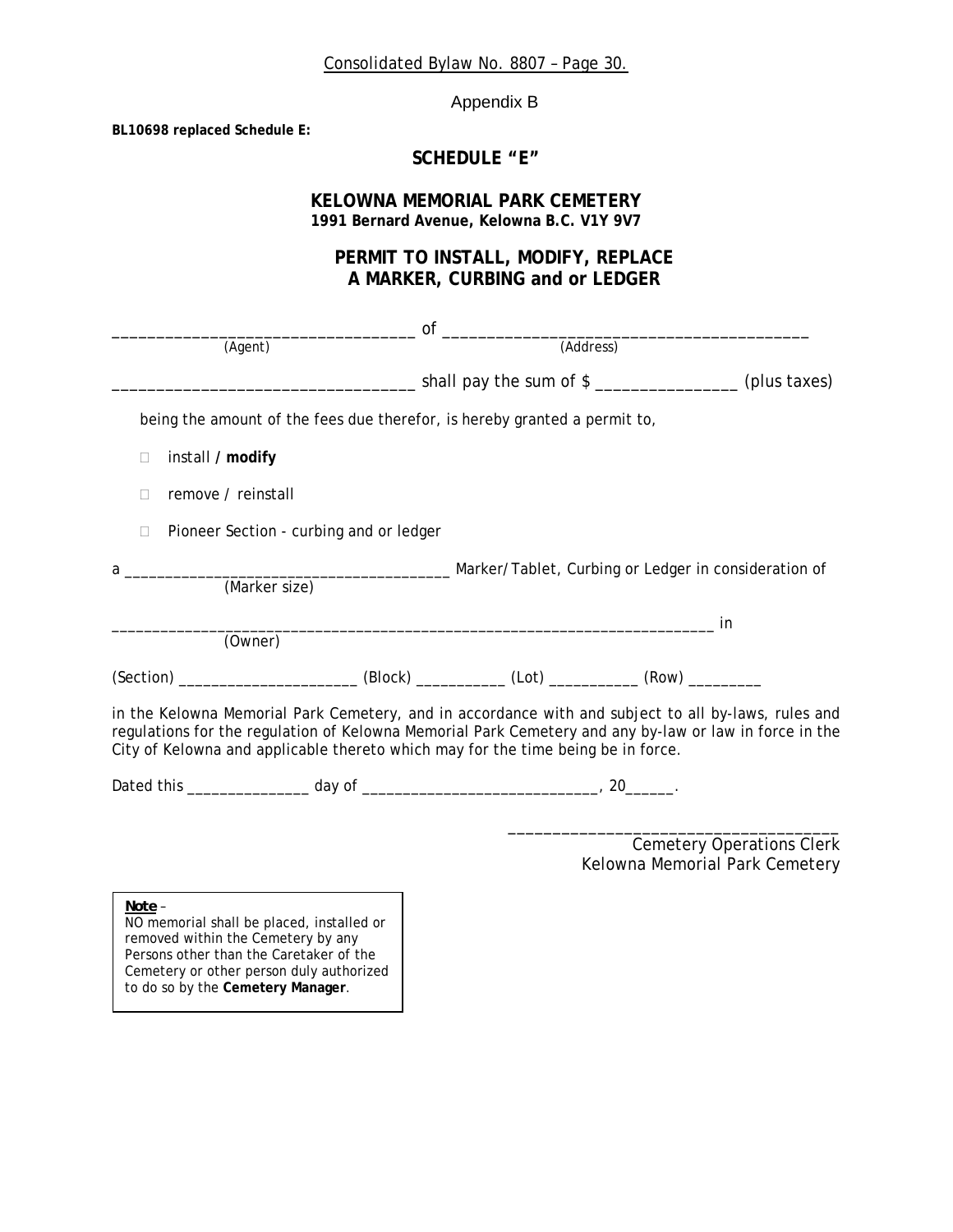#### **BL9289, BL9738, BL9487, BL9738, BL10698, BL11114 & 11215 amended Schedule "F:**

### **Schedule "F"**

#### MEMORIALS

- 1. Letters, numerals or ornamentation on a memorial tablet shall not protrude beyond one-half inch (1/2"), above the finished concrete surface surrounding the tablet.
- 2. No memorial marker that is placed horizontally flat after June 1, 2002 shall have a photographic appliqué that is attached by adhesive of any type. Crosses or other emblems of any kind are not allowed unless they are an integral part of the memorial and made of granite, bronze or other permanent materials, which have been approved by the **Cemetery Manager**.
- 3. All Grave markers or monuments are the property of the Purchaser and required care or repair is the responsibility of the owner (Purchaser).
- 4. No personal tribute may be placed on or adjacent to a Columbarium. The cost of the memorialization is included in the fees for the niche required by this bylaw. Any other memorialization must be approved by the Cemetery Manager and must meet the City's requirements to keep the continuity of design of the Columbarium
- 5. All marker sizes are measured in inches and are always written **length x width x height**. All memorial markers are required to have a border or margin of two inches (2"), clear of any lettering or ornamentation; this may be achieved in the following manner:

### **Stone (granite preferred)**

 The tablet shall be installed in a concrete base not less than four inches (4"), thick and shall include a two inch (2"), border or margin surrounding the tablet, and shall have its side surfaces true and perpendicular with its top surface. All side surfaces shall be roughened appropriately to ensure proper bonding when installed in the concrete base.

### **Bronze**

 Each bronze memorial tablet shall be set in a concrete base not less than four inches (4"), thick and shall include a two inch (2"), border or margin surrounding the bronze memorial tablet.

### **OR**

Each bronze tablet shall be set on a stone (granite preferred) minimum three inches (3"), thick with a two (2"), border or margin free of any lettering or ornamentation.

6. The top surface measurements for memorial tablets shall be as follows:

### (i) **On Full Size Adult Plots**

| $(A)$ 20" x 12" | followed by up to two (2) cremation memorials |                      |  |
|-----------------|-----------------------------------------------|----------------------|--|
|                 | to commemorate                                | additional cremation |  |
|                 | interments.                                   |                      |  |

Or

(B) 28" x 16"; or where two (2) full size adult plots have been purchased side-by-side, and it is desired to memorialize on one (1) tablet the two persons, then the foregoing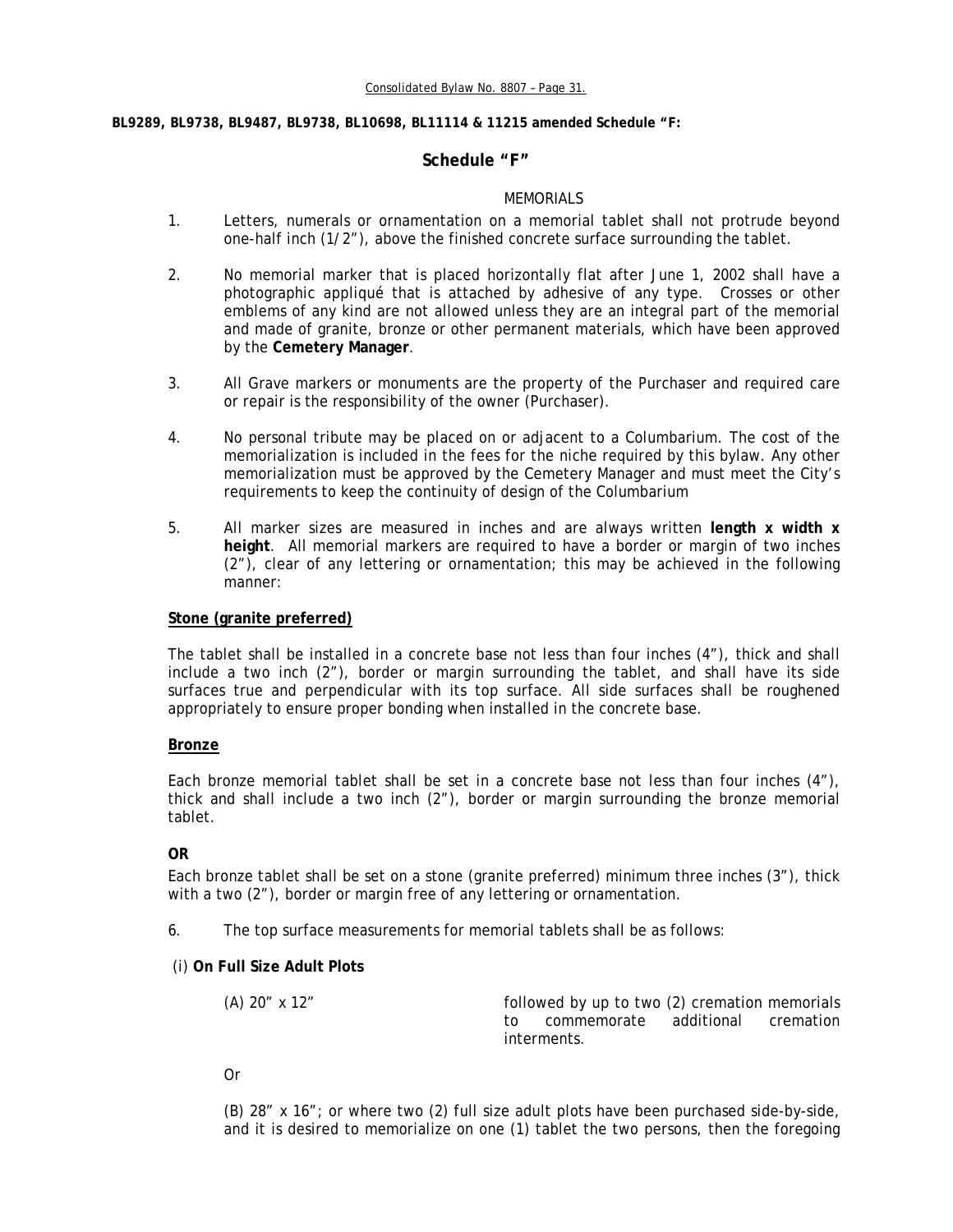Consolidated Bylaw No. 8807 – Page 32.

would apply. This larger tablet would be placed and installed instead of two (2) separate 20" x 12" tablets, provided that it is set to embrace evenly the two grave plots concerned.

# (ii) **Section G1 (Lawn Crypts) & Section G4 (Full Size Adult Graves)**

| $\frac{1}{2}$                                            |                                            |                                                                                                                                                                                                                                                                  |
|----------------------------------------------------------|--------------------------------------------|------------------------------------------------------------------------------------------------------------------------------------------------------------------------------------------------------------------------------------------------------------------|
|                                                          | (A) Designated Upright Sections            | Maximum size upright<br>30" x 6" x 20" (mandatory 6" Base, minimum 2"<br>margin)                                                                                                                                                                                 |
|                                                          | (B) Designated Flat Sections               | All uprights minimum thickness 6"<br>20" x 12"                                                                                                                                                                                                                   |
| (iii) Section G3 (PGIG Cremation Garden) & G5 & G6       |                                            |                                                                                                                                                                                                                                                                  |
|                                                          | (A) Designated Companion Plots for G3      | 20" x 12" bronze marker mounted on pinkish<br>granite 24" x 16" polished top side.                                                                                                                                                                               |
|                                                          | (B) Designated Family Plots                | 24 x 16" Bronze Maker c/w Flower Vase<br>Mounted on Pinkish Granite pillow 28" wide x<br>28" long polished top side rock pitch<br>4 sides hickey with a 10" Top Nose with 6" core<br>hole for vase and drilled for 24" x 16"<br>Matthews bronze plaque template. |
|                                                          | (C) Family Bronze Scrolls                  | For memorializing successive Members on<br>Family Marker 6.5" x 2.13" Scroll includes<br>Name on First line and Dates on Second Line to<br>be drilled/tapped for mounting on Plaque.                                                                             |
| (D) Companion Plots Section G5 & G6<br>20" x 12" marker. |                                            |                                                                                                                                                                                                                                                                  |
|                                                          | (E) Family Cremation Plot Sections G5 & G6 | 24" X 16" bronze marker preferably mounted<br>on 28" x 20" granite.                                                                                                                                                                                              |
| (iv) Section G7                                          |                                            |                                                                                                                                                                                                                                                                  |
|                                                          |                                            | (A) Designated Upright Sections Maximum size upright 30" x 6" x 20"<br>(mandatory 6" Base with, minimum 2' front<br>and rear margin, maximum length 35 inches).                                                                                                  |

(B) Designated Flat Sections

20" x 12"

All uprights minimum thickness 6".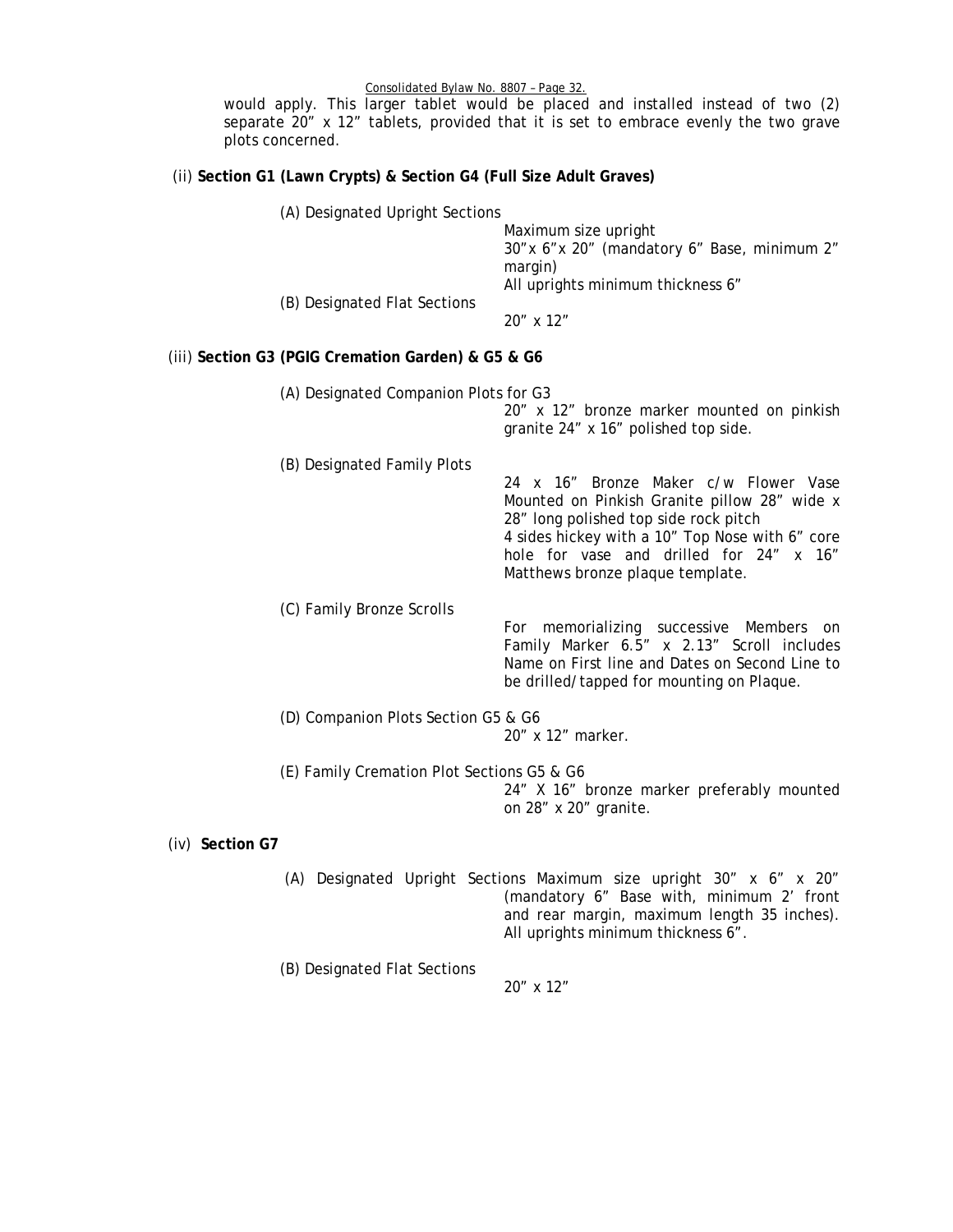| (C) Garden Estates       | $\frac{1}{2}$                                                                                                                                                                                                                                                                                                                                                                                                        |
|--------------------------|----------------------------------------------------------------------------------------------------------------------------------------------------------------------------------------------------------------------------------------------------------------------------------------------------------------------------------------------------------------------------------------------------------------------|
|                          | One (1) upright memorial including base not to<br>exceed 60 x 14 x 44 (minimum 2' margin)<br>placed upon the provided foundation.<br>Individual cremation memorials will be 20" x<br>12" made of bronze and mounted on granite<br>base with a 2 inch margin.<br>All approved ornamentation such as large<br>flower vases must be made of granite or other<br>materials that are approved by the Cemetery<br>Manager. |
| (D) Section G7 Blk. 5    | <b>Upright Marker Rows</b><br>Maximum size upright 30" x 6" x 20"<br>(Mandatory 6" Base with, minimum 2' front and rear<br>margin, maximum length 35 inches). All uprights<br>minimum thickness 6".                                                                                                                                                                                                                  |
|                          | The placement of additional memorials for cremation<br>interments shall be 20" X 12" placed and installed flat<br>according to Section 10.8 (c).                                                                                                                                                                                                                                                                     |
| (E) Section G7 Blk. 5    | <b>Flat Marker Rows</b><br>20" x 12" The placement of additional memorials for<br>cremation interments shall be 20" X 12" placed and<br>installed flat according to Section 10.8 (c).                                                                                                                                                                                                                                |
| (v) On Child Plots       | 20" x 12"                                                                                                                                                                                                                                                                                                                                                                                                            |
| (vi) On Infant Plots     | 12" x 8"                                                                                                                                                                                                                                                                                                                                                                                                             |
| (vii) On Cremation Plots | 14" x 10"                                                                                                                                                                                                                                                                                                                                                                                                            |

\*The placement of additional memorials for Cremation required on the surface of full size adult graves should be 20" X 12" and placed according to Section 10.8 (c).

### (viii) **Bennett Memorial Columbarium & Promontory Green Interment Garden**

Niche Nameplate.

The minimum requirements for the niche nameplate shall be:

- (A) a single bronze cast niche wreath  $10''$  x  $7''$ , to be mounted on the two predrilled holes that are seven (7) inches apart, centred on the niche door,
- (B) the lettering to consist of surname and given name and/or initials for an individual and/or companion; lettering shall be on three (3) separate lines as follows:
	- (1) First line to include surname in lettering ¾ inch in height;
	- (2) Second line to include the given name and/or initials in lettering ½ inch in height; and
	- (3) Third line to include year of birth and year of death, in lettering ¼ inch in height, with lettering sizes to be adjusted accordingly in the event of a long surname.
- (C) lettering to be in Renic font, and name plate to be hand chased and polished,
- (D) Where a niche plate is engraved, inscriptions shall be carved into the surface to a depth of 0.3 cm (1/8") in Roman Classic letters and figures.
- (E) Inscriptions for companion niches shall be composed of six (6) lines centred.
	- (1) First line to include family surname(s) in lettering 1 & ¼ inch in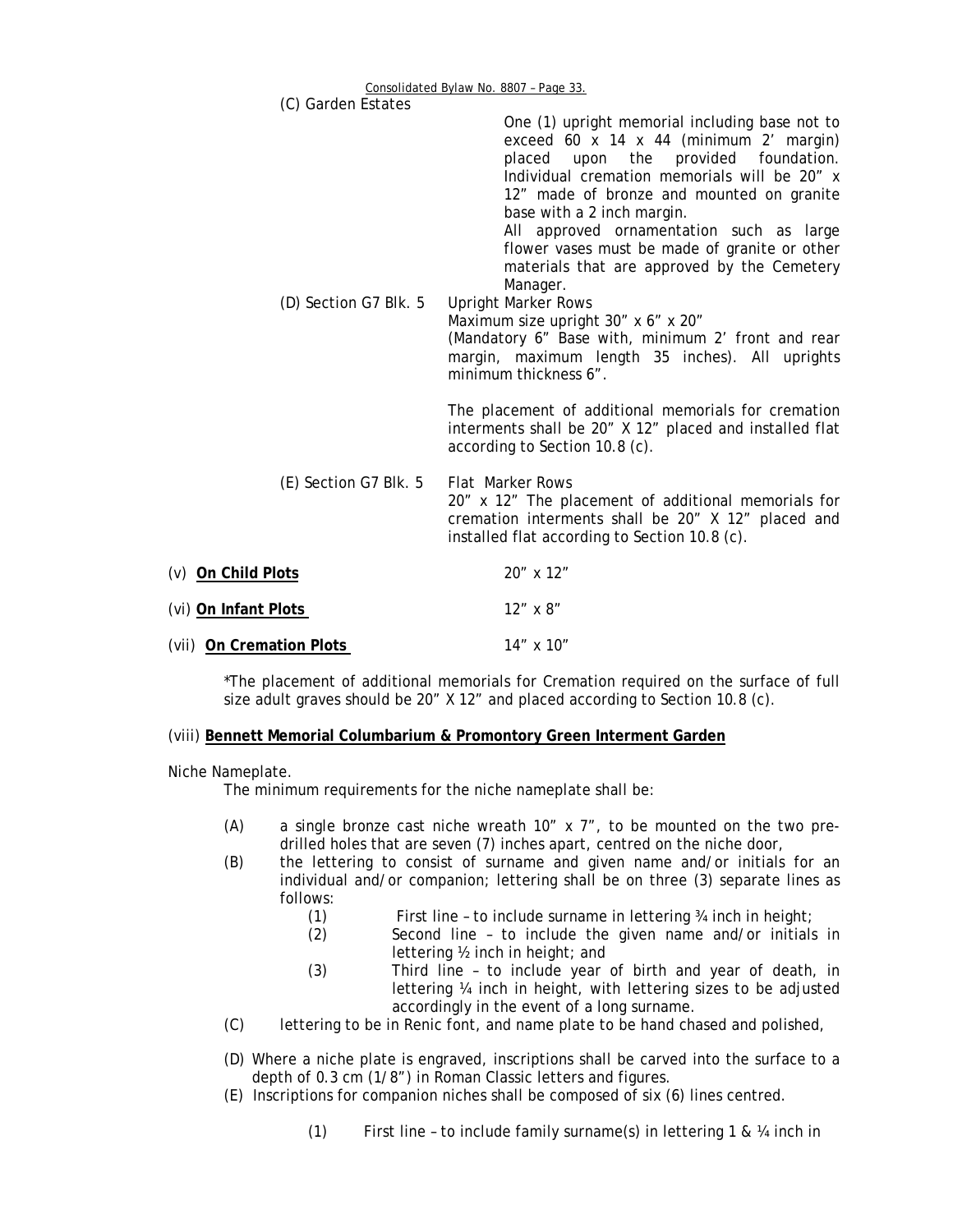Consolidated Bylaw No. 8807 – Page 34. height;

- (2) Second line to include the given names(s) of the first inurnment in lettering 7/8 inch in height;
- (3) Third line to include year of birth and the year of death in lettering 7/8 inch in height;
- (4) Fourth line to include the given name(s) of the second inurnment In lettering 7/8 inch in height;
- (5) Fifth line to include year of birth and the year of death in Lettering 7/8 inch in height;
- (6) Sixth line to include a sentiment or phrase, in lettering ½ inch In height, that is in keeping with the dignity of the Cemetery, adjacent niches and community standards; and
- (7) All names, initials, title, rank, sentiment, phrases, etc are carved on the particular line as space permits.

#### (ix) **Mausoleum Crypt Nameplate (Promontory Green and Legacy Gardens Phase One).**

The minimum requirements for the crypt nameplate shall be:

- (A) Matthews Abby Companion a single bronze cast crypt plate 30 inches by 71/8 inches, or 30 inches by 10 5/8 inches centered on the crypt door.
- (B) Matthews Abby Individual a single bronze cast crypt plate 24 inches by 73/16 inches, or 24 inches by 11 inch centered on the crypt door.
- (C) The lettering to consist of surname and given name and/or initials for an individual and/or companion; lettering shall be on three (3) separate lines as follows:

First line - to include surname in lettering 1 1/4 inch in height;

 Second line – to include the given name and/or initials in lettering 3/4 inch in height; and

Third line – to include year of birth and year of death, in lettering ½ inch in height, with lettering sizes to be adjusted accordingly in the event of a long surname,

(D) Lettering to be in Renic font, and name plate to be hand chased and polished.

#### **(iix) Legacy Gardens Columbarium**

All Niches will be engraved. Inscriptions shall be carved into the surface in Palantino lettering.

Where only one interment will take place, inscriptions shall be composed of four (4) lines. Inscriptions for a niche with two interments in one niches shall be composed of either six (6) or eight (8) lines centred.

Inscriptions for family niches will be a doubling of the individual niche shutters on one shutter composed of either six (6) or eight (8) lines centered on equivalent of the dimensions of a single shutter.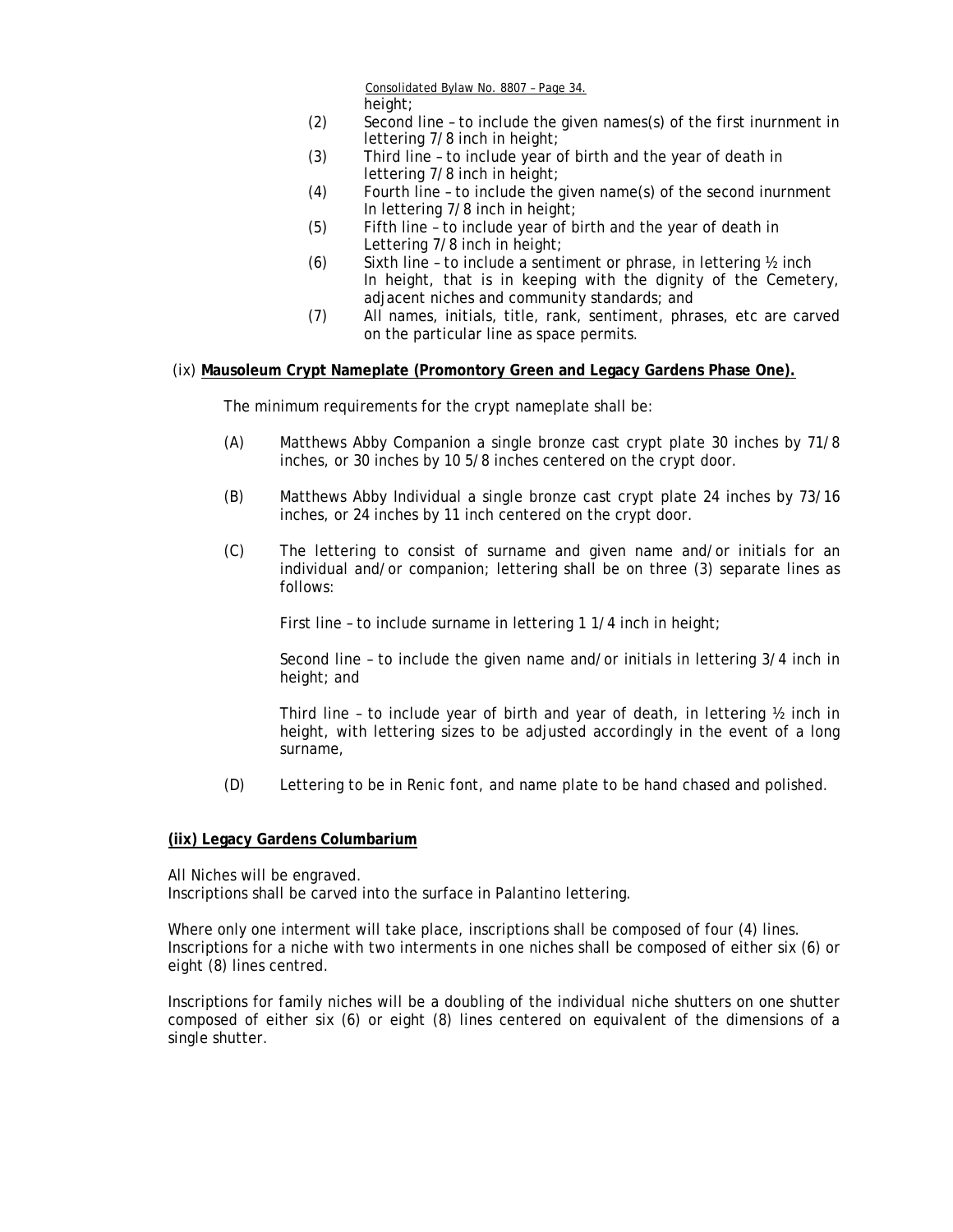Six line inscription:

- (1) First line Starting 2.5 cm from the top of the shutter, to include full name in lettering 2cm in height;
- (2) Second line to include year of birth and the year of death in lettering 1.5 cm in height;
- (3) Third and fourth line centered in middle of the shutter, to include a sentiment or phrase, in lettering 1.5 cm in height, that is in keeping with the dignity of the Cemetery, adjacent niches and community standards;
- (4) Fifth line to include full name in lettering 2cm in height;
- (5) Sixth line to include year of birth and the year of death in lettering 1.5 cm in height;

Eight line inscription:

- (1) First line starting 2.5 cm from the top of the shutter, to include full name in lettering 2cm in height;
- (2) Second line to include year of birth and the year of death in lettering 1.5 cm in height;
- (3) Third and fourth line –to include a sentiment or phrase, in lettering 1.5 cm in height, that is in keeping with the dignity of the Cemetery, adjacent niches and community standards;
- (4) Fifth line to include full name in lettering 2cm in height;
- (5) Sixth line to include year of birth and the year of death in lettering 1.5 cm in height;
- (6) Seventh and Eight line to include a sentiment or phrase, in lettering 1.5 cm in height, that is in keeping with the dignity of the Cemetery, adjacent niches and community standards;

Four line inscription:

- (1) First line starting 2.5 cm from the top of the shutter, to include full name in lettering 2cm in height;
- (2) Second line to include year of birth and the year of death in lettering 1.5 cm in height;
- (3) Third and fourth line –centered in the middle of the shutter, to include a sentiment or phrase, in lettering 1.5 cm in height, that is in keeping with the dignity of the Cemetery, adjacent niches and community standards.

### **(x) Legacy Gardens Family Vessels**

Vessel can be engraved with one family surname upon purchase

Each interment can memorialized with a 5.25x2.5 inch bronze plaque that will be installed on the base.

- (1) First line to include family surname(s);
- (2) Second line to include the given names of the interment
- (3) Third line to include year of birth and the year of death
- (4) Fourth Line to include up to four word memorialization phrase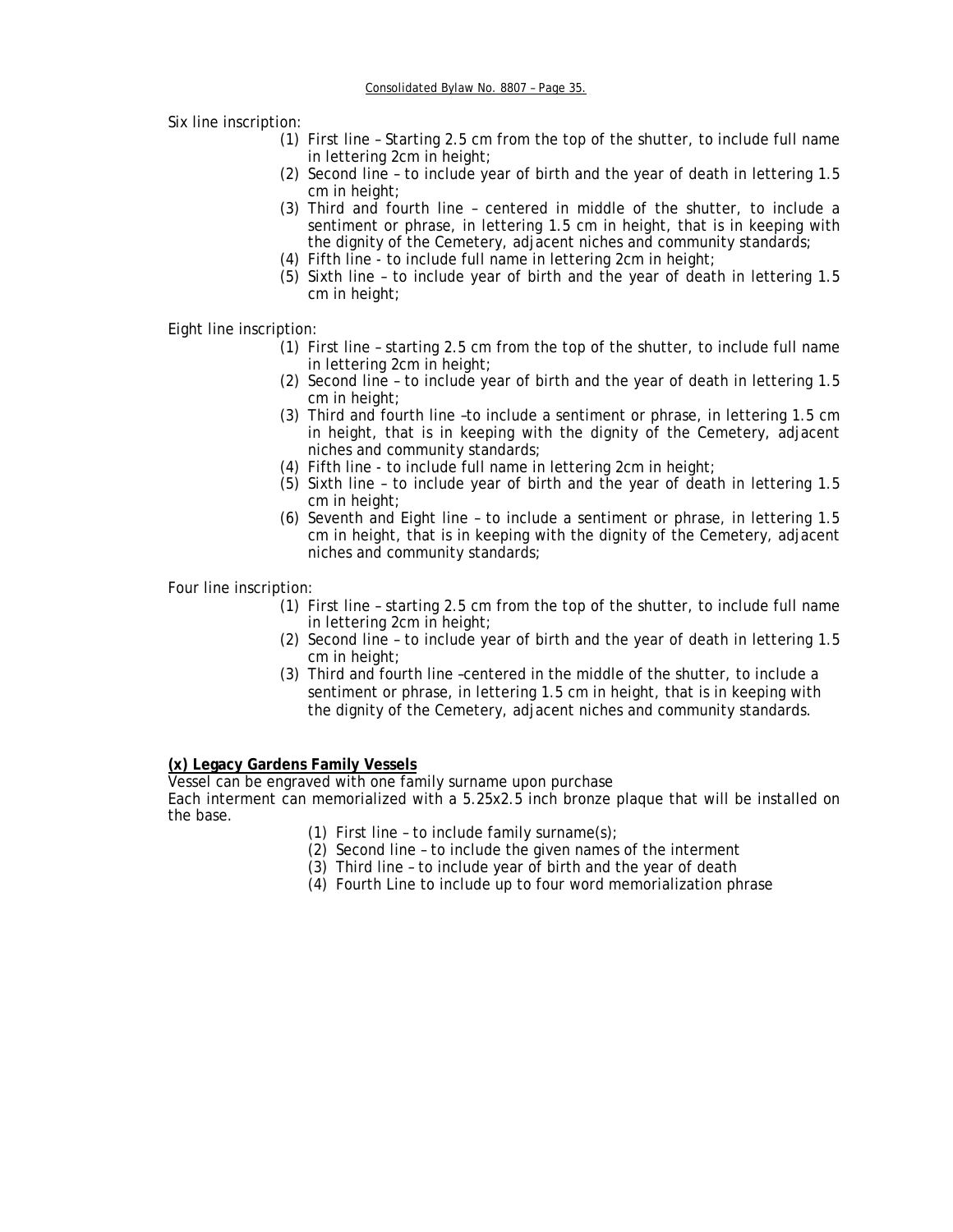Consolidated Bylaw No. 8807 – Page 36.

SCHEDULE "F"

# SPECIFICATIONS FOR MONUMENTS IN SECTION E-4



Specifications for regular graves in Section E4

Any memorial marker, tablet, or monument shall be constructed of stone, concrete or metal and shall not exceed the following maximum size:

1.1 m. (44") wide x 0.71 m.(:28") deep x 0.17 m. (7") in height

No grave or grave space is to be defined by a fence, coping, curbing or hedge or by any other marking save and except by a memorial.